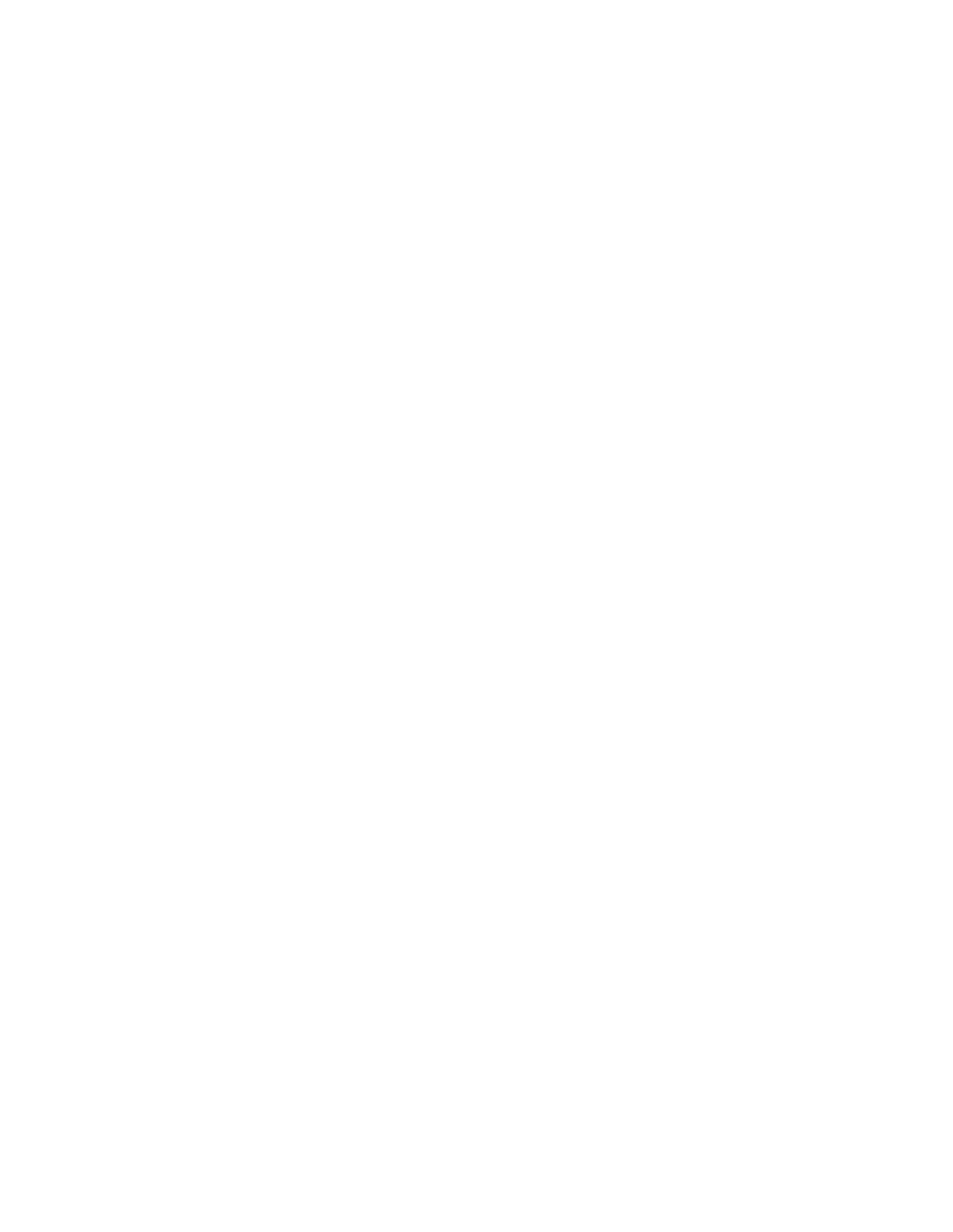#### **INTRODUCTION**

Across Massachusetts, economic growth is constrained by a labor shortage while jobseekers are looking for work. Bridging the gap between the skills and experience of individuals and the needs of the employers seeking to hire is critical for the continued economic expansion of the Commonwealth.

In response to this reality, Governor Charles Baker convened the Workforce Skills Cabinet in order to align the Executive Offices of Education, Labor and Workforce Development, and Housing and Economic Development toward a comprehensive economic growth agenda. The Cabinet was charged with creating and implementing a strategy to ensure that individuals can develop and continuously improve their skills and knowledge to meet the varying hiring needs of employers in the Commonwealth.

Working under the tenets of the Workforce Innovation and Opportunity Act (WIOA), the Cabinet implemented a statewide regional planning process that resulted in the creation of the **Pioneer Valley Labor Market Blueprint.** The Blueprint will guide the work of regional partners to address talent gaps and needs by focusing on the following:

- Coordinate and leverage a variety of localized efforts
- Improve connectedness between employers
- Develop new State level strategies and/or align existing state-level resources

The **Pioneer Valley Labor Market Blueprint** uses data and evidenced-based research to drive and support collective decision-making going forward. The Blueprint identifies goals and strategies to be accomplished between 2018-2022, and articulates shared commitments by the regional core partners to ensure effective execution, communication, and measurement of the anticipated outcomes and deliverables.

The Pioneer Valley region is strong and its future looks very promising. The regional partnership that has evolved from this process is committed to implementing coordinated, sustainable, and bold actions that will drive regional economic expansion, increase job opportunities, and strengthen businesses, communities, and families.

After you finish reading the Blueprint, please share any thoughts and ideas that will assist the regional partnership in the work ahead. Over the next several months, we may be contacting you to request your active engagement in implementing the Blueprints goals and strategies.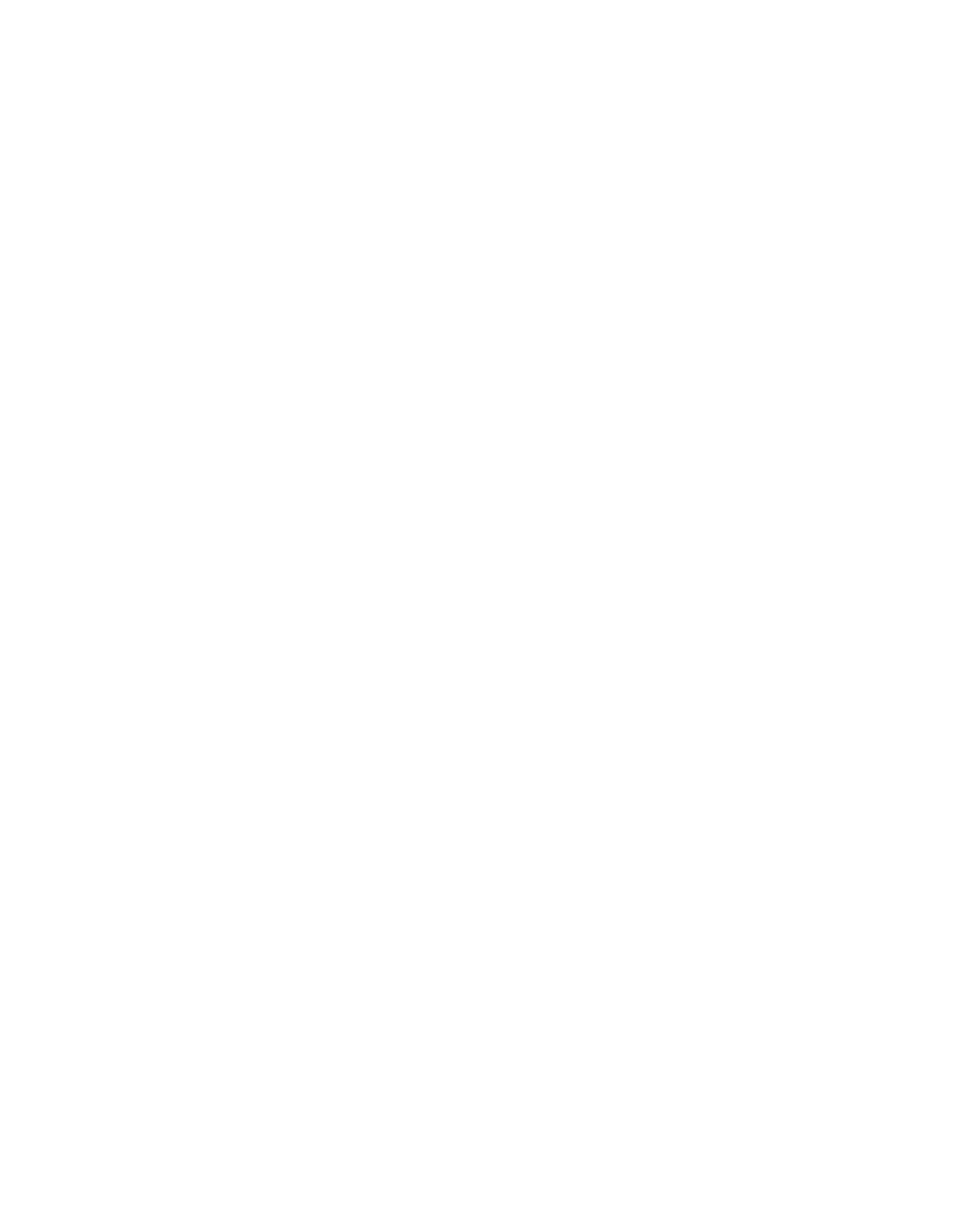# **WIOA Regional Planning**

### **New State-Regional Structure**



# **Region #2: Pioneer Valley**

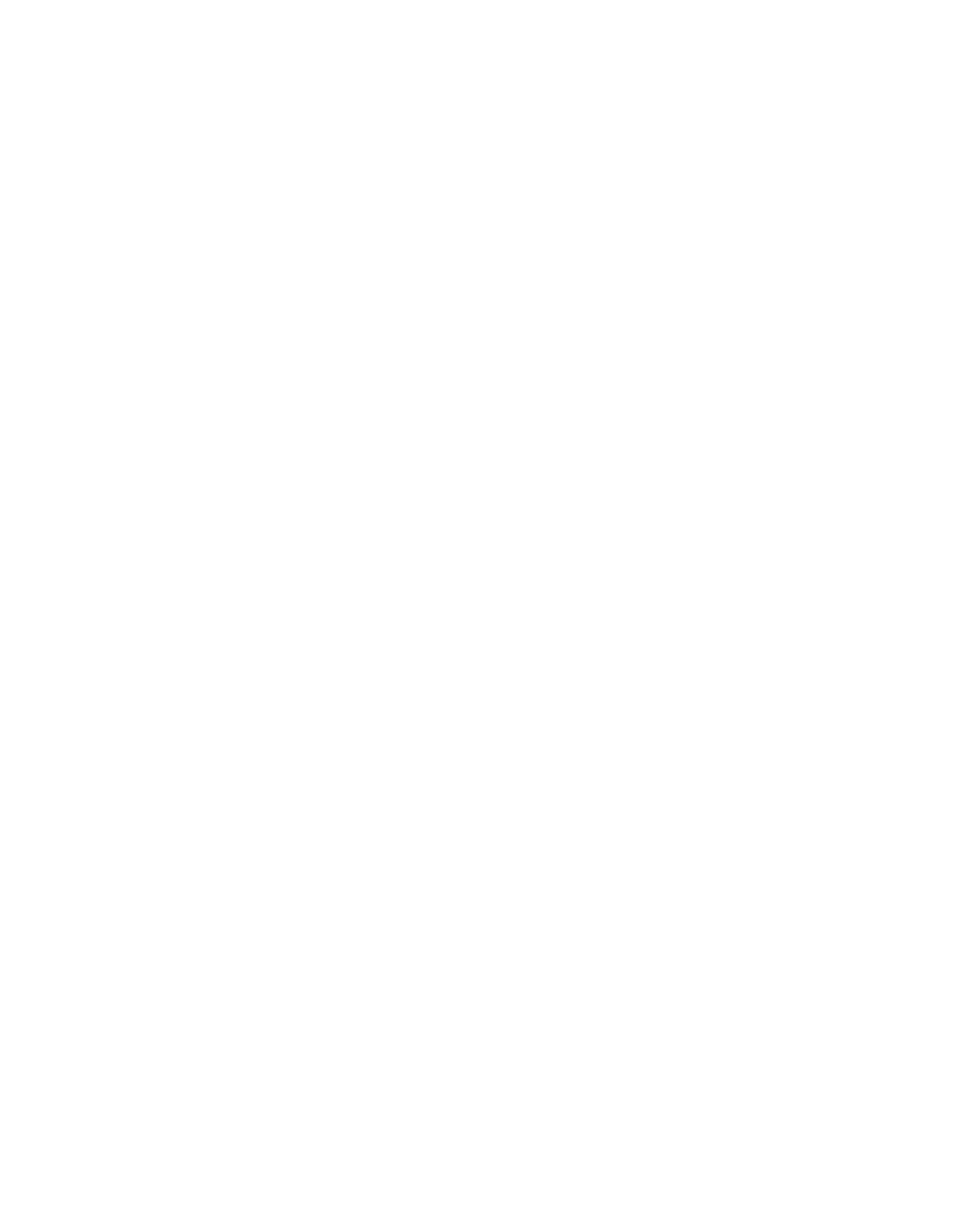



Dear Friends,

It is our pleasure to welcome you to the **Pioneer Valley Labor Market Blueprint.** The Blueprint presents a way forward to begin an intentional and coordinated regional approach to addressing the talent gap that exists in priority industries and priority occupational groupings in the region.

Our Blueprint embodies the basic principles of our enabling federal legislation, the Workforce Innovation and Opportunity Act (WIOA), and continues our aggressive and thoughtful agenda to ensure that all our residents are prepared to access career pathways that lead to economic selfsufficiency, and that our regional companies have the skilled workforce they need to grow their business, create wealth opportunities for their companies and employees, strengthen the regional economy, and enhance the quality of life and social fabric of our communities.

The Blueprint is grounded in our commitment to use regional labor market data to create innovative workforce development practices and programs, and accelerate job creation by developing career pathways for all Franklin, Hampshire and Hampden County residents.

Our regional economic development partners, business and industry associates, One Stop Career Center Operators, training and educational providers, and community serving organizations are committed to working with us in finding the best way forward. This work will require our continued commitment and engagement, leveraging of shared resources, and willingness to be innovative.

We invite you to read the Pioneer Valley Labor Market Blueprint and join us in the implementation work ahead.

Thank you.

alina /

Patricia Crosby, Executive Director **David M. Cruise, President & CEO** Franklin Hampshire Regional Employment Board Regional Employment Board of

Hampden County, Inc.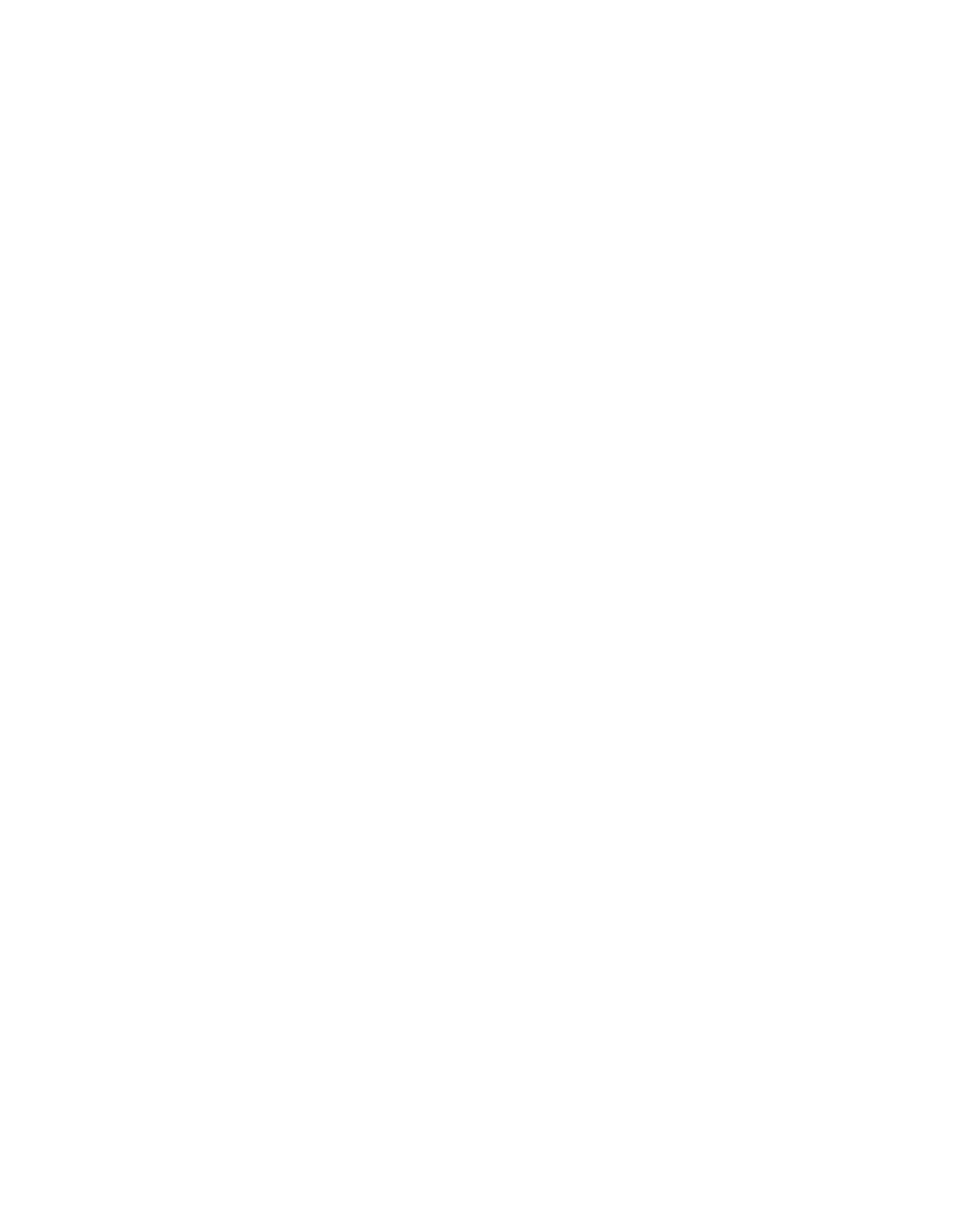#### **Executive Summary**

#### **Process**

The two Regional Employment Boards of Franklin and Hampshire Counties and Hampden County, along with the assistance of Camoin Associates and Hodge Economic Consulting, facilitated the convening of the Pioneer Valley Regional Planning Team to formulate the Pioneer Valley Labor Market Blueprint. The Pioneer Valley Regional Planning Team also engaged businesses through a series of facilitated focus groups which aimed to gather information related to business and workforce challenges. Industry and occupation data was also gathered and analyzed by the Team to get a clear understanding of the regional economy. The outcome of the data analysis and meetings included the determination of priority industries and occupations, goals and strategies, and mutually reinforcing activities for Workforce Development, Education, and Economic Development partners.

The following are key aspects of the Regional Blueprint, developed by the Pioneer Valley Regional Planning Team:

#### **Vision Statement**

*Joint Vision Statement among Education, Workforce Development, and Economic Development partners***:** Workforce development, economic development, education, and human services collaborate effectively and proactively to drive regional economic expansion, increase job opportunities, and strengthen businesses, communities, and families.

#### **Mission Statements**

*Education:* Regional education partners will collaborate with workforce and economic development partners to align educational programming with the needs of the area economy.

*Workforce Development:* Regional workforce partners will create an effective, evidence-based regional workforce system that partners with businesses, educational institutions, community based organizations, and governmental agencies to meet current and future needs of employers and workers by training and matching skills to quality, in-demand jobs.

*Economic Development:* Regional economic development partners will work with a network of local and regional stakeholders to actively engage with workforce and education partners to:

- Align economic plans with workforce and education to understand and address current and future workforce needs of business and industry sectors for economic growth, and
- **Participate in programs and initiatives to educate and train jobseekers to obtain** meaningful employment and careers within the region.

#### *Joint Mission Statement among Education, Workforce Development, and Economic Development partners***:**

Workforce development, economic development, and education in the Pioneer Valley Region function as a strategic, integrated and evidenced-based system that effectively responds to current and future employer demand, and creates high quality and sustainable employment opportunities and career pathways for job seekers and workers that result in a skilled workforce and regional economic expansion.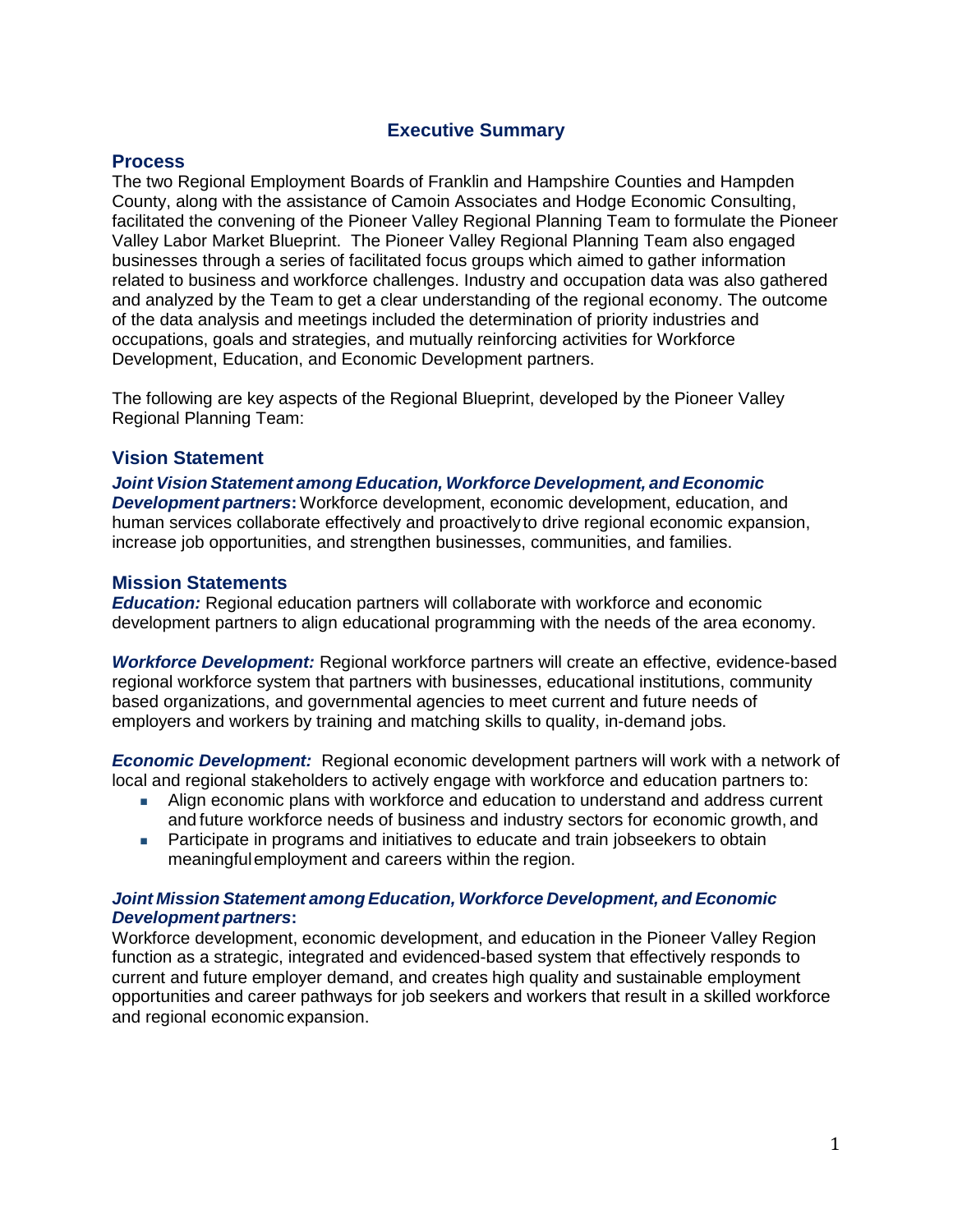### **Priority Industries**

The top three industries the Pioneer Valley Regional Planning Team considers as being the most important to the region's economic success are as follows:



#### *Health Care and Social Assistance*

This industry was chosen as a priority in part due to the presence of several major acute care hospitals, a substantial number of long-term care and assisted living facilities, and a growing number of other community-based health care and social assistance facilities within the region.



#### *Education Services*

This industry was chosen as a priority was chosen in part due to the presence of significant number of secondary and post-secondary institutions including the UMass flagship campus. State data also indicated Educational Services as second most in-demand priority regional industry. Regional data at K-12 was especially supportive in critical needs fields at all levels.



#### *Advanced Manufacturing*

This industry was chosen as a priority was chosen in part due to the presence of significant number of subject matter experts in an integrated manufacturing ecosystem and supply chain.

### **Priority Occupations**

Each of the chosen Priority occupation groups fall within the three priority industries, as previously specified.

*Healthcare and Social Assistance Occupational Groups, specifically:* 

- Social & Human Service Assistants
- **Direct Care Workers such as Registered Nurses, Nursing and Medical Assistants,** Personal Care Aides
- Technical/Clinical Workers such as Dental Hygienists, Pharmacy Technicians, LPNs/LVNs, Medical Records/Health IT, Physician Assistants, Occupational and Physical Therapists

#### *Educational Services Occupational Groups, specifically:*

- Educators including all levels, and all fields, including vocational-technical, STEM, and trades educators
- **Teachers' Assistants**

*Advanced Manufacturing Occupational Groups, specifically:* 

- **Supervisors**
- **Production Workers such as CNC Operators, Machinists**
- **Inspectors, Testers, Quality Control Workers**

#### *Cross-Industry Occupations, specifically:*

- **IT-related**
- **Professional Services**
- Back-Office Administrative Support and Logistical Supports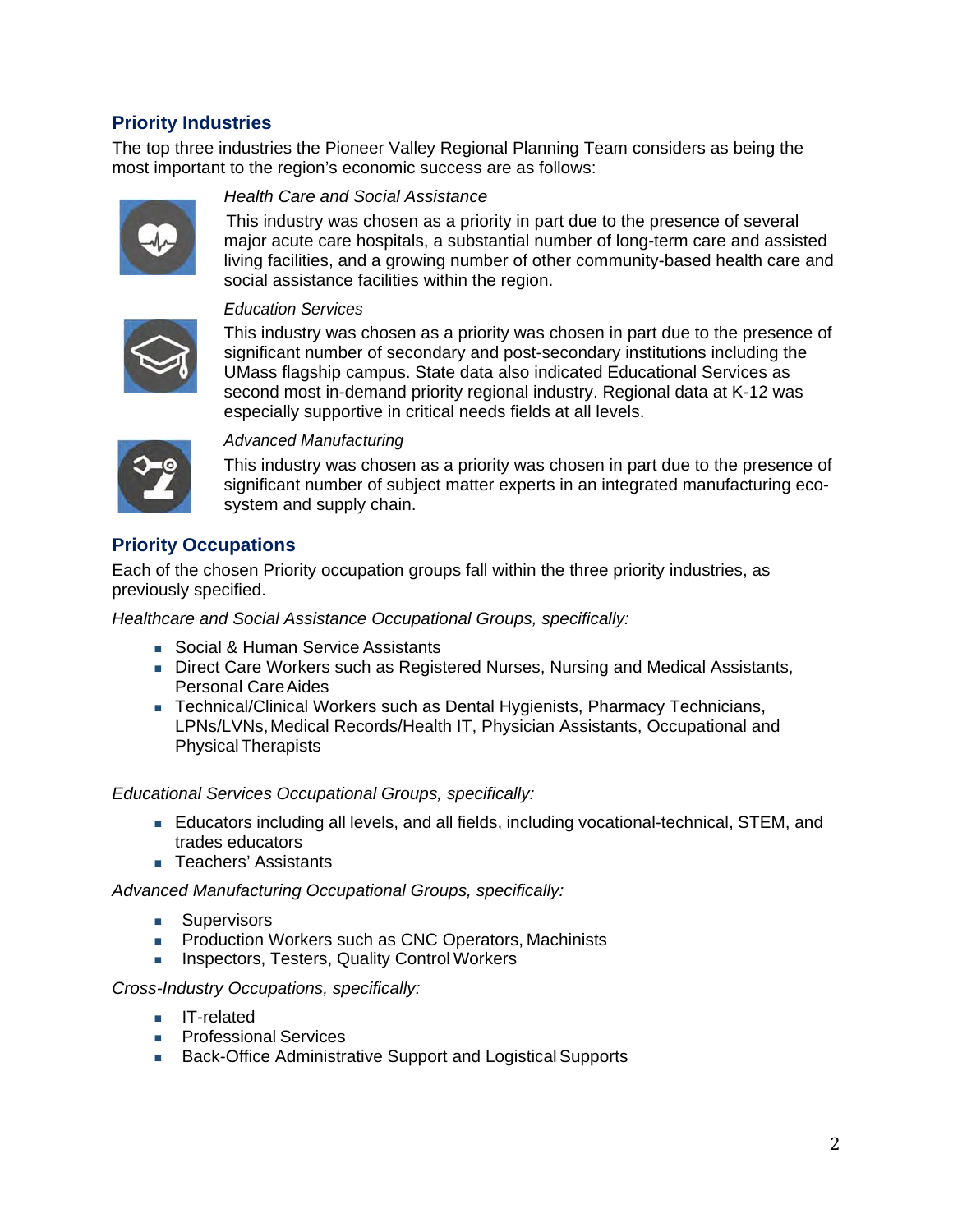The following represents our high-level goals through 2022:



The following pages and attachments provides the full text of the Pioneer Valley Blueprint and with detailed goals and strategies as Attachment E.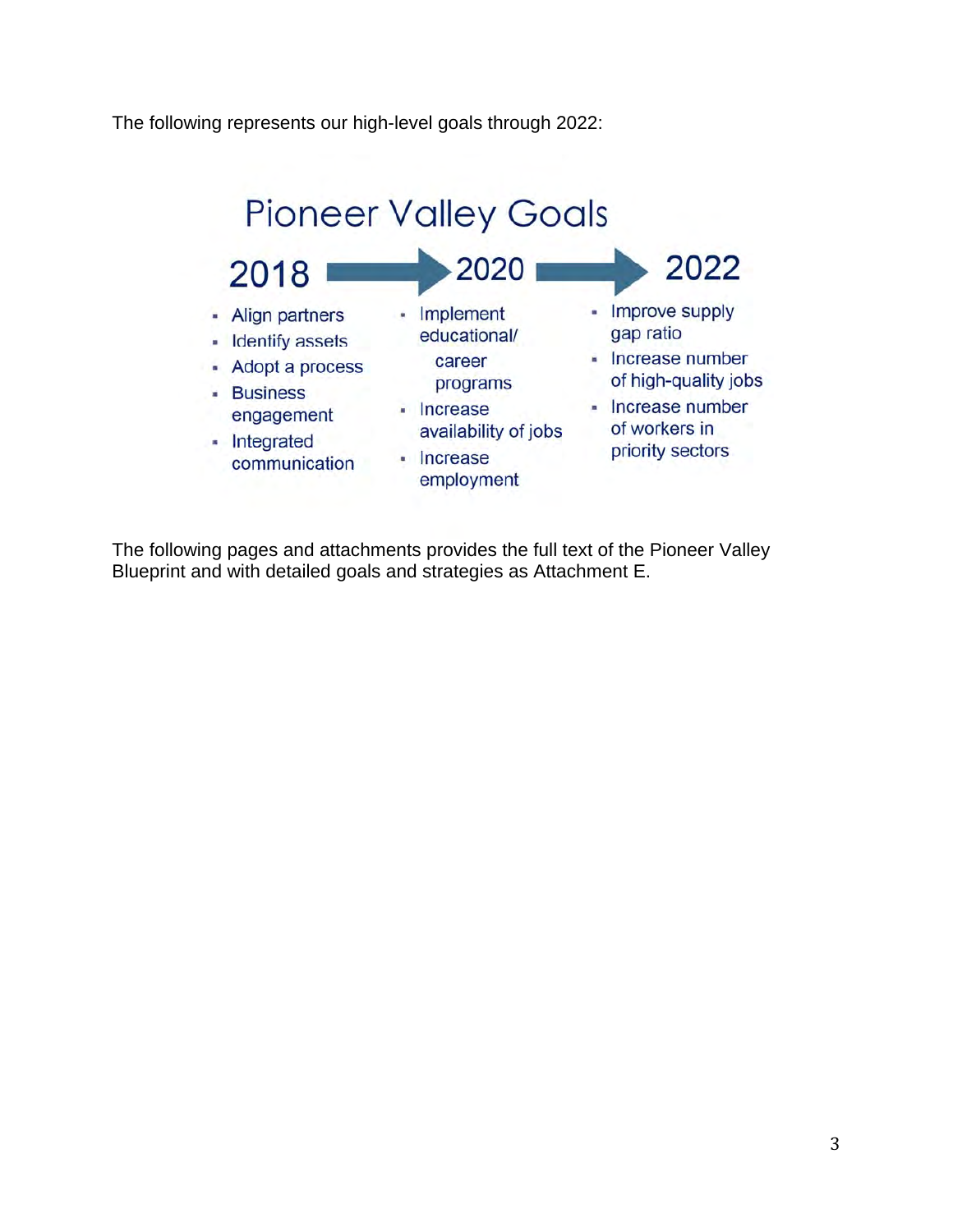#### **Introduction** Describe the process of creating a regional plan.

**Regional Planning Team.** Describe the different **partner organizations** brought together to be a part of the **Regional Planning Team** (K-12 District, Vocational Technical School, Community College, State University, Workforce Development Board, Massachusetts Office of Business Development (MOBD), Regional Economic Development Organization (REDO), Regional Planning Authority (RPA), and others).

The Pioneer Valley Regional Planning Team was formed by the Massachusetts Workforce Skills Cabinet (WSC) Secretariats. The Secretary's named the individual representatives of the Regional Planning Core Team who are listed in the table below. Other regional stakeholders were added to ensure equitable participation from the two individual workforce regions (Hampden and Franklin/Hampshire Counties) that were combined for the Regional Planning process. The Regional Planning Team members represent:

- Education: K-12, Vocational Technical, Two and four year colleges/universities levels
- Economic Development: The regions' MOBD, RPA and REDO, as well as the City of Springfield's Planning and Economic Development Department and Franklin and Hampshire economic development planning entities.
- Workforce Development: the region's two Workforce Development Boards, their One-Stop Career Center Operators, and representatives in the region who are members of the State's Workforce Development Board
- Private sector

Pursuant to the federal Workforce Innovation and Opportunity Act (WIOA) and the State and WSC policy for WIOA Regional Planning, the designated Workforce Boards acted as the lead conveners in organizing the development of the Regional Labor Market Blueprint for the Pioneer Valley Regional Planning Team.

|                         | <b>Pioneer Valley Regional Planning Team</b> |                                                         |  |  |  |  |  |  |  |  |
|-------------------------|----------------------------------------------|---------------------------------------------------------|--|--|--|--|--|--|--|--|
| Last Name               | <b>First Name</b>                            | Organization                                            |  |  |  |  |  |  |  |  |
| Abramowitz<br>1.        | Christine                                    | Regional Employment Board of Hampden County, Inc.       |  |  |  |  |  |  |  |  |
| Anderson<br>2.          | Teri                                         | Franklin Hampshire One-Stop Career Center               |  |  |  |  |  |  |  |  |
| 3.<br>Atwood            | Jessica                                      | <b>Franklin Regional Council of Governments</b>         |  |  |  |  |  |  |  |  |
| <b>Berwald</b><br>4.    | Joanne                                       | Mestek, Inc. / State Workforce Board                    |  |  |  |  |  |  |  |  |
| 5.<br><b>Boronski</b>   | Debra                                        | Mass. Office of Business Development                    |  |  |  |  |  |  |  |  |
| 6.<br><b>Brennan</b>    | Tim                                          | <b>Pioneer Valley Planning Commission</b>               |  |  |  |  |  |  |  |  |
| 7.<br><b>Brown</b>      | Jennifer                                     | United Personnel Services, Tricia Canavan rep.          |  |  |  |  |  |  |  |  |
| <b>Buoniconti</b><br>8. | Michael                                      | <b>Mohawk Public Schools</b>                            |  |  |  |  |  |  |  |  |
| Canavan<br>9.           | Tricia                                       | United Personnel Services/State Workforce Board         |  |  |  |  |  |  |  |  |
| 10. Connor              | <b>Brian</b>                                 | City of Springfield, Economic Development               |  |  |  |  |  |  |  |  |
| 11. Cook                | Dr. John B.                                  | <b>Springfield Technical Community College</b>          |  |  |  |  |  |  |  |  |
| 12. Crosby              | Patricia                                     | Franklin Hampshire Regional Employment Board            |  |  |  |  |  |  |  |  |
| 13. Cruise              | David                                        | Regional Employment Board of Hampden County, Inc.       |  |  |  |  |  |  |  |  |
| 14. Czaporowski         | Stefan                                       | <b>Westfield Public Schools</b>                         |  |  |  |  |  |  |  |  |
| 15. Dunlavy<br>Linda    |                                              | <b>Franklin Regional Council of Governments</b>         |  |  |  |  |  |  |  |  |
| 16. Gadaire             | Dave                                         | CareerPoint One-Stop Career Center                      |  |  |  |  |  |  |  |  |
| 17. Hagopian            | Eric                                         | The du Mont Company/Hassey Savage/State Workforce Board |  |  |  |  |  |  |  |  |
| 18. Knapik              | Michael                                      | Office of the Governor                                  |  |  |  |  |  |  |  |  |
| 19. Lynn                | Kevin                                        | FutureWorks One-Stop Career Center                      |  |  |  |  |  |  |  |  |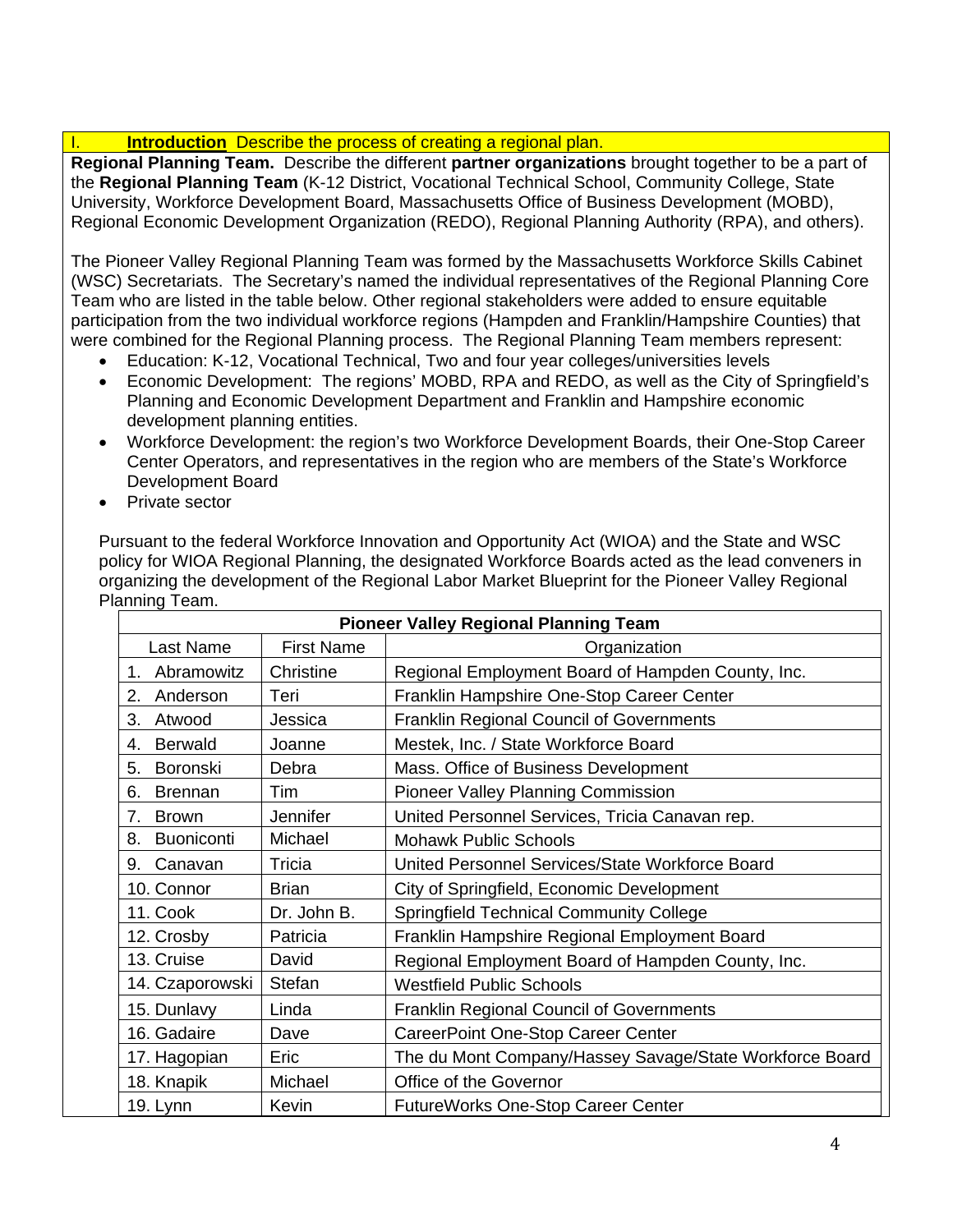| 20. Martin     | Larry        | Regional Employment Board of Hampden County, Inc.            |  |  |  |  |  |
|----------------|--------------|--------------------------------------------------------------|--|--|--|--|--|
| 21. McKenzie   | Anne S.      | <b>Hadley Public Schools</b>                                 |  |  |  |  |  |
| 22. Peeters    | Cindy        | Smith Interconnect aka MilliTech, host of sessions           |  |  |  |  |  |
| 23. Plummer    | Shayvonne    | City of Springfield, Economic Development, Brian Connor rep. |  |  |  |  |  |
| 24. Pura       | Robert       | <b>Greenfield Community College</b>                          |  |  |  |  |  |
| 25. Seaver     | Catherine    | Greenfield Community College, Robert Pura rep.               |  |  |  |  |  |
| 26. Sharp      | William      | Freedom Credit Union (F/HREB Board Chair)                    |  |  |  |  |  |
| 27. Stiles     | Alyce        | Greenfield Community College, Robert Pura rep.               |  |  |  |  |  |
| 28. Sullivan   | Richard      | Economic Development Council of Western Mass                 |  |  |  |  |  |
| 29. Torrecilha | Dr. Ramon S. | <b>Westfield State University</b>                            |  |  |  |  |  |
| 30. Wagner     | Joseph       | MA Representative / State Workforce Board                    |  |  |  |  |  |

**Regional Planning Process.** Describe your region's process to develop Labor Market Blueprint.

Following the formation of the Pioneer Valley Regional Planning Team by the WSC, we carried out the following activities:

- April 26, 2017 Kick-off Regional Planning Team meeting to review demand-side data.
- June 15, 2017 Second Regional Planning Team meeting to review supply-side data.
- Submitted required Work Plan with Regional Employment Board of Hampden County, as the designated fiscal agent, sub-contracting with the Franklin Hampshire Regional Employment Board.
- Carried out Request for Qualifications procurement process, formed Regional Planning Team Core Team to review submissions and selected Camoin Associates & Hodge Economic Consulting to consult on this work. Consulting contract officially signed on August 1, 2017.
- Began working with Greg Bunn at EOLWD on developing regional criteria for selecting priority industries and occupations.
- Constituted a Pioneer Valley Region Data Team to analyze data and information for preparation of Regional Market Blueprint. Team includes Consultants and Regional Employment Boards staff members and arranged for Greg Bunn to provide webinar-training to the Regional Market Blueprint Team on the data tool on September 5, 2017.
- With the assistance of the Employers Association of the Northeast, planned and held two Employer Focus Group Sessions with a total of 30 employers representing multiple industry sectors participating on the following dates:
	- August 24, 2017- Hampden County regional employers.
	- **Diam 2017-** Franklin and Hampshire County regional employers.
- With assistance and facilitation from the Consulting Team, planned and scheduled the following team meetings:
	- September 28, 2017 Regional Planning Team Meeting**.** Focus: narrowing down Priority and Critical Industries and Occupations, crafting agreed upon labor and business challenges, and opportunities, and creating a shared vision.
	- October 27, 2017 Regional Planning Team Meeting. Focus: continued working on materials from September 28<sup>th</sup> meeting. Additionally, crafting mission statements for each partner, and a shared mission statement, as well as crafting initial goals and strategies.
	- November 17, 2017 Regional Planning Team Meeting. Focus: more on mission(s), goals and strategies, as well as beginning the creation of mutually reinforcing strategies and activities.
	- December 7, 2017 Franklin Hampshire Regional Employment Board, Board of Directors Presentation. Voted to proceed with regional planning process.
	- December 12, 2017 Regional Employment Board of Hampden County Board, Board of Directors Presentation. Voted to proceed with regional planning process.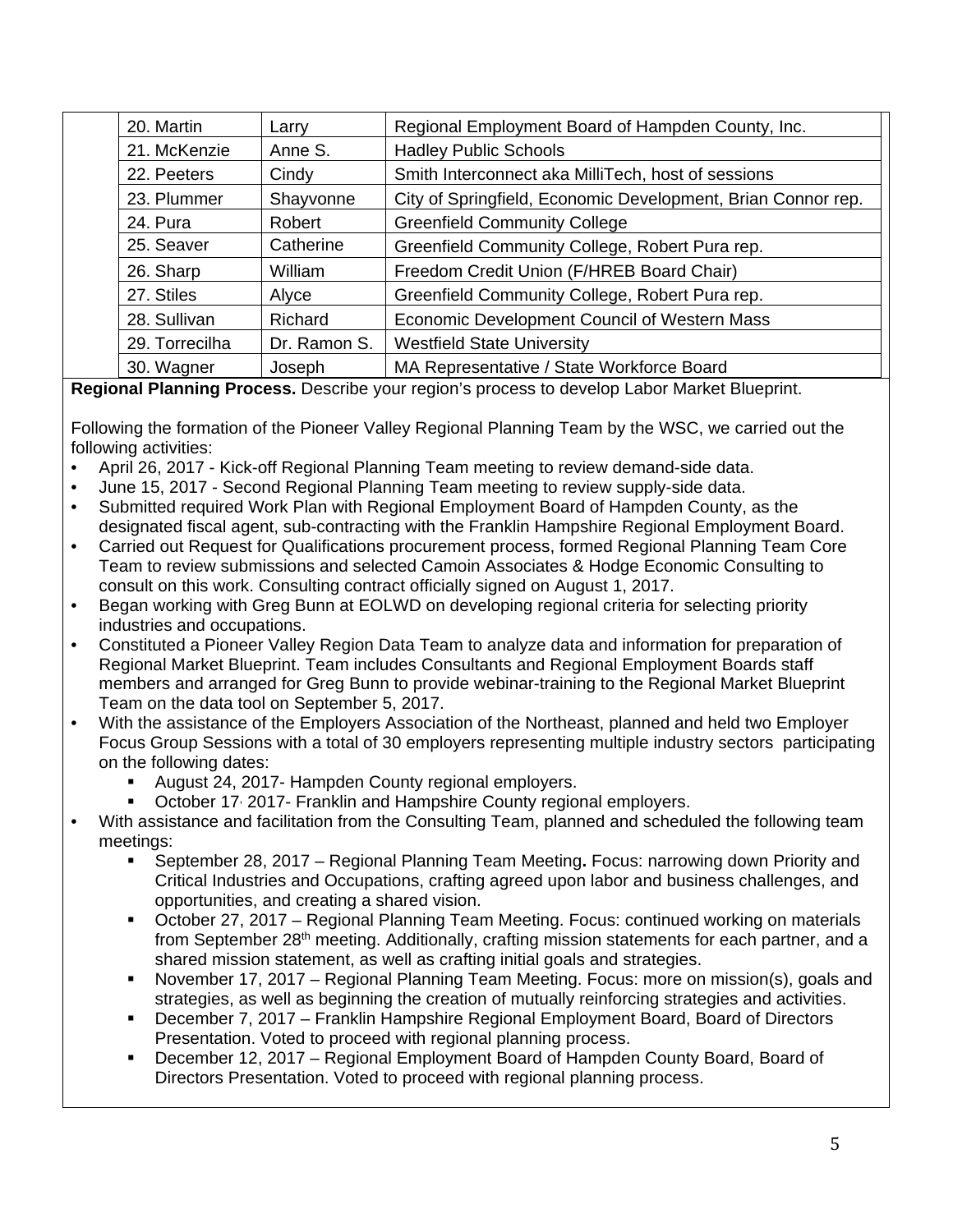Also presented at and received feedback from two State level meetings:

- November 16, 2017- Peer-to-peer Presentation
- December 11, 2017 Presentation to Workforce Skills Cabinet and their staffs

**Business Engagement.** Describe how the Team engaged business to develop the blueprint, including the number of businesses engaged, the industries businesses associate with, and the format of engagement the team employed.

The Pioneer Valley engaged businesses through a series of facilitated focus groups that gathered information related to workforce issues they are facing. The focus groups were held throughout the region and focused on different industry sectors. Four businesses are represented on the Planning team. We had 30 attendees at the two Employer Focus Group sessions that were held with the assistance of the Employers Association of the Northeast on August 24, 2017 for Hampden County regional employers and October 17th, 2017 for the Franklin and Hampshire regional employers. The industries represented manufacturing (12), health care (3), financial & business services (7), and remaining others from print media, human services, renewable energy, construction, auto sales and retail.

The Region has established local/regional industry-led partnerships which bring employers and workforce intermediaries together on a regular basis to focus on demand-supply needs in the region's priority and other critical industries. The Precision Manufacturing Regional Alliance Partnership, the Healthcare Workforce Partnership of Western Massachusetts, the Franklin Hampshire Manufacturing Skills Initiative, the Regional Clean Energy Workforce Partnership, Pioneer Valley Grows, and the Franklin Hampshire Elder Care Partnership are examples of industry led partnerships identifying and developing planned responses to industry needs and priorities. Several of the employers in these partnerships provided technical guidance during the development of the Blueprint and will be actively involved in the implementation phase of the Blueprint.

#### **II. Where are we now?**

Describe the current state of your region, including an analysis of industries, occupations, demographic shifts, and gaps between employer demand and employee supply.

#### **Regional Context**

Utilize the information provided through state data sets and additional local analysis to highlight the region's unique geography, communities, population growth/change, education demographics, workforce history, high-level industry trends, etc.

#### **Describe critical trends in population change in the next decade that will have an impact on the workforce.**

Since 2012, the Pioneer Valley has seen a 0.4% increase in the overall population, gaining just over 3,000 residents. This trend is projected to continue over the next five years, with a projected population increase of 0.3% representing an additional 2,000 residents. The age cohorts projected to see the largest increase in percentage of the total population are residents 70-74, and 75-79, projected to increase by 30%, and 35%, respectively (15,000 residents). This factor will affect the workforce because: 1) it indicates how the region's workforce is aging; and 2) this cohort will require particular services including, but not limited to, those related to the occupational groupings within the Healthcare and Social Assistance priority industry.

Over the next five years, the Pioneer Valley is projected to add nearly 1,500 people between the ages of 25-29. This will increase the labor and talent pool for regional employers, however, this low rate of growth does create concern in terms of the available workforce levels needed to support new economic growth. The population age cohorts that are projected to decline by over 15,000 residents within the next five years include people ages 45-49 (12%,), 50-54 (12%), and 55-59(8%); most likely due to out-migration *Source of data: EMSI 2017.4 class of worker*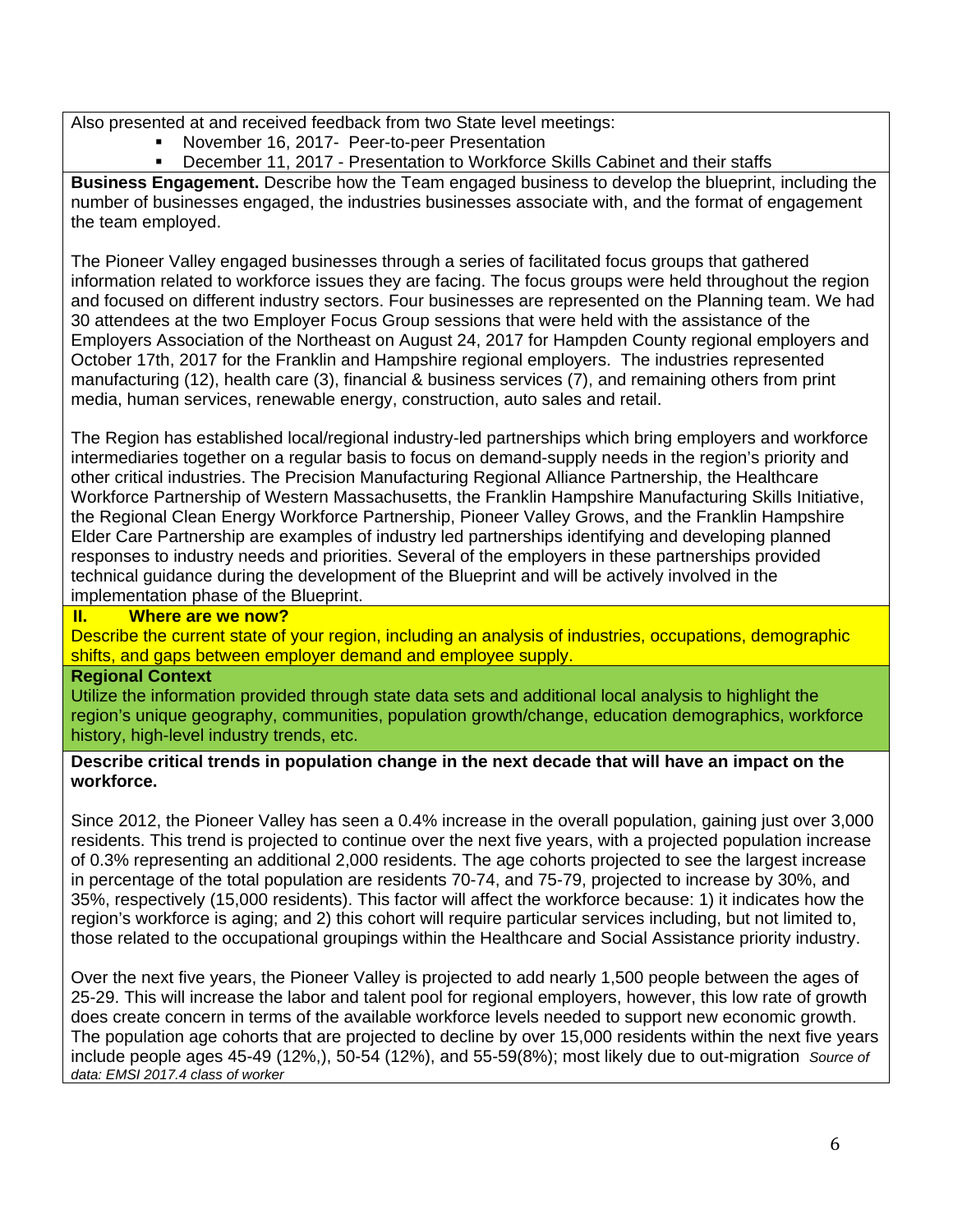#### **Describe critical trends in regional demographics that will have an impact the workforce.** Age, education, etc.

The Pioneer Valley currently has an estimated 150,000 millennials, age 20-34, which is marginally higher than the national average for an area of this size, primarily due to the large number of area colleges and universities. However, the Pioneer Valley also has an above average portion of the population who are at or near retirement age. The number of people in the region who are considered to be retiring soon, defined as people ages 65 and older, total over 114,000, which is just above the national average for a region this size being 107,000 people.

The population of the Pioneer Valley as a whole shows a lack of racial diversity, with over 71% of the population identifying as White, Non-Hispanic, followed by 14.8% of the population identifying as White, Hispanic, 5.9% identifying as Black, Non-Hispanic and the remaining comprised of other races. Over the next five years, the number of people identifying as White, Hispanic is projected to increase by 9%, adding nearly 10,000 residents. Additionally, the number of people identifying as Asian Non-Hispanic is projected to increase by 11%, adding nearly 2,500 residents in total. It's worth noting, however, that the larger urban areas of the region such as Springfield and Holyoke possess very large Hispanic populations. **Describe past and current high-level industry trends affecting workforce needs** (i.e. growing,

declining, emerging industries).

During the Great Recession (2008-2009), and in the beginning of the recovery in 2011, the three priority industries of Healthcare and Social Assistance (3%), Educational Services (13%) and Fabricated Metal Product Manufacturing (-7%) varied from negative to positive job growth. In addition, regional priority industries such as Accommodation and Food Services (3%) and Professional, Scientific and Technical Services also displayed flat or negative job growth. However, from 2011 to 2017 all three of the priority industries showed positive job growth with Healthcare and Social Assistance leading with an incredible 41% job growth, creating 20,839 jobs. Educational Services also had positive job growth at 9%. Fabricated Metal Product Manufacturing job growth increased by 13% with the creation of 821 new jobs. In addition, Accommodation and Food Services (7%) and Professional, Scientific and Technical Services (6%) increased creating 1,567 and 652 jobs respectively.

**Describe critical trends in occupational employment history in the region** (i.e. growing, declining, emerging occupations).

During the period starting with the economic recovery beginning in 2011 to 2017, significant job growth has occurred in occupations that require a bachelor's degree (+). Leading this growth are occupations in Healthcare and Social Assistance such as Community and Social Service Specialists (44%), Social Workers (42%), Therapists (18%) and Registered Nurses (12%). The demand for Educators also shows steady job growth averaging 5% to 10% for elementary, secondary and post-secondary educators in addition to teacher's assistants. High growth occupational trends at the sub-bachelor's level continue to be led by Healthcare and Social Assistance with Nursing, Psychiatric, and Home Health Aides (55%) and Healthcare Support jobs. Occupations such as Secretaries and Administrative Assistants (6%), Office Clerks, General (8%) and teachers' assistants (8%) show steady growth and create a significant number of entry- level job opportunities.

Based on anticipated industry growth in 2018 in Arts, Entertainment and Recreation, there will be a substantial number of occupational opportunities emerging in Casino Floor and Hotel Operations. In addition, support and service job opportunities will become available in Food and Beverage, Administration, Security, Entertainment, information Technology and Culinary. New opportunities will also emerge in manufacturing in 2018 with the opening of the CRRC Railway Car manufacturing and assembly facility in Springfield. Approximately 110-140 positions will be created for production floor, supervisory, engineering, support services and administrative occupations.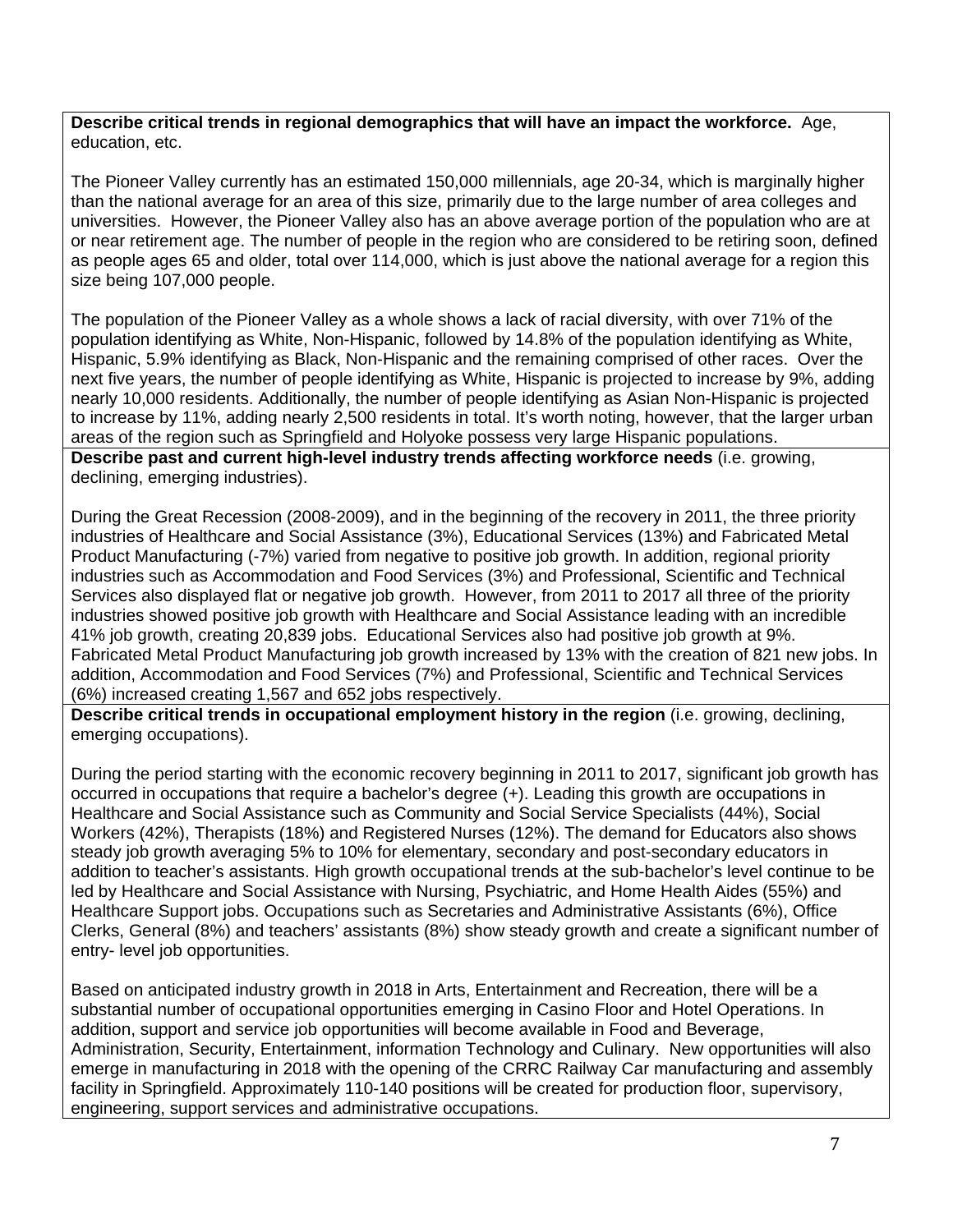#### **What are the top three challenges facing the region's business and industry over the next five years?**

According to data, research, and engagement with employers, the top 3 challenges facing regional businesses are:

- 1. Attracting and retaining a sufficient number of skilled and/or educable employees at all levels.
- 2. Talent shortages, rising costs of doing business, and technological innovation are necessitating development and implementation of creative workforce development strategies.
- 3. Sustaining/expanding business growth will require more investment in systems critical to supporting the needs of workers, including transportation, housing, childcare, education, employment services, and job training.

#### **What are the top three opportunities related to business and industry in your region over the next five years?**

Based on our research and data analysis, the **top three opportunities related to business and industry**  in our region are:

- 1. Incremental growth of Small and Medium Size Enterprises (SMEs) and emergence of new start-ups in selected regional industries should accelerate pace of regional job creation and economic development.
- 2. New large-scale employers with potential for regional job multiplier effects may positively impact job creation and supply chains, and create career pathways for both new pipeline and the existing incumbent workforce.
- 3. A burgeoning Agriculture and Sustainable Food Systems eco-system is creating jobs and new business development at a steady rate, providing opportunities to increase the region's strong concentration in this industry sector.

#### **Industry Demand Analysis (NAICS)**

Utilize your region's criteria and labor market data (i.e. data packages and excel tool) developed for the regional planning teams to explore the following questions in discussion and develop consensus for each section.

#### **What top three industries are most important to the region's economic success and why?**

The top three industries that we consider to be the most important to the region's economic success are the three we have chosen as Priority Industries:

- 1. Health Care and Social Assistance
- 2. Educational Services
- 3. Advanced Manufacturing

The Pioneer Valley Regional planning process produced detailed Regional Industry and separate Occupational Criteria that supported and augmented Criteria provided by the State to select and prioritize both Priority Industries and Occupational Groupings. (*See Attachment A for specific Criteria that supported the chosen priority industries*). The Team is very confident that these priority industries satisfy both the State and Regional Criteria and reflect the results of careful analysis of short term and long term economic and workforce trends through 2022.

**What three industries currently face the most significant workforce development challenges?**  In coming up with our top three priority industries that most important to our region's success, we factored in that they also faced the most significant **workforce development challenges** and therefore they are the same three industries identified above.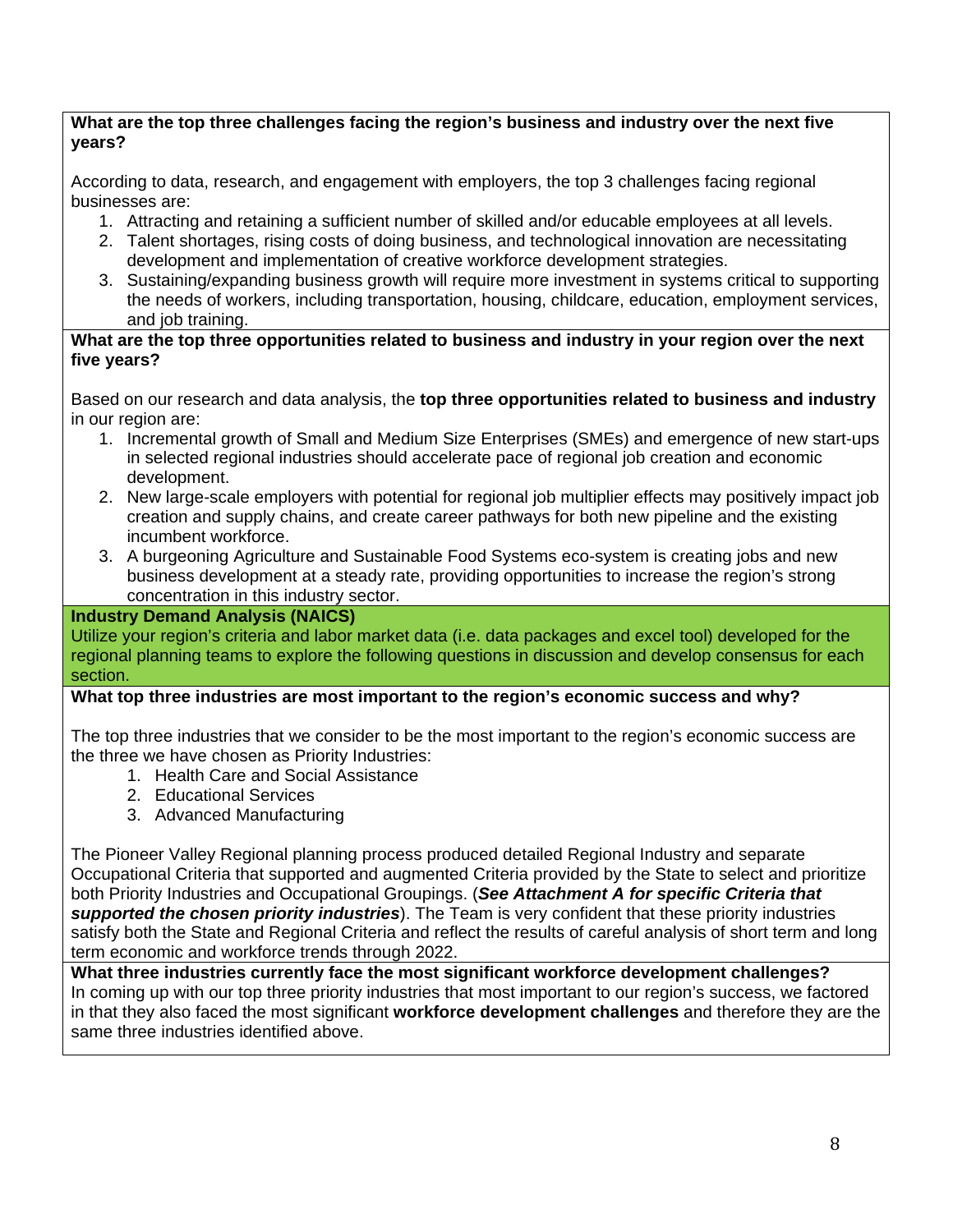#### **Occupational Demand Analysis (SOC)**

Utilize your region's criteria and labor market data (i.e. data packages and excel tool) developed for the regional planning teams to explore the following questions in discussion and develop consensus for each section.

**What are the top occupations or occupational groups in which the region is facing the most significant employee shortages?** Utilize the regional occupational list that ranks of 3, 4 and 5 star occupations for the region and determine those with significant shortages based upon the "supply" data for the region, input from business, organizations and other input.

The top occupational groups with the largest supply gaps are *(See Attachment B for specific titles/data)*:

- 1. Social/Human Service (-666 workers), Direct Care Workers (-1,802 jobs) including Registered Nurses (RNs) and others, and Technical/Clinical Workers (-1,373 workers) consisting of various occupations. Note: Registered Nurses are generally considered separate from Direct Care Workers as they require higher education but are grouped here with others for blueprint/career pathway mapping purposes*.*
- 2. Educators (Elementary to Post-Secondary, Educator Support) comprise the next largest supply gap at -1,265 workers.
- 3. Advanced Manufacturing is the final occupational grouping consisting of First-line Supervisors, Machinists, Computer Controlled Machine Operators (CNC) and Quality Control Workers with a total supply gap of -105 workers.

As noted above, the Pioneer Valley Regional planning process produced detailed Regional Industry and separate Occupational Criteria that supported and augmented Criteria provided by the State to select and prioritize both priority Industries and Occupational Groupings. *(See Attachment A)*

We also identified and documented the occupations/occupational groupings that are viewed by ONET as having a "Bright Outlook" (i.e., Bright Outlook occupations are expected to grow rapidly in the next several years, or will have large numbers of job openings), met the 3+ Star rating defined by the state, the numeric Supply Gap Numbers/Ratios and were characterized as having more openings that qualified workers or were high-skilled, employer-demand driven occupations/occupational groupings. *(See Attachment B)*  **Which occupations offer a "career pathway" for workers to move to higher skills and wages, especially workers starting at entry-level?** (Note 1 or 2 star occupations not included above that are entry-level yet important because of a career pathway or cluster.)

The Franklin Hampshire Regional Employment Board and the Regional Employment Board of Hampden County believe that *all* the priority occupational groupings set forth in the Blueprint offer career pathway opportunities for workers to move to higher skills and wages, especially workers starting at an entry-level. Two of our key Goals and Strategies in the Blueprint are as follows:

- By the end of 2018, we plan to *DESIGN* clear educational/career pathway programs at all levels within the priority industries.
- By the end of 2020, we plan to *IMPLEMENT* educational/career programs that increase the supply of trained workers and present clear pathways for credential attainment, quality career mobility, and wage advancement in specific occupational groupings in priority industries.

The Franklin Hampshire Regional Employment Board as well as the Regional Employment Board of Hampden County (REBs) do not believe that the current regional pathway programs are aligned or coordinated sufficiently to present career pathways that provide clarity and consistency to employers, job seekers, and incumbent workers at all levels. We believe that we have work to do before we can indicate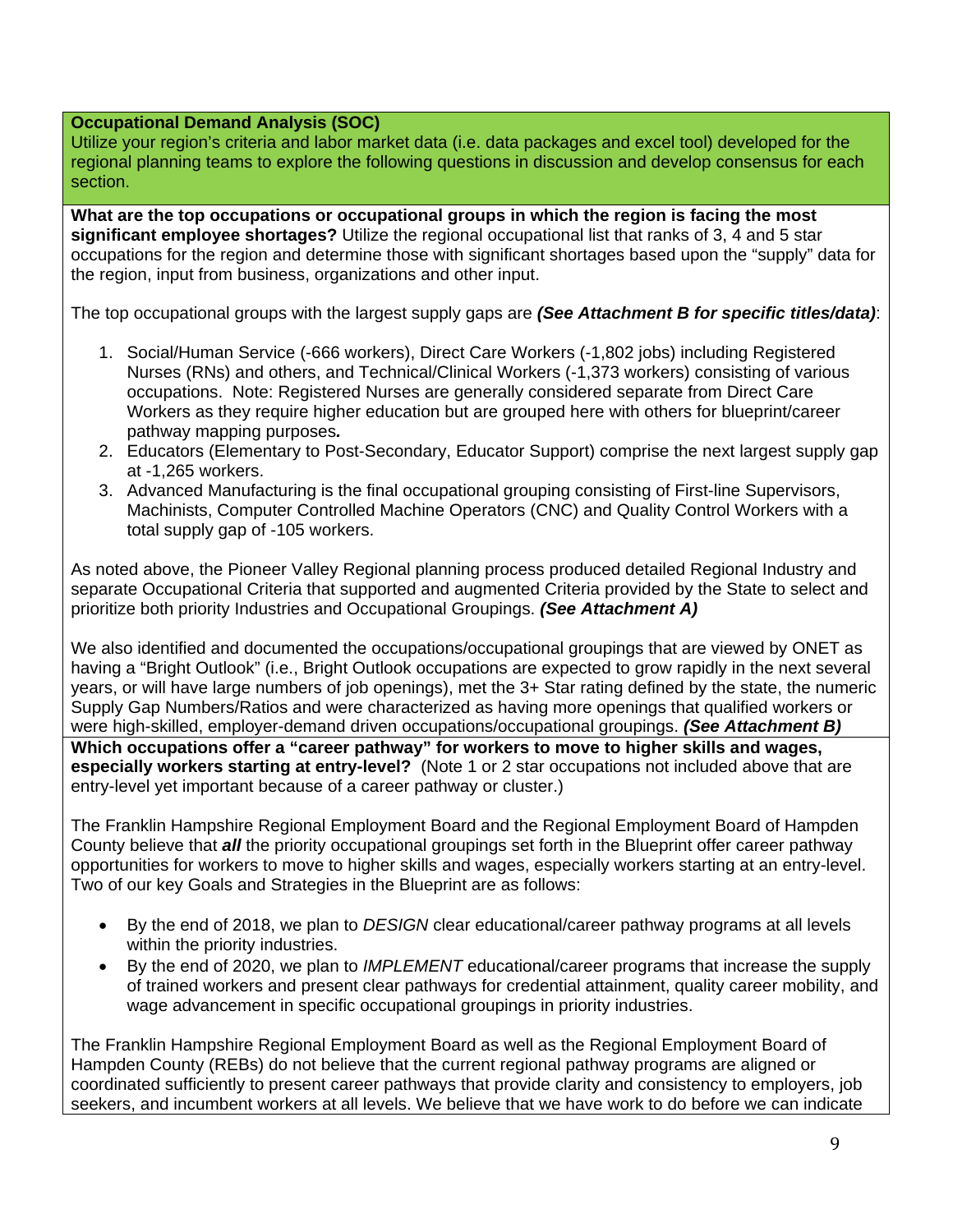clear and specific pathways. In addition, pathway development and implementation, particularly at the 1 and 2 star occupational levels, will require a sustainable funding strategy that will ensure for continuity of progression over time. This discussion will be a part of our work during the 2018-2020 timeframe.

#### **Workforce Supply**

Using the regional planning data tool and packages, review information on existing unemployed workers, graduates coming from educational pipelines and other data on workforce supply.

#### **What are the top three broad labor supply challenges facing the region over the next five years based on the existing workforce in the region?**

According to data, research, and engagement, we understand the top 3 labor supply challenges are:

- 1. Regional workforce participation rate of 62.0% being impacted by flat population growth, aging population, and too many adults who feel disconnected from job opportunities. Additionally, labor supply increases being driven by new immigrants which may be negatively impacted by federal policies and limited public resources and supports for education and training.
- 2. Parts of the region have a relatively low share of the population with a bachelor's degree contributing to a 10% difference region-wide as compared to the State (30.7% vs. 40.5%), impacting the long-term growth potential of knowledge economy sectors like healthcare, professional and scientific services, and finance.
- 3. Increased workplace emphasis on employability readiness skills and flexibility to adapt to changing business conditions and work requirements necessitating re-alignment and expansion of education and workforce preparation programs, and health and social services to support workforce development and retention.

#### **What are the top three labor supply opportunities facing the region over the next five years based on the existing workforce in the region?**

- 1. The Pioneer Valley's high concentration of public and private higher education institutions, and high and diverse student enrollment is an opportunity to increase the region's workforce talent supply through college graduate retention initiatives such as internships that lead to career-aligned employment.
- 2. The region's high quality of life, affordable housing costs, and proximity to a rich diversity of cultural, outdoor recreation, and entertainment destinations Valley-wide, are an opportunity to attract and retain a skilled/talented workforce.
- 3. The priority occupational groupings for both new labor market entrants and incumbent employees are supported by regional educational programs that offer, or have potential for, clear pathways for career mobility and wage advancement within a 3-5-year time period.

#### **Based upon UI Claimant population, what is the region's largest supply of unemployed workers by job type?**

The largest supply of workers is within the following SOC Occupations Source: EOLWD- UI Claimant Characteristics Report- Hampden and Franklin/Hampshire Counties Aggregated- Week Ending October 14, 2017:

- Office and Administrative Support (699),
- Production (533)
- Management (506)
- Personal and Care Service (487)
- Transportation and Material Moving (404)

#### **What are the characteristics of unemployed and under employed workers in the region?**

Typical characteristics of the regions' unemployed and under employed workers include limited educational attainment beyond a high school diploma, the need for post-secondary training to address skills gaps, wages that have not kept up with inflationary life cycle needs, a competitive benefits package and lack of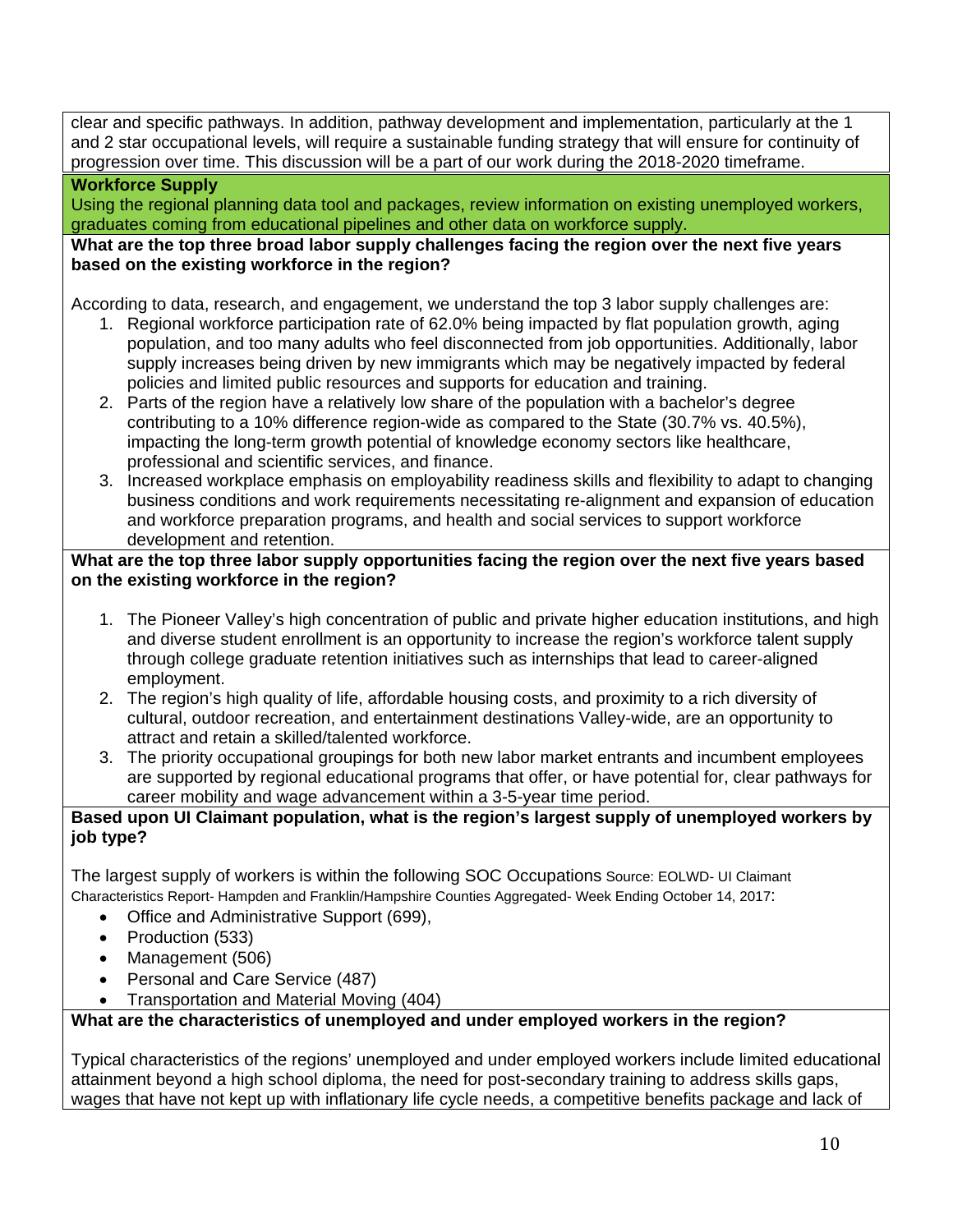formal work experience. In addition to these work related characteristics, language barriers, transportation, the ability to work a non-traditional shift, and family responsibilities are often obstacles that are associated with the regions' unemployed and under employed individuals.

**Describe the universe of the region's existing pipelines of new workers (credentials) across public and private secondary and post-secondary institutions. (**Highest and lowest number of new graduates by credential/CIP? How does retention of graduates in your region influence supply?)

In addition to the numerous secondary institutions, including seven vocational-technical schools, there are multiple colleges and trade schools in the Pioneer Valley including but not limited to the University of Massachusetts-Amherst, Westfield State University, American International College, Western New England University, Elms College, Springfield Technical Community College, Holyoke Community College, Greenfield Community College, Amherst College, Smith College, Springfield College, Bay Path University, and Mount Holyoke College. In 2016, there were over 21,000 college and technical school graduates in the Pioneer Valley. The largest number of graduates come from "Psychology, General", Liberal Arts and Sciences/Liberal Studies, and "Business Administration and Management, General." *Source of data: EMSI 2017.4 class of worker*

The universe of existing pipelines of new workers that can provide credentials for the Pioneer Valley at the post-secondary level consists of the five-college consortium located in Hampshire County, the seven Metro Springfield universities and colleges, and the region's three community colleges. At the secondary level, there are six vocational schools and one comprehensive high school that provide training credentials.

#### **Healthcare and Social Assistance**

Registered Nurses require a bachelor's degree with the majority of RN's coming from American International College, Baypath University, Elms College, Westfield State University and UMass-Amherst. Associate degree RN's continue to find employment in a wide variety of Healthcare organizations, but perusing a BSN is being strongly recommend as a pre-requisite to access to a greater variety of career pathway development employment opportunities, in particular in acute care service provider settings. The other four occupations of Social and Human Service Assistants, Nursing Assistants, Medical Assistants and Personal Care Aides normally come through vocational schools and degree and one year certificate programs coming through the three community colleges.

#### **Educational Services**

With the exception of teacher assistants, the Educators (all levels) occupational group are provided new pipeline workers through the regional universities and colleges at the bachelors and graduate level. Leaders in graduating educators are American International College, Springfield College, Westfield State University and the University of Massachusetts-Amherst.

#### **Manufacturing**

For the key priority occupational groupings in Fabricated Metal Product Manufacturing, credentialing training programs for the majority of new pipeline workers are conducted at the vocational schools. Springfield Technical Community College is the only regional community college with degree, certificate, and non-certificate technical training programs in advanced manufacturing. The other two community colleges have collaborative partnerships with local vocational schools. Greenfield Community College is building a sequence of Engineering Technology credit courses designed to provide next steps to a certificate or degree for non-credit training graduates and incumbent workers.

Retention challenges are most common through the four-year colleges and universities with typically 50% of graduates returning to their home states or countries (or home to other regions in Massachusetts). The planning Team has identified retaining 4 year college graduates as a key strategy to be addressed during the implementation stage in the 2018-2020 Blueprint time frame.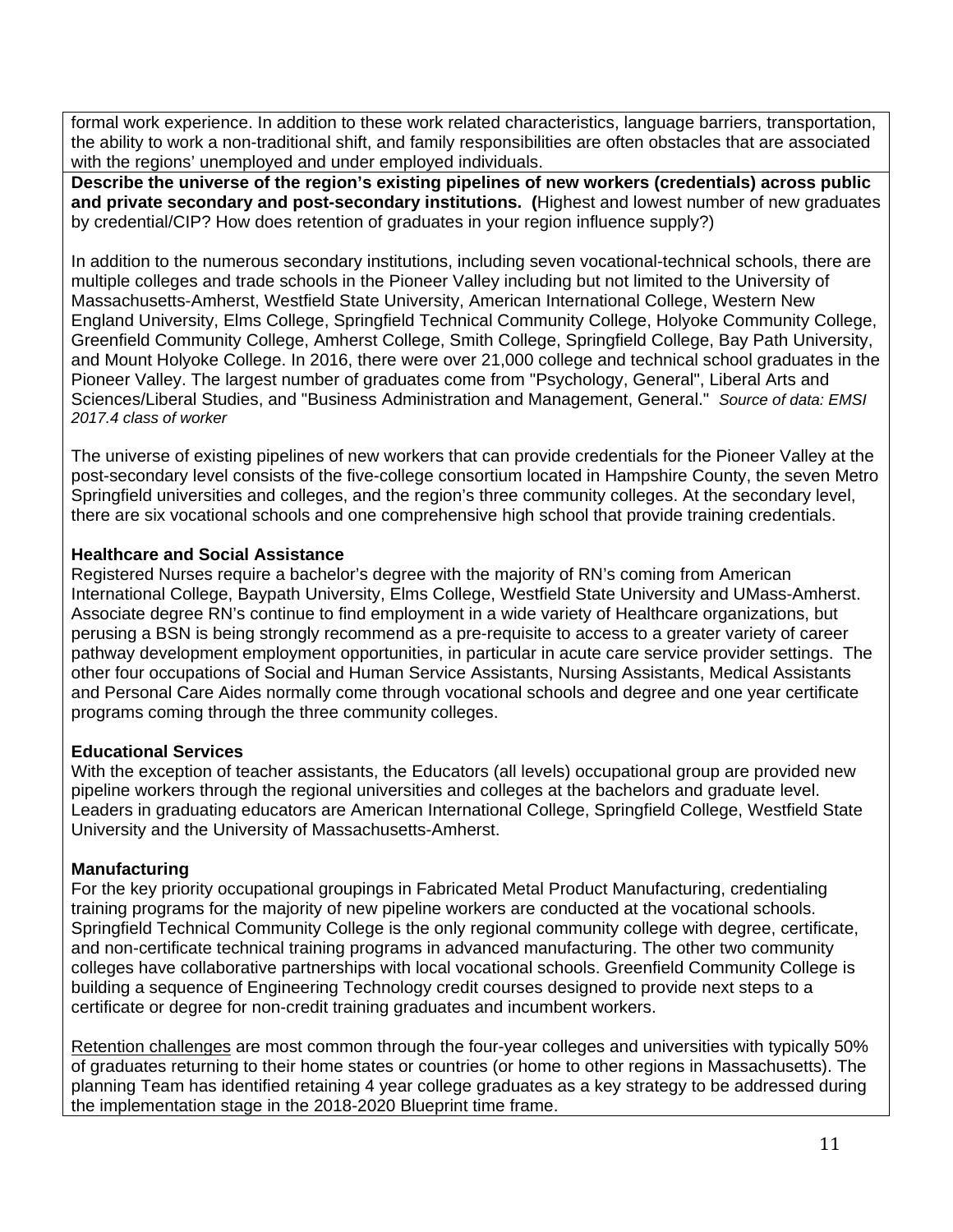#### **III. Where do we want to go?**  Describe the collectively developed criteria, industry and occupational priorities, vision, mission, and goals for your region. **Criteria for Priority Industries/Occupations**  The regional kick-off meetings with the WSC suggested a number of foundational criteria to prioritize industries and occupations, including existing job openings, jobs with low barriers to entry, jobs that lead to career pathways, and occupations with high demand (current openings, short/long term projections), and self-sustaining wages. **STATE CRITERIA**   $\triangleright$  High employer demand  $\triangleright$  High demand and high wage (4-5 Star Occupations) Talent Gaps (Ratio of Supply to Demand) Career Pathways **REGIONAL CRITERIA**  What additional criteria are important to your Regional Planning Team?  $\triangleright$  Mostly in line with State Criteria but more specifically and geographically defined: **Industry Criteria**: 1. Total and Average Wages; 2. Employment Share; 3. Annual Openings (over time); 4. Industry Ecosystem (critical mass; existing partnerships); 5. Career Pathways that exist or need developing **Occupation Grouping Criteria**: 1. Employment Share; Growth (2. Overall; 3. BA-level, 4. Sub-BA Level; 5. Sub-Regional); 6. Career Pathways that exist or need developing Please see *Attachment A* for more detailed information regarding both Industry and Occupation Criteria and *Attachment C* for PowerPoint slide that summarizes these selections.

### **Priority Industries and Occupations**

Using your regional context and mutually agreed upon regional criteria, list your priority regional industries and occupations or occupational groups.

**List your 2-3 priority industries by 2-digit NAICS.** Where you choose to prioritize an industry that does not fit neatly into a 2-digit NAICS code (i.e. creative economy), note where it would best fit (i.e. Arts and Recreation) and describe the portion of the 2-digit industry you are prioritizing. For each selection, write a brief justification of your choice.

- 1. Healthcare and Social Assistance (62)
	- This is the region's largest source of jobs and was chosen in part due to the presence of several major acute care hospitals, a substantial number of long-term care and assisted living facilities, and a growing number of other community-based health care and social assistance facilities.
- 2. Educational Services (61)
	- This was chosen in part due to the presence of a significant number of secondary and postsecondary institutions including the UMass flagship campus. State data also indicated Educational Services as second most in-demand priority regional industry. Regional data at K-12 was especially supportive in critical needs fields at all levels.
- 3. Advanced Manufacturing (31-33)
	- This was chosen in part due to the presence of significant number of SMEs in an integrated manufacturing eco-system and supply chain.

All three priority industries met the state and regional criteria outlined above and described in more detail in *Attachments A and C.* (Note: While IT (Software/Communication Services, etc.) was not a chosen Priority Industry sector, we will look to benchmark our region against others in the state as we implement our Blueprint strategies. Priority cross-industry occupations do include those that are IT-related.)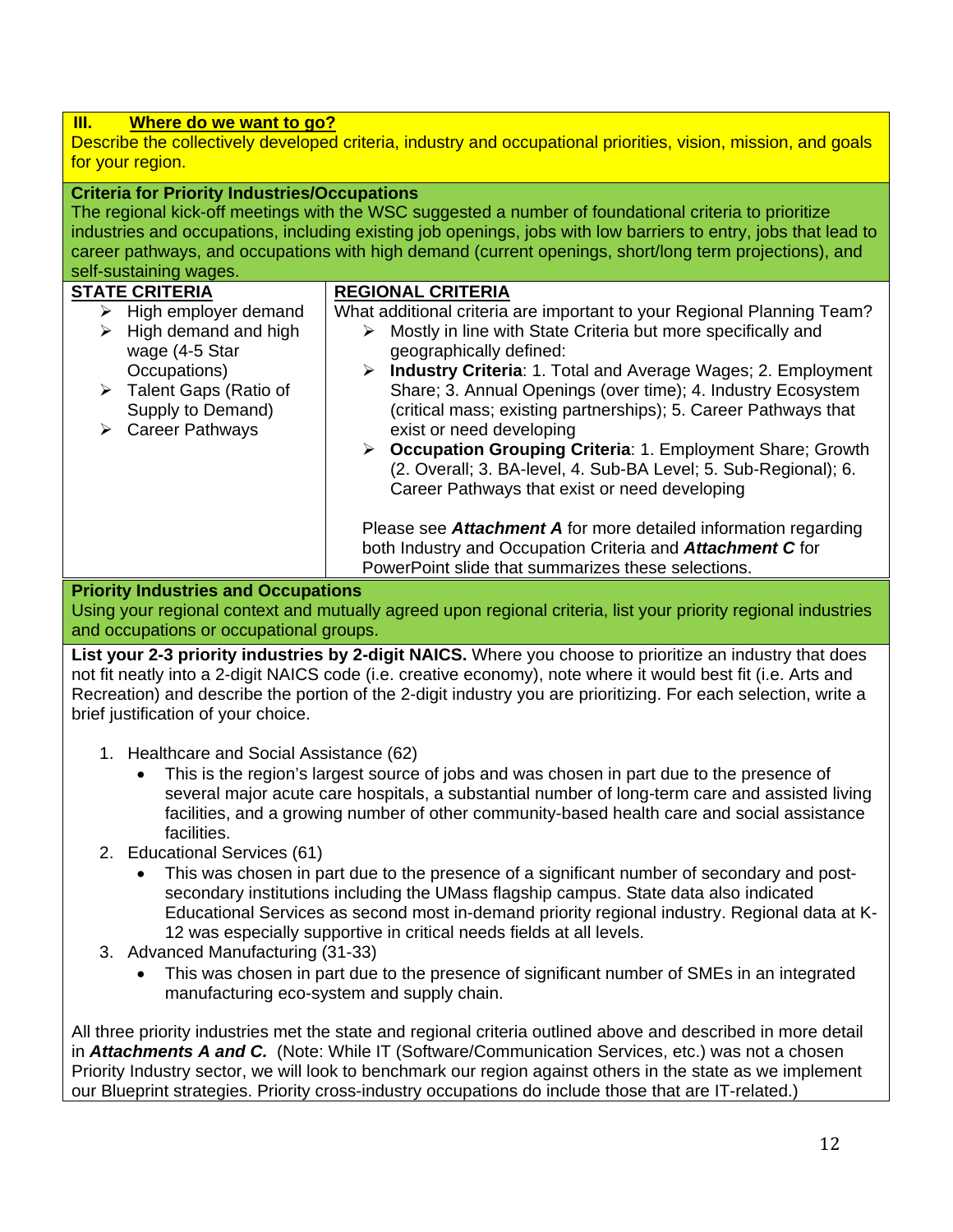**List 3 to 5 priority occupations or occupational groups by SOC code (4-8 digit, as necessary).**  Include a short description justifying the choices

### *SEE ATTACHMENTS A, B and C for criteria justification and various SOC codes.*

- 1. Healthcare and Social Assistance Occupational Groups, specifically:
	- Social & Human Service Assistants
	- Direct Care Workers (RNs, Nursing and Medical Assistants, Personal Care Aides)
	- Technical/Clinical Workers (Dental Hygienists, Pharmacy Technicians, LPNs/LVNs, Medical Records/Health IT, Physician Assistants, Occupational and Physical Therapists)
- 2. Educational Services Occupational Groups, specifically:
	- Educators (all levels, and all fields, including vocational-technical, STEM, and trades educators)
	- Teachers' Assistants
- 3. Advanced Manufacturing Occupational Groups, specifically:
	- Supervisors
	- Production Workers (Including CNC Operators, Machinists)
	- Inspectors, Testers, Quality Control Workers
- 4. Cross-Industry Occupations such as those that are IT-related, Professional Services, Back-Office Administrative Support and Logistical Supports.

The Pioneer Valley Regional planning process produced detailed Regional Industry and separate occupational criteria that supported and augmented criteria provided by the State to select and prioritize both priority Industries and Occupational Groupings. Again, we also identified and documented the occupations/occupational groupings that are viewed by ONET as having a "Bright Outlook" (e.g. Bright Outlook occupations are expected to grow rapidly in the next several years, or will have large numbers of job openings), met the 3+ Star rating defined by the state, the numeric Supply Gap Ratios and were characterized as having more openings that qualified workers or were high-skilled, employer-demand driven occupations/occupational groupings. **Please see** *Attachments B and C.*

**Industries and Occupations – Critical but not Prioritized. (***OPTIONAL)* If the team would like to describe industries and occupations that are notable in your region but not prioritized during this regional prioritization process, please list them here with a description of what makes the industry/occupation significant.

Other critical industries and occupation groupings (which include some of the same cross-industry occupations referenced in #4 above) are:

- 1. Finance and Insurance (due to the presence of MassMutual and several other businesses in this industry)
- 2. Professional, Scientific, and Technical Services (most notably the Information Technology sector)
- 3. Accommodation and Food Services, in conjunction with Arts, Recreation, and Entertainment
	- Including occupations such as: Gaming-related emerging occupations; Food Preparation & Serving; Outdoor Recreation; Culture and Arts
- 4. Agriculture & Sustainable Food Systems
	- Including occupations such as: Growing; Value-Added Manufacturing Processing; Distribution; Serving and Selling; Managing Food Waste; Animal Care; Farm/Nursery Management; Entrepreneurship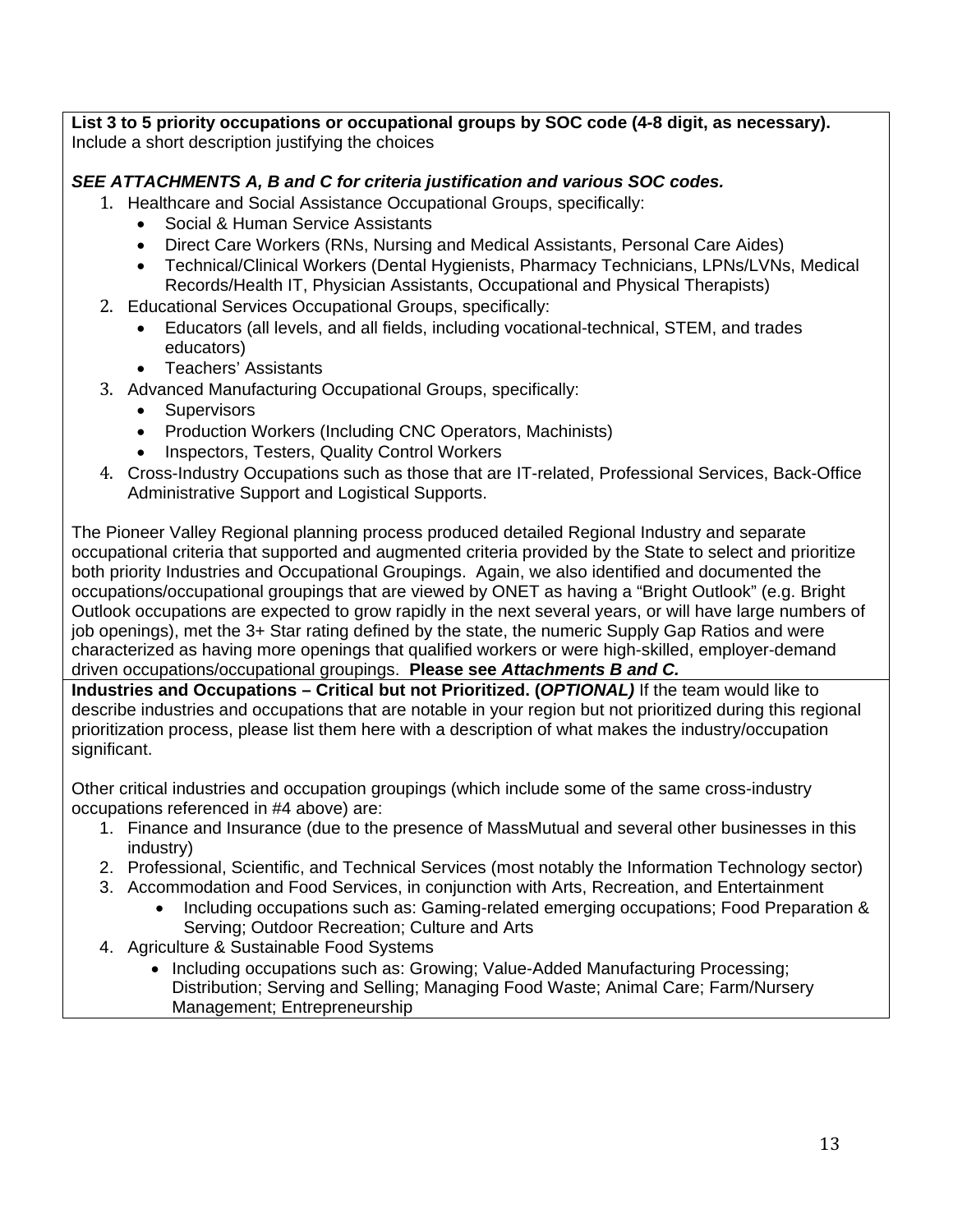#### **Assets**

For each of the selected **priority industries and occupations (purple section),** articulate existing assets and gaps in capacity.

**Credential Asset Mapping Tool.** For priority industries and occupations that require credentials, use the Credential Asset Mapping Tool to demonstrate assets and gaps for each priority industry and occupation. See **Attachment D** Asset Maps for the publicly-funded institutions in the region. Many other private schools also exist.

**Non-Credential Asset and Gap Analysis.** For priority industries and occupations that **do not** require a credential, describe what existing assets in the region can meet the employer demand, and where systemic gaps prevent meeting employer demand.

Technology-enabled advanced manufacturing is a critical industry sector in the Pioneer Valley Region. The Precision Manufacturing Regional Alliance Project (PMRAP) is an existing regional partnership organized to support the growth and competitiveness of advanced manufacturing in the Pioneer Valley Region of Massachusetts. PMRAP represents a broad regional partnership comprised of advanced manufacturing companies, led by the Western Massachusetts Chapter of the National Tooling and Machining Association (WMNTMA), educational/training institutions, economic development agencies, and interested community stakeholders. It has created a training infrastructure funded from both public and private funding sources and focused on the delivery of workforce development training programs for new entry-level employees in two of the Blueprint priority occupational groupings within the Manufacturing industry: 1. Production Workers and 2. Inspectors/Testers

The REB has awarded successful graduates a Locally Recognized Certificate of Completion approved and signed by the Western Massachusetts Chapter of the National Tooling and Machining Association. The Certificate is recognized by the regions advanced manufacturing companies as an entry-level stackable credential of value and relevancy in the regional labor market.

In the Upper Pioneer Valley, the Franklin Hampshire Manufacturing Skills Initiative, a partnership of 12-14 leadership employers, the FHREB, Greenfield Community College (GCC), and Franklin County Technical School, with the increasing participation of Smith Vocational and Agricultural High School (Smith), has been training and graduating 28-35 students a year since 2012, successfully placing an average of 84% in manufacturing employment throughout the Pioneer Valley. It has created a training infrastructure in the Franklin Hampshire Region funded from both public and private funding sources, focused on the delivery of workforce development training programs for new entry-level employees in Blueprint priority occupational groupings within the Manufacturing industry. Both Smith and GCC are also increasing education/training options for incumbent as well as prospective adult workers, with Smith offering courses in such areas as Solidworks, and GCC beginning to build a pathway of for-credit courses toward an Engineering Technology Certificate (EGT) option.

Ongoing through the end of 2022, regional advanced manufacturing companies will need to work closely with their workforce and educational partners to ensure that technical skills in operational areas such as artificial intelligence, robotics, and analytics that impact manufacturing processes in their supply chain are embedded into the training programs for both new pipeline and in particular incumbent workers. *As noted elsewhere we will work to further align these existing structures to ensure maximum leveraging of the Pioneer Valley assets to support the manufacturing industry.* 

The Healthcare Workforce Partnership of Western Massachusetts is an industry led and financed initiative of the REB in the Health Care and Social Assistance priority industry. The Partnership has an Allied Health Work Group (AH) that is comprised of the major educational institutions and health care service providers in the region.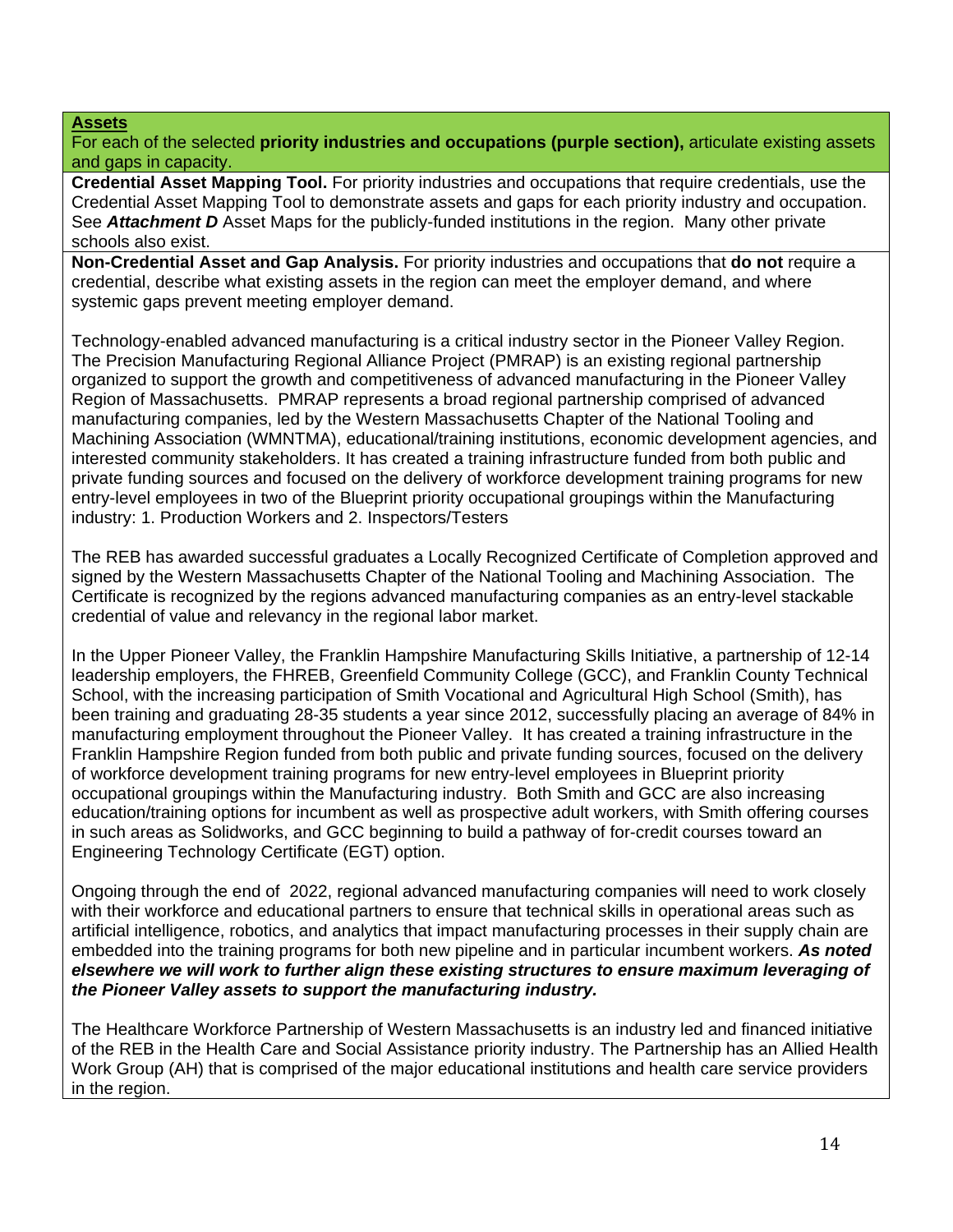The primary focus of the AH is to focus on programs and services for Direct Care Workers which is a regional priority occupational grouping in the Health Care and Social Assistance priority industry. Collaborative programming, sharing of space and resources, alignment of pathways curriculum to industry standards is conducted on a regular basis.

This work is complemented in the Upper Pioneer Valley region by the work of the Franklin Hampshire Elder Care Collaborative and related Franklin Hampshire healthcare employer advisory groups, who have and continue to develop recruitment, training, and placement initiatives with a particular focus on the needs of long-term care and small hospital employers, including the state-recognized Franklin Hampshire Extended Care Partnership. The REBs are currently part of a regional review team that is working closely with state-wide home care associations in studying supply and demand issues and credentialing requirements in the following two sub-occupations within the priority occupational grouping of Direct Care Workers: 1. Community Health Workers and 2. Home Health Aides

#### **Vision, Mission, Goals.**

Using your articulated priority industries, occupations, and existing assets, articulate your broader vision, mission, and goals.

**Vision.** State 2-5 things that you hope will be true in your region 10 years through the lens of education, workforce development, and economic development to address the priority industries and occupations identified in the Blueprint. Our agreed upon Vision Statement is as follows:

Workforce development, economic development, education, and human services collaborate effectively and proactively to drive regional economic expansion, increase job opportunities, and strengthen businesses, communities, and families.

**Mission.** State what each set of core partners has agreed to do in order to achieve your vision. What will educational partners do? What will economic development partners do? What will workforce development partners do?

#### *Education:*

Regional education partners will collaborate with workforce and economic development partners to align educational programming with the needs of the area economy.

#### *Workforce:*

Regional workforce partners will create an effective, evidence-based regional workforce system that partners with businesses, educational institutions, community based organizations, and governmental agencies to meet current and future needs of employers and workers by training and matching skills to quality, in-demand jobs.

#### *Economic Development:*

Regional economic development partners will work with a network of local and regional stakeholders to actively engage with workforce and education partners to:

- Align economic plans with workforce and education to understand and address current and future workforce needs of business and industry sectors for economic growth, and
- Participate in programs and initiatives to educate and train jobseekers to obtain meaningful employment and careers within the region.

*Combined Mission:* Workforce development, economic development, and education in the Pioneer Valley Region function as a strategic, integrated and evidenced-based system that effectively responds to current and future employer demand, and creates high quality and sustainable employment opportunities and career pathways for job seekers and workers that result in a skilled workforce and regional economic expansion.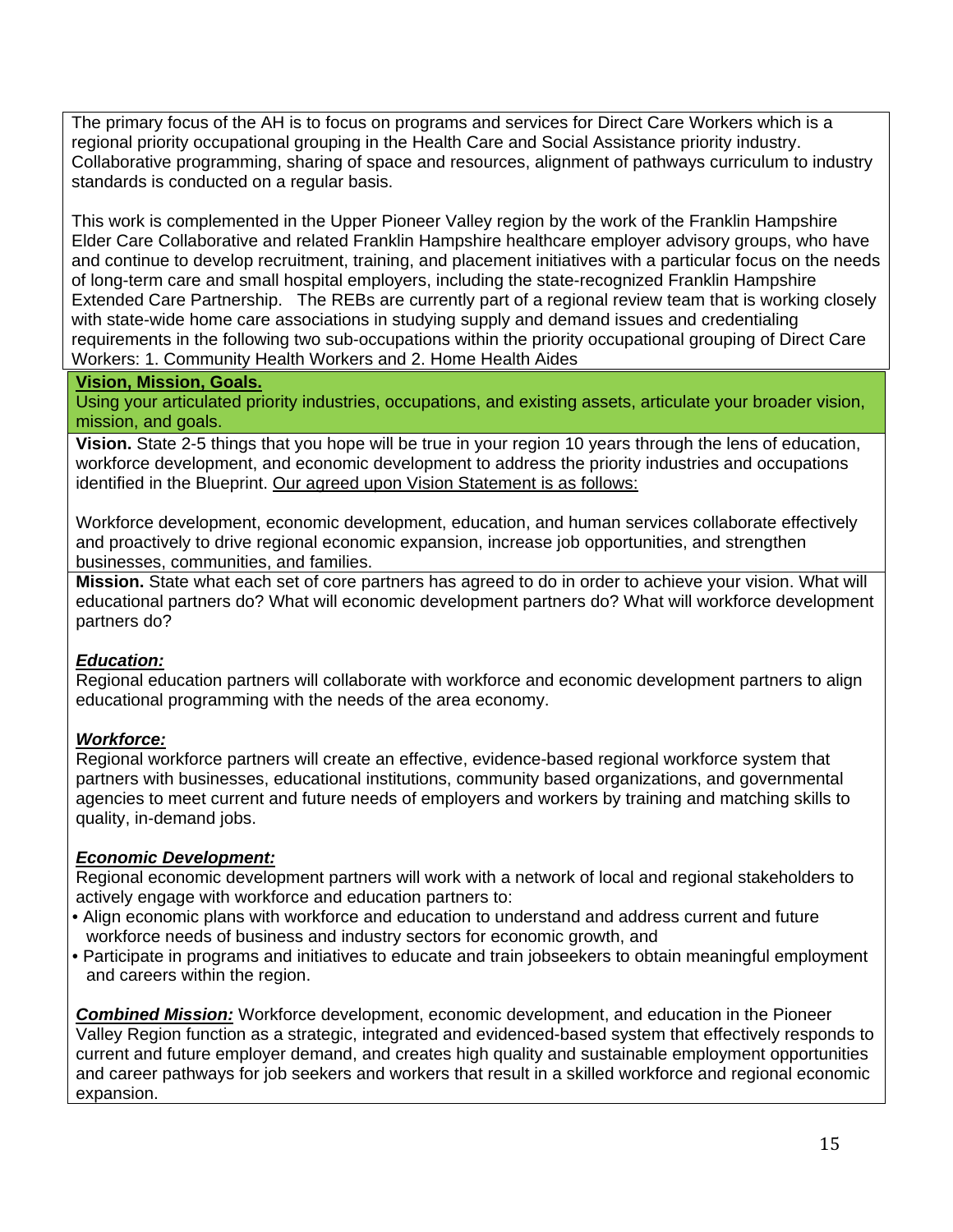**Goals.** Describe your *shared* goals for 2018, 2020, and 2022. Note that goals listed here should be those that need participation of players from multiple entities and across two or three of the systems for accomplishment.

| By 2018, we will<br>By 2020, we will                                         | By 2022, we will                                 |
|------------------------------------------------------------------------------|--------------------------------------------------|
| 1. Align workforce development, education,<br>1. Implement educational/      | 1. Improve the Supply Gap                        |
| and economic development activities to<br>career programs that               | Ratio in priority and in-                        |
| ensure successful implementation of<br>increase the supply of                | demand occupational                              |
| <b>Blueprint Strategies.</b><br>trained workers and                          | groupings by increasing                          |
| 2. Identify and align partner and<br>present clear pathways for              | the number of                                    |
| stakeholder assets and resources to<br>credential attainment,                | employees working in                             |
| support implementation of Blueprint<br>quality career mobility,              | our prioritized regional                         |
| Strategies.<br>and wage advancement in                                       | industries.                                      |
| 3.<br>specific occupational<br>Adopt a coordinated process to collect,       | 2. Increase number of high                       |
| analyze, and disseminate demand-side<br>groupings in priority                | quality jobs for job                             |
| data on current and future vacancies<br>industries.                          | seekers and incumbent                            |
| and skills needs in priority and other<br>2. Increase the availability of    | workers in occupations                           |
| critical industries and occupational<br>quality jobs in priority             | that have an                                     |
| groupings to better match jobseekers<br>occupations for job                  | Employment Share ≥                               |
| seekers at the sub-<br>with employer's demands and                           | statewide averages for                           |
| requirements.<br>Bachelor's degree level,                                    | those occupations.                               |
| 4.<br>Create and formalize a more<br>and improve upon the                    | 3. Increase the number of                        |
| coordinated and sustainable process to<br>10% gap in the region's            | high quality jobs in                             |
| improve business engagement in<br>Bachelor's degree level                    | priority occupational                            |
| implementing Blueprint Strategies.<br>population as compared                 | groupings, and other                             |
| Provide job seekers with increased and<br>to the statewide average.<br>5.    | critical regional                                |
| 3. Increase the number of<br>consistent access to detailed information       | industries, that pay                             |
| about priority and other critical<br>high quality jobs in                    | median wages that                                |
| priority occupational<br>occupational groupings, and the                     | meet or exceed regional                          |
| availability of career pathway<br>groupings that pay                         | averages and offer                               |
| educational programs.<br>median wages that meet                              | competitive employee                             |
| 6.<br>Develop an integrated communication<br>or exceed regional              | benefit packages.                                |
| and information-sharing plan that keeps<br>averages and offer                | 4. Improve the Pioneer                           |
| partners, employers, and stakeholders<br>competitive employee                | Valley Regions annual                            |
| informed on Blueprint implementation<br>benefit packages.                    | average labor force                              |
| 4. Increase employment<br>progress/resets, goals, and outcomes.              | participation rate of                            |
| DESIGN educational/career pathway<br>share in sub-regional<br>7.             | 62.0% to approximate                             |
| industries characterized<br>programs in specific priority industries.        | the State's annual                               |
| by small and medium<br>8. Classify regional secondary level-                 | average labor force                              |
| size enterprises (SMEs)<br>education career pathway programming              | participation rate of                            |
| and start-ups.<br>being conducted at both the technical                      | 65.5%, adjusted over                             |
| and comprehensive high schools.                                              | time.                                            |
| Numerical goals/targets for #2,<br>3 and 4 to be determined during           |                                                  |
| the Blueprint implementation                                                 | Numerical goals/targets for #1,                  |
| phase.                                                                       | 2 and 3 to be determined<br>during the Blueprint |
|                                                                              | implementation phase.                            |
| Please see Attachment E: Goals and Strategies for more detailed information. |                                                  |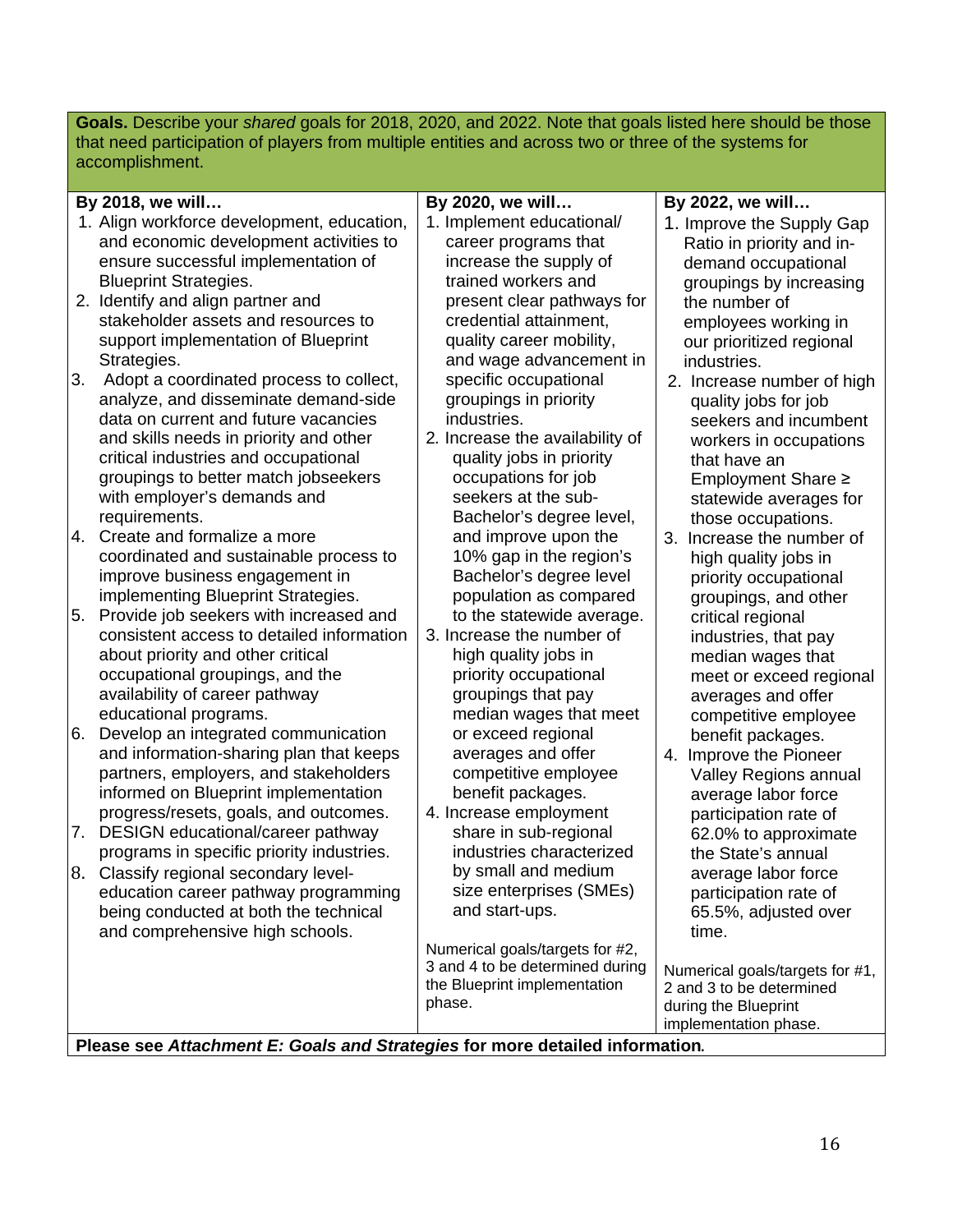#### **IV. How do we get there?**

Describe the strategies you will jointly employ to align the work of multiple systems around your shared vision, mission, and goals.

#### **Shared Strategies**

While each system may make changes in individual programming to align with the region's priorities, all systems will need to commit to shared changes in the following areas, stated below. Describe how your region will work collaboratively in the following two areas.

**Continuous Communication.** How often and in what way will you meet to review progress towards shared goals and make course corrections?

The Workforce Skills Cabinet designated lead Regional Planning workforce development, economic development, and education entities, managed by the two regional workforce boards, will meet formally on two (2) occasions in 2018, and three times annually thereafter, to review the alignment and implementation of shared Goals contained in the Pioneer Valley Labor Market Blueprint. The Workforce Development Boards will convene and facilitate the meeting and will prepare an annual Summary Report on the progress of the implementation of the Blueprint's Strategies, including a preview of planned activities and strategy alignments moving forward with specific timetables and action steps.

In 2018, selected employers from each of the three (3) identified Priority Industries, and other identified indemand industrieswill meet twice to provide overarching guidance and direction on demand-side issues and projections that will inform the attainment of shared goals. In 2019, employers and core planning team members will meet jointly, and onan annual basis to assess progress, suggest necessary realignment, and guide tactical implementation moving forward with specific timetables and action steps.

**Shared Measurement Systems.** What data and measurement systems will you rely on to support shared understanding of how well you are meeting your goals and making progress towards a shared vision?

The Regional Planning Data Group, developed during the regional planning process leading to the development of the Blueprint, will meet three times in 2018 to formalize a system and process to use the "Regional Organizations Advanced Data Sharing" (ROADS) database currently shared by the regional workforce and economic development partners to identify, collect, analyze and share specific process and outcome data that will document progress on goals attainment and implementation of our shared vision. The work of the Data Group will be facilitated by the Workforce Devolvement Boards, with technical support and resources provided by the ROADS partners.

ROADS was launched as a collaborative initiative in 2014 by the Pioneer Valley Planning Commission, the Economic Development Council of Western MA, the Regional Employment Board of Hampden County and later joined by the Franklin Regional Council of Governments.

**Other Shared Strategies.** What other shared strategies will the region adopt to ensure progress towards the common agenda?

Our shared strategies will continue to be shaped and improved through our partners engaging in the following mutually reinforcing activities.

**Please see** *Attachment E: Goals and Strategies* **for more detailed information**. 

#### **Mutually Reinforcing Activities**

To ensure that the work each partner is doing is supportive of the common agenda, describe the specific activities regional partners have committed to doing.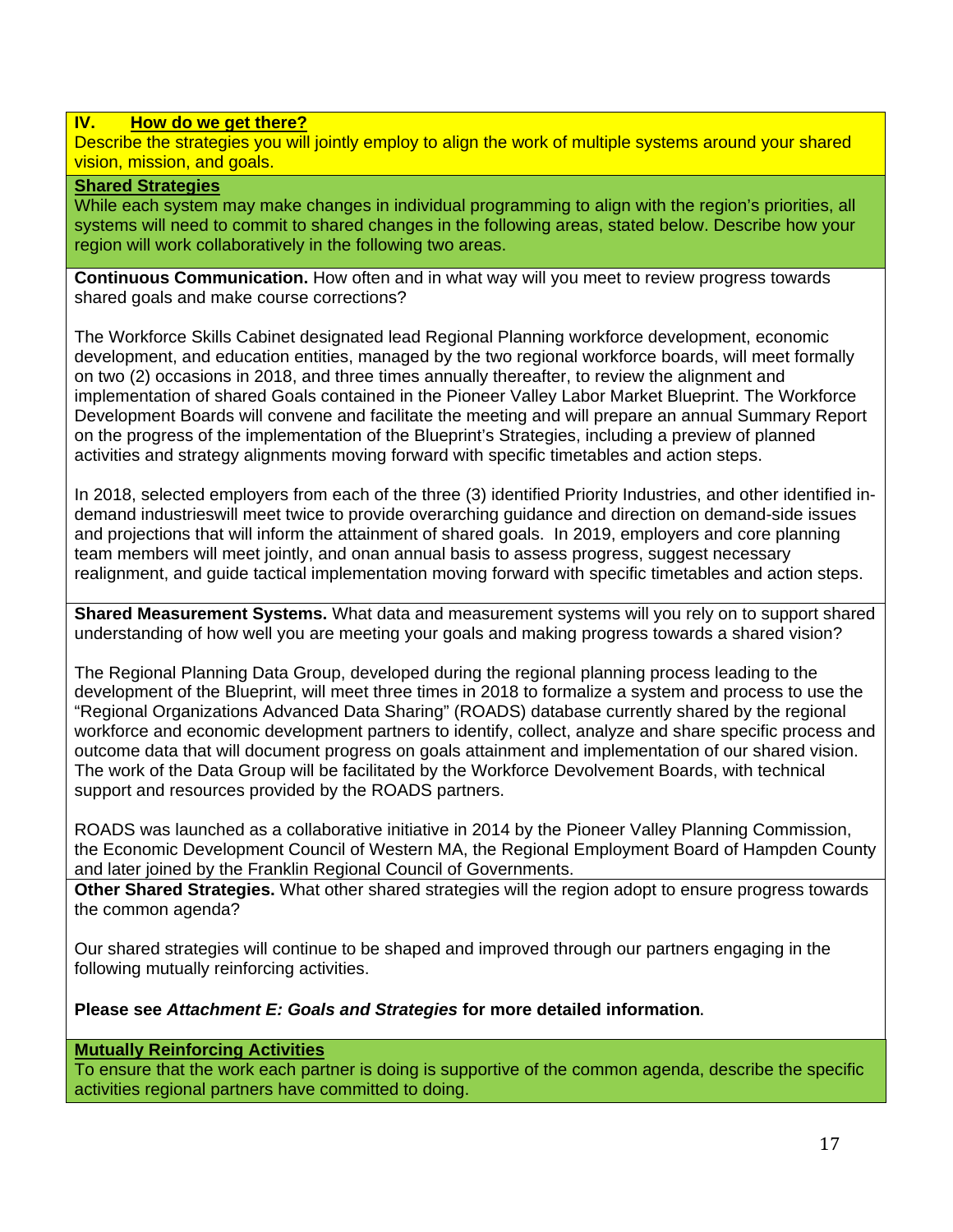**Education.** Describe the changes in programming, recruitment, retention and placement strategies, assessment, tracking, or other strategies specific educational partners have committed to in order to meet shared regional goals.

*Framing Statement -* The educational institutions in the Pioneer Valley Region have significant impact in promoting both economic growth and educating the future workforce. The educational institutions are the primary source of education for Pioneer Valley residents, are suppliers of trained employees to the priority and other industries in the Region, are buyers of goods and services, employ significant numbers of employees, and are a major wealth creator in the Region.

| <b>Mutually Reinforcing Activities</b>                                           | <b>Committing Parties</b> |
|----------------------------------------------------------------------------------|---------------------------|
| Use the Blueprint to inform educational programming, refine or design            | Educational               |
| curriculum, identify student services and supports to ensure that a higher       | Institutions              |
| number of students persist along the Pre-K-16+ educational continuum, and        |                           |
| graduate with either a degree, stackable credentials, or recognized              |                           |
| certificates in high demand fields of study with labor market value.             |                           |
| Provide a broad array of educational programming, supports and services to       | Educational               |
| immigrants and non-traditional student populations.                              | <b>Institutions</b>       |
| Build workforce readiness and employability skills development into              | Educational               |
| educational/training programming.                                                | Institutions, FHREB,      |
|                                                                                  | <b>REBHC</b>              |
| Collaborate with workforce development, economic development, and                | Educational               |
| employers to further recommend and assist in the development of increased        | Institutions, FHREB,      |
| paid internship opportunities at the high school and college levels that support | REBHC, EDC                |
| graduate retention in the Pioneer Valley.                                        |                           |
| Connect college students to career opportunities in priority occupational        | Educational               |
| groupings by increasing the number of regional employers that participate in     | Institutions, FHREB,      |
| on-campus recruitment programs and events.                                       | REBHC, EDC                |

**Workforce Development.** Describe the changes in programming, employer relations, recruitment, retention and placement strategies tracking, or other strategies specific workforce development partners have committed to in order to meet shared regional goals.

**Framing Statement** - The Workforce Development Boards in the Pioneer Valley Region create strategic alliances with the economic development and educational institutions in the region to plan, coordinate and oversee the use of public and private investment in workforce development initiatives that respond to gaps between employer needs and in-demand occupations articulated and documented in the Pioneer Valley Labor Market Blueprint.

| <b>Mutually Reinforcing Activities</b>                                         | <b>Committing Parties</b> |
|--------------------------------------------------------------------------------|---------------------------|
| Develop and implement more coordinated regional programs and services to       | FHREB, REBHC,             |
| respond to the demands of employers, job seekers, and incumbent employees.     | <b>OSCCs</b>              |
| Collaborate on the use of federal and state funding to provide maximum impact  | FHREB, REBHC              |
| for both employers and job seekers, and seek additional alternative investment |                           |
| from varied funding sources.                                                   |                           |
| Work more closely with the regional and municipal economic development         | FHREB, REBHC,             |
| entities to implement an integrated system for gathering and reporting         | EDC, PVPC, MOBD,          |
| workforce supply and demand needs and skills requirements to better match      | FRCOG, OSCCs              |
| jobseekers with employers resulting in a reduction in the skills gap ratio in  |                           |
| priority occupations in the region.                                            |                           |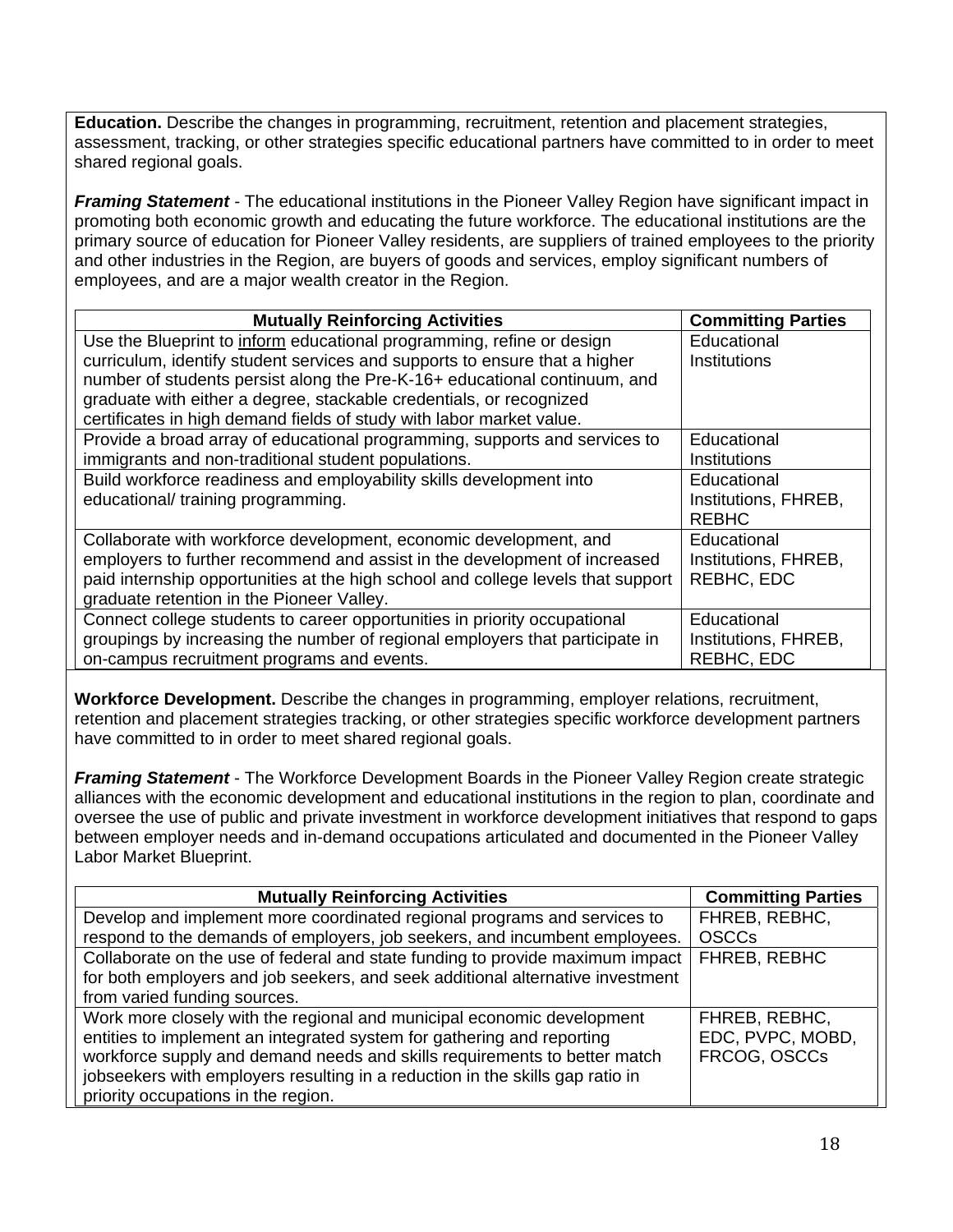| Work with economic development, educational institutions, and employers to<br>further recommend and assist in the development of increased paid internship<br>opportunities at the high school and college levels that support graduate<br>retention in the Pioneer Valley. | FHREB, REBHC,<br>EDC, OSCCs,<br>Educational<br>Institutions, Employer<br><b>Partners</b> |
|-----------------------------------------------------------------------------------------------------------------------------------------------------------------------------------------------------------------------------------------------------------------------------|------------------------------------------------------------------------------------------|
| Align the One-Stop Career Center Business Services Teams' work plans with<br>the regional plan.                                                                                                                                                                             | OSCCs, FHREB,<br><b>REBHC</b>                                                            |
| Work with employers and training providers to develop creative recruitment,<br>training, and retention solutions to meet industry staffing needs and mitigate<br>job seeker barriers to employment.                                                                         | OSCCs, FHREB,<br><b>REBHC</b>                                                            |
| Embed in future Workforce Boards' Strategic Plans the joint Strategic Priorities<br>and Objectives that are consistent with the Goals and Strategies of the Pioneer<br>Valley Labor Market Blueprint.                                                                       | <b>FHREB, REBHC</b>                                                                      |
| Collaborate on collecting and using real time regional labor market data to<br>identify new and emerging industries, codify future employer demand and skills<br>requirements.                                                                                              | FHREB, REBHC,<br>OSCCs, EDC, PVPC,<br>MOBD, FRCOG                                        |
| Identify high quality and sustainable employment opportunities and career<br>pathway programs for job seekers and workers in the Pioneer Valley.                                                                                                                            | FHREB, REBHC,<br>OSCCs, Employer<br><b>Partners</b>                                      |

**Economic Development.** Describe the changes in economic development strategy that economic development partners have committed to in order to meet shared regional goals.

*Framing Statement -* The regional and municipal economic development entities outreach to businesses in the region and create a system of communication and coordination around business outreach and engagement. Economic development partners transition Blueprint data into actionable ideas and actions, and use broad networks of employers and local and regional stakeholders to support and transform the work of the workforce development organizations and educational institutions.

| <b>Mutually Reinforcing Activities</b>                                           | <b>Committing Parties</b>     |
|----------------------------------------------------------------------------------|-------------------------------|
| Regional and municipal economic development partners will transition             | EDC, MOBD, PVPC,              |
| appropriate Blueprint data into actionable ideas within their purviews (business | <b>FRCOG</b>                  |
| development, regional economic development, regional economic planning, and      |                               |
| local economic development).                                                     |                               |
| Actively engage with workforce development and education partners to address     | EDC, FRCOG,                   |
| current and future workforce needs of business and industry sectors, participate | <b>PVPC</b>                   |
| in the design and development of education and training pathway programs that    |                               |
| prepare jobseekers to obtain, and retain career employment within the region.    |                               |
| Work with the workforce development boards to develop tools and processes to     | EDC, MOBD,                    |
| create a system of communication and coordination around business outreach       | FRCOG, PVPC,                  |
| and engagement.                                                                  | REBHC, FHREB,<br><b>OSCCs</b> |
|                                                                                  |                               |
| Work with educational institutions, workforce development entities and           | EDC, FRCOG,                   |
| employers to further recommend and assist in the development of increased        | FHREB, REBHC,                 |
| paid internship opportunities at the high school and college levels that may     | Educational                   |
| serve to support graduate retention in the Pioneer Valley.                       | Institutions                  |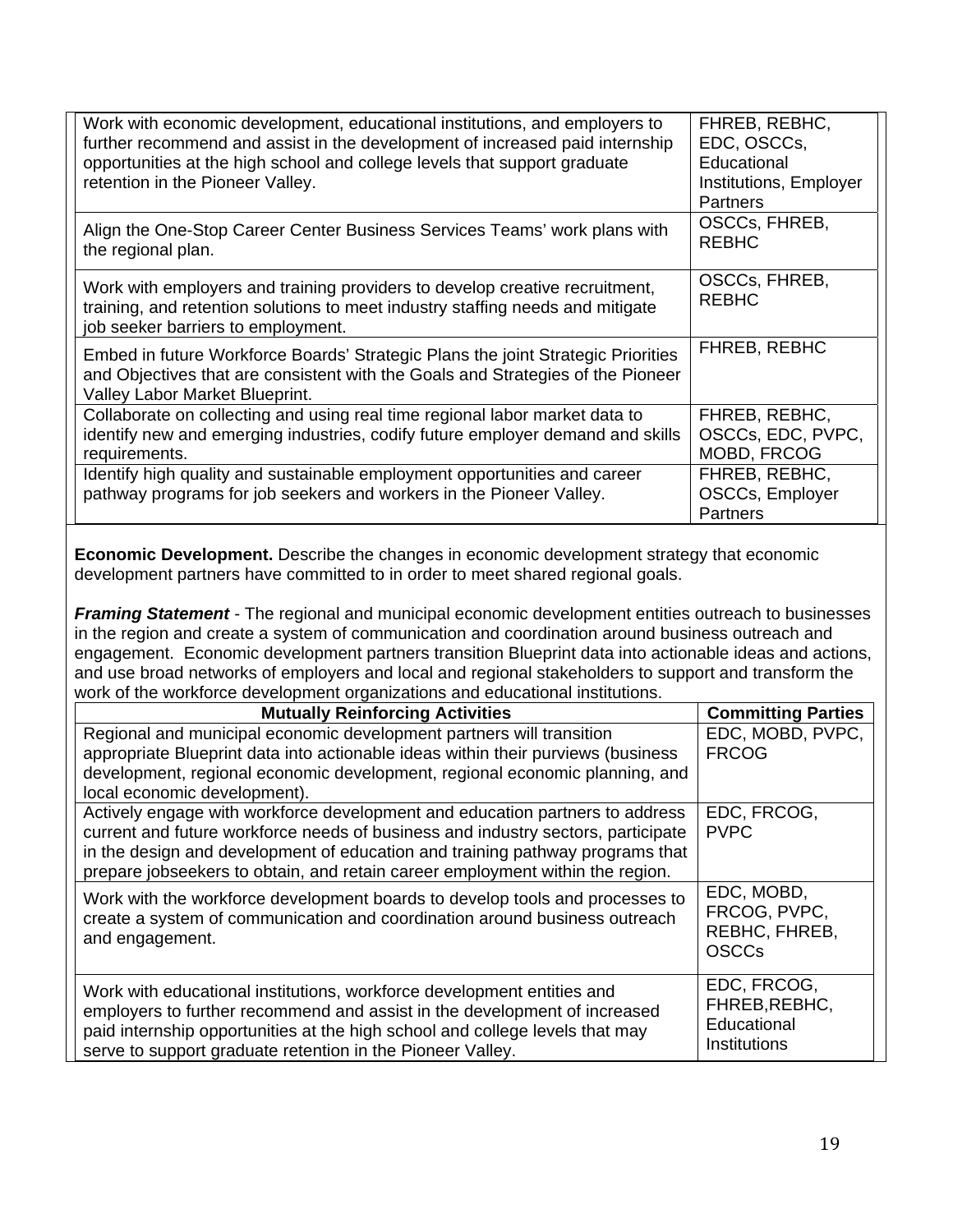| Include the workforce development and educational partners in new business<br>attraction development and/or the expansion of existing businesses to ensure a<br>coordinated response to talent attraction, development and retention.                                                                                                                                   | EDC, FRCOG,<br><b>MOBD</b> |
|-------------------------------------------------------------------------------------------------------------------------------------------------------------------------------------------------------------------------------------------------------------------------------------------------------------------------------------------------------------------------|----------------------------|
| Collaborate on collecting real time regional labor market data to identify new<br>and emerging industries, and codify future employer demand and skills<br>requirements.                                                                                                                                                                                                | EDC, FRCOG,<br>MOBD, PVPC  |
| Identify and pursue public funding for local and regional capital and<br>infrastructure needs necessary to support and expand priority sectors, including<br>traditional infrastructure such as roads, bridges, broadband and wastewater<br>expansion and less traditional infrastructure like maker's spaces, business<br>development centers and business ecosystems. | EDC, FRCOG,<br>MOBD, PVPC  |
| Frame and market the region's value and its assets to attract employers,<br>entrepreneurs and a new generation of workforce.                                                                                                                                                                                                                                            | EDC, FRCOG,<br>MOBD, PVPC  |
| Continue to convene and expand discussions with stakeholders from economic<br>development, workforce, education and private industry to better understand<br>and address regional economic needs and expand economic opportunity.                                                                                                                                       | EDC, FRCOG,<br>MOBD, PVPC  |
| Canalugian Describe any closing remarks, next steps, er considerations<br>$\mathbf{v}$                                                                                                                                                                                                                                                                                  |                            |

**V. Conclusion** Describe any closing remarks, next steps, or considerations.

#### **Regional Planning Process Conclusions**

The Pioneer Valley Region partnership that has evolved from the regional planning process is committed to implementing coordinated, sustainable, and bold actions that will drive regional economic expansion, increase career opportunities for all workers, and strengthen businesses, communities, and families.

The Pioneer Valley Region has committed cross border partners in each of the priority industries, and the partners have long standing relationships and a history of collaboration and achieving focused outcomes.

The regional partners are committed to developing an integrated communication and information-sharing plan, and formalizing a process that will keep core partners, employers, one stop career centers, and stakeholders informed on Blueprint implementation progress/resets, goals, and outcomes.

The regional economic development partners are committed to transitioning Blueprint data into actionable ideas and actions, and using broad networks of employers and local and regional stakeholders to support and transform the work of the workforce development organizations and educational institutions.

The educational institutions in the Pioneer Valley Region are the primary source of education for Pioneer Valley residents, AND have significant impact in preparing the future workforce of trained employees for the priority and other critical industries in the Region. They are also in and of themselves important economic and employment engines in our region.

#### **Considerations Moving Forward**

The regional partners recognize that measuring Blueprint outcomes will require developing strong evaluation metrics, accepting sub-regional differences that may impact region-wide solutions, and remaining sufficiently agile to shifting supply-demand strategies and priorities should (or WHEN) the economic landscape changes.

Leveraging existing regional assets and resources and identifying leveraged investment on the private side will be critical to sustaining any initiative that brings to scale an intervention that mitigates the Supply Gap Ratio in targeted occupational groupings within priority and other critical industries.

Implementing and sustaining educational/career programs that increase the supply of trained workers and present clear pathways for credential attainment, quality career mobility, and wage advancement in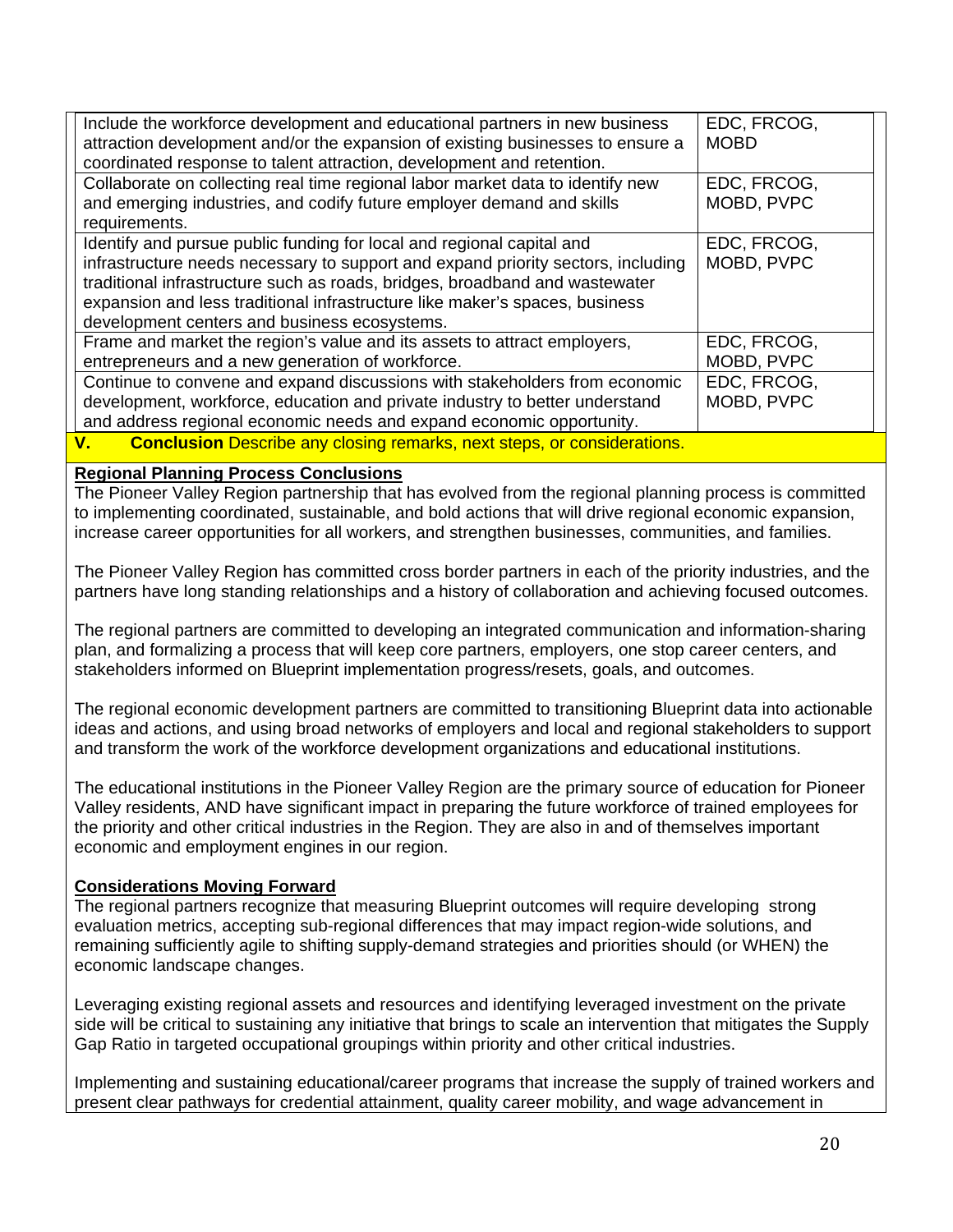specific occupational groupings in both priority and other critical industries will require partner asset leveraging, infrastructure alignment, and identification of new funding sources.

Increasing employee retention in occupational groupings that offer competitive wages and employee benefit packages will require coordinating established networks of social service agencies and community-based organizations that can provide support services in the areas of transportation, childcare, health and social services, and housing. As such, the addition of team members from these other sectors, starting with transportation, so that future Blueprint modifications can include more substantive goals and strategies related to those supports, will be considered during the implementation phase.

Expediting the Massachusetts Department of Higher Education academic program approval process for public 2 and 4-year institutions will allow the institutions to more effectively align educational programming to respond to evolving business workforce needs and demands across all industries.

Increasing State investment in targeted financial aid to working class families and underserved populations will make college and career pathway programs across all industries more accessible and affordable, will support Blueprint employee retention strategies, and increase regional labor market participation rates.

#### **List of Attachments:**

- **A. Criteria for Industry and Occupation/Occupational Grouping Prioritization**
- **B. Supply Data for Priority, Critical and Emerging Industries, Occupations and Occupational Groupings**
- **C. PowerPoint Slide Summarizing these Choices** (as presented to the Workforce Skills Cabinet, December 11, 2017)
- **D. Completed Asset Maps** (Based on data supplied to date and regionally augmented; which will be supplemented by future updates)
- **E. Goals and Strategies: 2018, 2020, 2022**
- **F. Assurances and Required Signatures**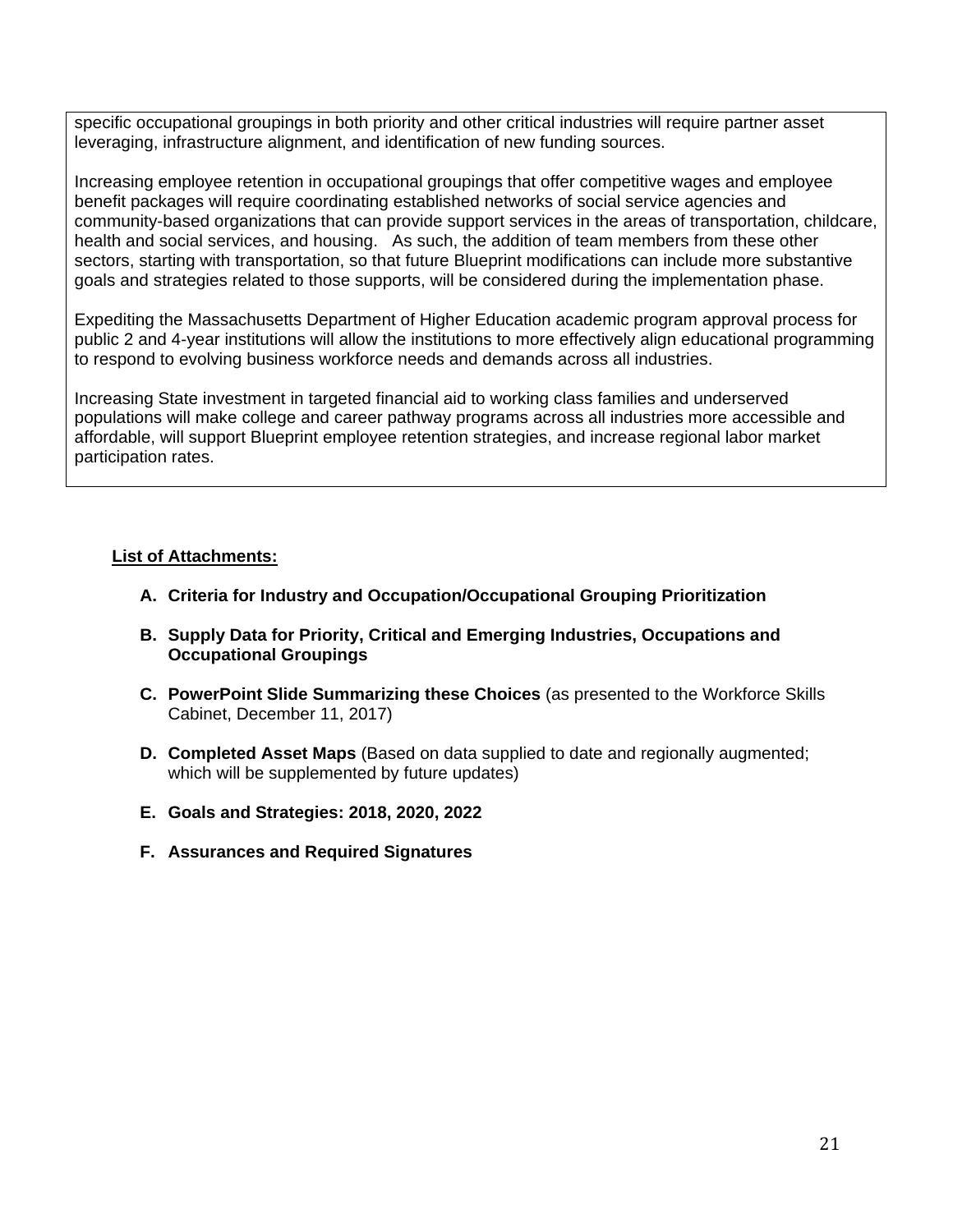### **Attachment A ‐ Criteria for Industry and Occupation/Occupational Grouping Prioritization**



**WIOA Regional Planning**

**Pioneer Valley Region**

## **Criteria for Industry and Occupation/Occupational Grouping Prioritization**

**Section I‐ Pioneer Valley Region Priority Industries**

**Top Three Priority Industry Sectors**

**1. Health Care and Social Assistance**

**2.Educational Services**

**3. Manufacturing**

#### **Other Critical Industry Sectors**

**1.Finance and Insurance**

- **2.Professional, Scientific, and Technical Services**
- **3. Accommodation and Food Services**
- **4. Agriculture and Sustainable Food Systems**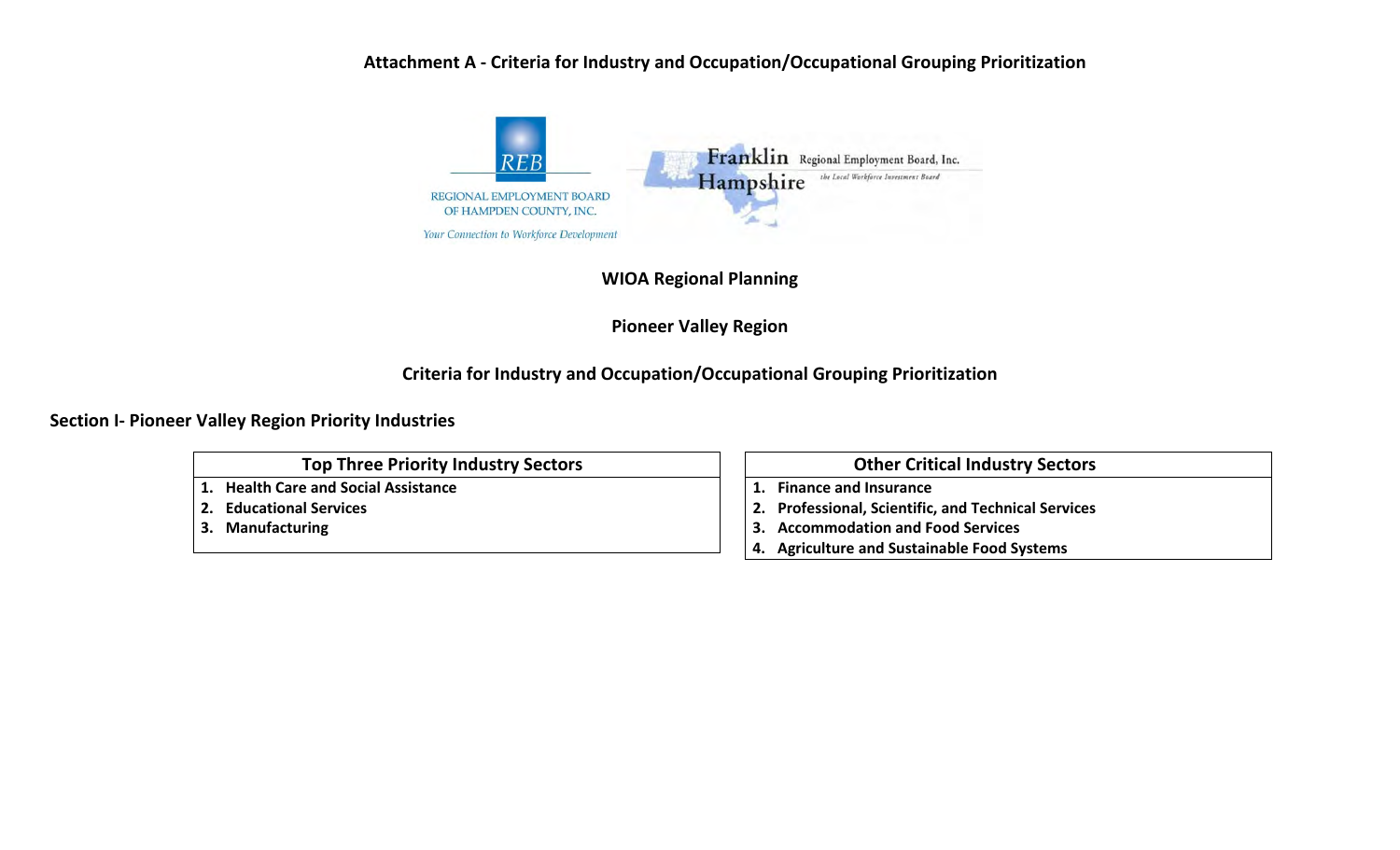## **Attachment A ‐ Criteria for Industry and Occupation/Occupational Grouping Prioritization**

## **Section II ‐ Criteria for Priority Industry and Occupation/Occupational Grouping Selection**

#### *Each Industry should meet at least three of the five Criteria*

| <b>Industry Selection Criteria</b>                                                                                                                                                    |
|---------------------------------------------------------------------------------------------------------------------------------------------------------------------------------------|
| 1. Total and Average Wages                                                                                                                                                            |
| The industry is economically critical to multiple geographical areas within the Pioneer Valley Region and has quality occupations with high Total and Average Wages.                  |
| 2. Employment Share                                                                                                                                                                   |
| The industry has significant employment share within the Region and projections indicate that the industry is expected to grow in line with or faster than the overall economy.       |
| 3. Annual Openings                                                                                                                                                                    |
| The industry's projected Annual Openings over the next 5-10 years is positive, including new openings and/or replacement demand for occupations.                                      |
| 4. Strong Industry Eco-System                                                                                                                                                         |
| The industry has an existing or emerging critical mass of employers including anchor companies, headquartered companies, small and medium size enterprises (SMEs) and start-ups.      |
| Additionally, industry partnerships currently exist between and among employers, employees, and support providers to grow the industry.                                               |
| 5. Career Pathways                                                                                                                                                                    |
| The industry has high demand, and contains high quality jobs, as described by 4 and 5 Star occupations, with median wages that meet or exceed regional averages and competitive       |
| employee benefits, and provide, or could benefit from, career pathways for advancement.                                                                                               |
|                                                                                                                                                                                       |
| Each Occupation/Occupational Grouping should meet at least three of the six Criteria                                                                                                  |
| <b>Occupation/Occupational Grouping Selection Criteria</b>                                                                                                                            |
| 1. Employment Share                                                                                                                                                                   |
| The occupations exist in a cross- section of various sized companies located in multiple geographical areas within the Pioneer Valley Region and have Employment Share ≥ statewide    |
| averages for that occupation.                                                                                                                                                         |
| 2. Occupation Growth                                                                                                                                                                  |
| The occupations have positive, projected annual growth over the next 5-10 years.                                                                                                      |
| 3. Occupation Growth: BA Level                                                                                                                                                        |
| The prority occupations at the Bachelor's degree level are high qualiy with positive future growth trajectory, median wages that meet or exceed regional averages, and regional four- |
| year education institutions have program majors in the related disicplines.                                                                                                           |
| 4. Occupation Growth: Sub BA Level                                                                                                                                                    |
| The occupations at the sub-Bachelor's degree level are high quality jobs with median wages that meet or exceed regional averages and competitive employee benefits benefits,          |
| positive future growth trajectory, and career pathway programs that currently exist, or are capable of being designed, at the regions two-and four-year educational institutions.     |
| 5. Occupation Growth: Sub-Regional Occupations                                                                                                                                        |
| There are occupations with emerging growth patterns within selective sub-regional industries characterized by small and medium size enterprises (SMEs) and start-ups, with existing   |
| economic and employment partnerships.                                                                                                                                                 |
| 6. Career Pathways                                                                                                                                                                    |
| The priority occupations have regional educational programs that present clear pathways for career mobility and wage advancement within a 3-5 year time period.                       |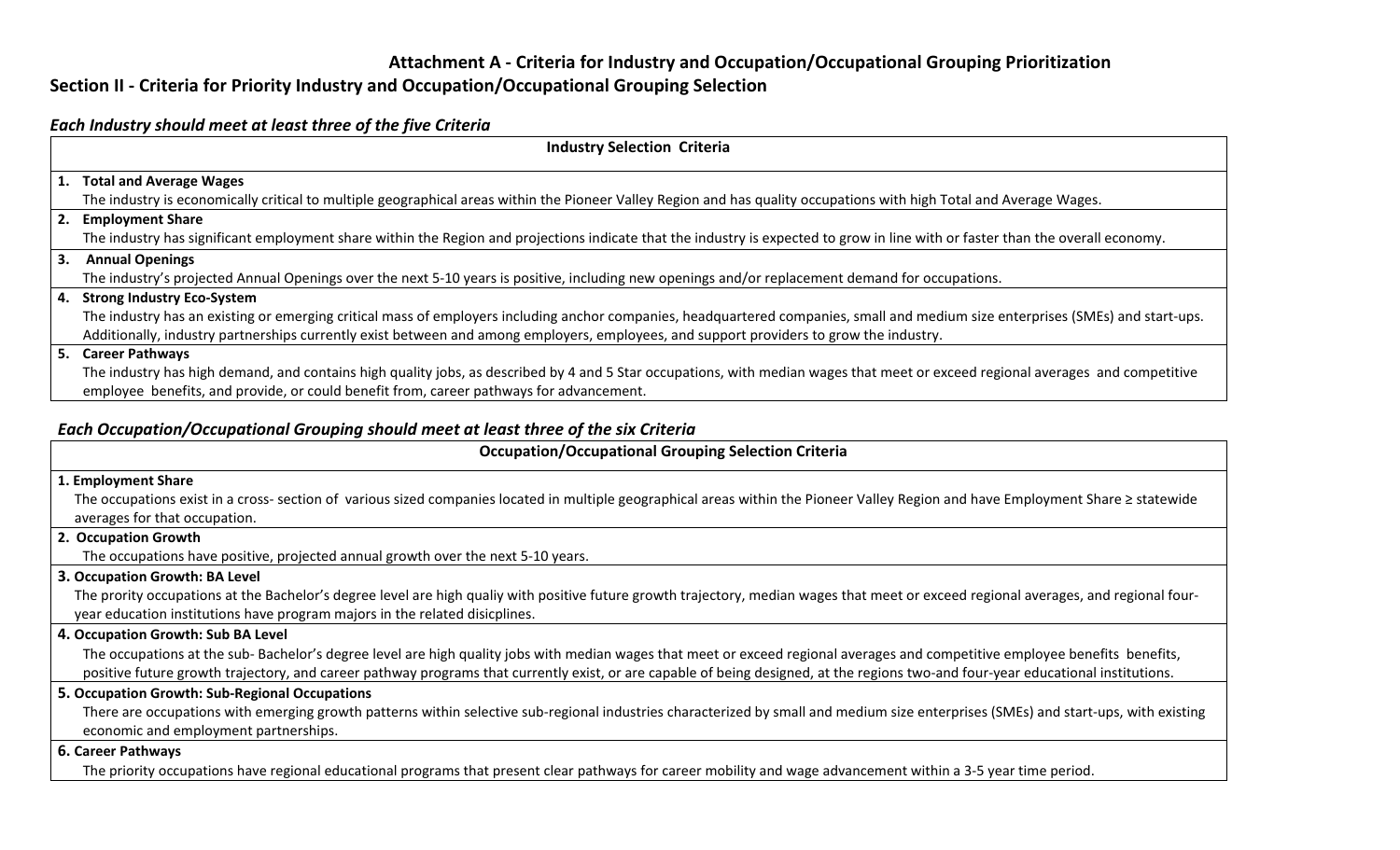|  | <b>Pioneer Valley Top 3 Priority Industries and Occupations</b> |  |
|--|-----------------------------------------------------------------|--|
|  |                                                                 |  |
|  |                                                                 |  |

| <b>Industry (NAICS)</b>                     | <b>Occupational Classifications</b>     | <b>Occupational Grouping/Clusters Occupation Title</b> |                                                                         | SOC    | ONET<br><b>Bright</b><br>Outlook? | <b>STARS</b>            | Supply<br>(Short Term)  | <b>New Demand</b><br><b>Measure</b> | <b>Supply Gap</b> |      | <b>Supply Gap Ratio Education Level</b> |              | <b>Wages Annual</b><br>Median | <b>Characterization of Occupational Needs</b>                   |
|---------------------------------------------|-----------------------------------------|--------------------------------------------------------|-------------------------------------------------------------------------|--------|-----------------------------------|-------------------------|-------------------------|-------------------------------------|-------------------|------|-----------------------------------------|--------------|-------------------------------|-----------------------------------------------------------------|
| Healthcare & Social Assistance (62)         |                                         |                                                        |                                                                         |        |                                   |                         |                         |                                     |                   |      |                                         |              |                               |                                                                 |
|                                             | Community & Social                      | Social & Human Services                                | Social and Human Service Assistants                                     | 211093 | Yes                               | $\overline{\mathbf{3}}$ | 205                     | 871                                 | $-666$            | 0.24 | High school diploma or                  |              |                               | 29,922 More Openings Than Qualified                             |
|                                             | Services<br>Healthcare Practioners and  | Workers                                                |                                                                         |        |                                   |                         |                         |                                     |                   |      | equivalent                              |              |                               |                                                                 |
|                                             | Technical                               | Clinical & Technical                                   | <b>Registered Nurses</b>                                                | 291141 | Yes                               | -5                      | 149                     | 3054                                | $-2905$           | 0.05 | Bachelor's degree                       | -\$          |                               | 73,310 More Openings Than Qualified                             |
|                                             | Healthcare Practioners and              | Clinical & Technical                                   |                                                                         | 292021 | Yes                               | 4                       |                         |                                     |                   |      | Associates degree                       | -\$          |                               | 78,982 More Openings Than Qualified                             |
|                                             | Technical<br>Healthcare Practioners and |                                                        | <b>Dental Hygienists</b>                                                |        |                                   |                         | 16                      | 37                                  | $-21$             | 0.43 |                                         |              |                               |                                                                 |
|                                             | Technical                               | Clinical & Technical                                   | <b>Pharmacy Technicians</b>                                             | 292052 | Yes                               | $\overline{\mathbf{3}}$ | 24                      | 150                                 | $-126$            | 0.16 | High school diploma or<br>equivalent    | $\mathsf{s}$ |                               | 30,081 More Openings Than Qualified                             |
|                                             | Healthcare Practioners and              | Clinical & Technical                                   | Licensed Practical and Licensed                                         | 292061 | Yes                               |                         |                         |                                     |                   |      | Postsecondary                           | -S           |                               | 48,166 More Openings Than Qualified                             |
| Industry Sector(62)                         | Technical<br>Healthcare Practioners and |                                                        | <b>Vocational Nurses</b><br><b>Medical Records and Health</b>           |        |                                   | $\Delta$                | 299                     | 575                                 | -276              | 0.52 | nondegree award                         |              |                               |                                                                 |
| 2017-2024 Growth 19.4%                      | Technical                               | Clinical & Technical                                   | <b>Information Technicians</b>                                          | 292071 | Yes                               | $\Delta$                | 93                      | 133                                 | $-40$             | 0.70 | Postsecondary<br>nondegree award        | -S           |                               | 39,845 More Openings Than Qualified                             |
| EMSI Oct 2017                               | Healthcare Practioners and              | Clinical & Technical                                   |                                                                         |        | Yes                               |                         |                         |                                     |                   |      | Master's Degree                         | S.           |                               | 97,142 More Openings Than Qualified                             |
|                                             | Technical                               |                                                        | <b>Physician Assistants</b>                                             | 291071 |                                   | 5                       | 5                       | 211                                 | $-206$            | 0.02 |                                         |              |                               |                                                                 |
|                                             | Healthcare Practioners and<br>Technical | Clinical & Technical                                   | <b>Occupational Therapists</b>                                          | 291122 | Yes                               |                         | 16                      | 173                                 | $-157$            | 0.09 | Master's Degree                         | -\$          |                               | 75,707 More Openings Than Qualified                             |
|                                             | Healthcare Practioners and              | Clinical & Technical                                   |                                                                         |        | Yes                               |                         |                         |                                     |                   |      | Doctoral or professional                | - Ś          |                               | 82,700 More Openings Than Qualified                             |
|                                             | Technical                               |                                                        | <b>Physical Therapists</b>                                              | 291123 |                                   | 5                       | 5                       | 552                                 | $-547$            | 0.01 | degree                                  |              |                               |                                                                 |
|                                             | <b>Healthcare Support</b>               | <b>Direct Care Workers</b>                             | <b>Nursing Assistants</b>                                               | 311014 | Yes                               | $\overline{\mathbf{3}}$ | 524                     | 468                                 | 56                | 1.12 | Postsecondary<br>nondegree award        | -\$          | 28,580                        | Industry Expansion driving increased<br>openings                |
|                                             |                                         | Direct Care Workers                                    |                                                                         | 319092 |                                   | 4                       | 389                     | 392                                 | -3                | 0.99 | Postsecondary                           | -\$          |                               |                                                                 |
|                                             | <b>Healthcare Support</b>               |                                                        | <b>Medical Assistants</b>                                               |        | Yes                               |                         |                         |                                     |                   |      | nondegree award                         |              |                               | 35,558 More Openings Than Qualified                             |
|                                             | Personal Care & Service                 | Direct Care Workers                                    | Personal Care Aides                                                     | 399021 | Yes                               | $\overline{\mathbf{3}}$ | 1310                    | 260                                 | 1050              | 5.04 | No formal educational<br>credential     | -Ś           | 26,607                        | UI Unique Claimant Data Requires<br>Verification; High turnover |
| <b>Educational Services (61)</b>            |                                         |                                                        |                                                                         |        |                                   |                         |                         |                                     |                   |      |                                         |              |                               |                                                                 |
|                                             | Education, Training &                   |                                                        | Elementary School Teachers, Except                                      |        |                                   |                         |                         |                                     |                   |      |                                         |              |                               |                                                                 |
|                                             | Library                                 | Educators (all levels)                                 | Special Education                                                       | 252021 | Yes                               | -5                      | 225                     | 352                                 | $-127$            | 0.64 | Bachelor's degree                       | - \$         |                               | 67,301 More Openings Than Qualified                             |
|                                             | Education, Training &                   |                                                        | Middle School Teachers, Except Special &                                | 252022 |                                   | 5                       | 218                     |                                     | $-40$             |      |                                         | -\$          |                               |                                                                 |
|                                             | Library                                 | Educators (all levels)                                 | Career/Technical Education                                              |        | Yes                               |                         |                         | 258                                 |                   | 0.84 | Bachelor's degree                       |              |                               | 66,882 More Openings Than Qualified                             |
|                                             | Education, Training &                   | Educators (all levels)                                 | Engineering Teachers, Postsecondary                                     | 251032 |                                   | 4                       | 3                       | 27                                  | $-24$             | 0.11 | Doctoral or professional                |              |                               | 115,160 More Openings Than Qualified                            |
|                                             | Library                                 |                                                        |                                                                         |        |                                   |                         |                         |                                     |                   |      | degree                                  |              |                               |                                                                 |
|                                             | Education, Training &<br>Library        | Educators (all levels)                                 | Health Specialties Teachers,<br>Postsecondary                           | 251071 | Yes                               | - 5                     | 32                      | 148                                 | $-116$            | 0.22 | Doctoral or professional<br>degree      |              |                               | 102,950 More Openings Than Qualified                            |
|                                             | Education, Training &                   |                                                        | Nursing Instructors and Teachers,                                       |        |                                   |                         |                         |                                     |                   |      | Doctoral or professional                |              |                               |                                                                 |
| Subsector-Educational                       | Library                                 | Educators (all levels)                                 | Postsecondary                                                           | 251072 | Yes                               |                         | $\overline{\mathbf{3}}$ | 35                                  | $-32$             | 0.09 | degree                                  |              |                               | 71,180 More Openings Than Qualified                             |
| Services (611)                              | Education, Training &                   | Educators (all levels)                                 | Vocational Education Teachers,                                          | 251194 |                                   | $\mathbf{a}$            | 47                      | 273                                 | $-226$            | 0.17 | Doctoral or professional                |              |                               | 50,170 More Openings Than Qualified                             |
| 2017-2024 Growth 3.5%                       | Library                                 |                                                        | Postsecondary                                                           |        |                                   |                         |                         |                                     |                   |      | degree                                  |              |                               |                                                                 |
| EMSI Oct 2017                               | Education, Training &<br>Library        | Educators (all levels)                                 | Special Education Teachers,<br>Kindergarten and Elementary School       | 252052 |                                   | 4                       | 32                      | 142                                 | $-110$            | 0.23 | Doctoral or professional<br>degree      |              |                               | 64,886 More Openings Than Qualified                             |
|                                             |                                         |                                                        |                                                                         |        |                                   |                         |                         |                                     |                   |      |                                         |              |                               |                                                                 |
|                                             | Education, Training &                   | Educators (all levels)                                 | Special Education Teachers, Middle                                      | 252053 |                                   |                         | 19                      | 80                                  | $-61$             | 0.24 | Doctoral or professional<br>degree      |              |                               | 66,227 More Openings Than Qualified                             |
|                                             | Library                                 |                                                        | School                                                                  |        |                                   |                         |                         |                                     |                   |      |                                         |              |                               |                                                                 |
|                                             | Education, Training &<br>Library        | Educators (all levels)                                 | Special Education Teachers,<br>Secondary School                         | 252054 |                                   | 4                       | 18                      | 114                                 | $-96$             | 0.16 | Doctoral or professional<br>degree      |              |                               | 57,356 More Openings Than Qualified                             |
|                                             | Education, Training &                   |                                                        | Preschool Teachers, Except Special                                      |        |                                   |                         |                         |                                     |                   |      |                                         |              |                               |                                                                 |
|                                             | Library                                 | Educators (all levels)                                 | Education                                                               | 252011 |                                   | $\overline{\mathbf{3}}$ | 183                     | 292                                 | $-109$            | 0.63 | Associates degree                       | .S           |                               | 27,788 More Openings Than Qualified                             |
|                                             | Education, Training &                   | <b>Educator Support</b>                                | <b>Teacher Assistants</b>                                               | 259041 | Yes                               | $\overline{\mathbf{3}}$ | 94                      | 419                                 | $-325$            | 0.22 | Some college, no degree \$              |              |                               | 29,880 More Openings Than Qualified                             |
|                                             | Library                                 |                                                        |                                                                         |        |                                   |                         |                         |                                     |                   |      |                                         |              |                               |                                                                 |
| Manufacturing (31-33)                       |                                         |                                                        |                                                                         |        |                                   |                         |                         |                                     |                   |      |                                         |              |                               |                                                                 |
|                                             | <b>Production Operations</b>            | Advanced Manufacturing/                                | FirstLine Supervisors of Production and                                 | 511011 |                                   |                         | 212                     | 414                                 | $-202$            | 0.51 | High school diploma or                  | -Ś           |                               | 59,857 More Openings Than Qualified                             |
| Subsector-Fabricated                        |                                         | Supervisors<br>Advanced Manufacturing/                 | <b>Operating Workers</b>                                                |        |                                   |                         |                         |                                     |                   |      | equivalent<br>High school diploma or    |              |                               |                                                                 |
| <b>Metal Product</b><br>Manufacturing (332) | <b>Production Operations</b>            | <b>Production Workers</b>                              | Machinists                                                              | 514041 | Yes                               | $\mathbf{a}$            | 229                     | 183                                 | 46                | 1.25 | equivalent                              | $\leq$       |                               | 44,299 High Skills, Employer Demand Driven                      |
| 2017-2024 Growth 1.8%                       | <b>Production Operations</b>            | Advanced Manufacturing/                                | Computer-Controlled Machine Tool                                        | 514011 | Yes                               | $\mathbf{a}$            | 155                     | 92                                  | 63                | 1.68 | High school diploma or                  |              |                               | 44,625 High Skills, Employer Demand Driven                      |
| EMSI Oct 2017                               |                                         | <b>Production Workers</b><br>Advanced Manufacturing/   | Operators, Metal and Plastic<br>Inspectors, Testers, Sorters, Samplers, |        |                                   |                         |                         |                                     |                   |      | equivalent<br>High school diploma or    |              |                               |                                                                 |
|                                             | <b>Production Operations</b>            | Quaility Control Workers                               | and Weighers                                                            | 519061 | Yes                               | -3                      | 88                      | 100                                 | $-12$             | 0.88 | equivalent                              | -Ś           |                               | 40,740 More Openings Than Qualified                             |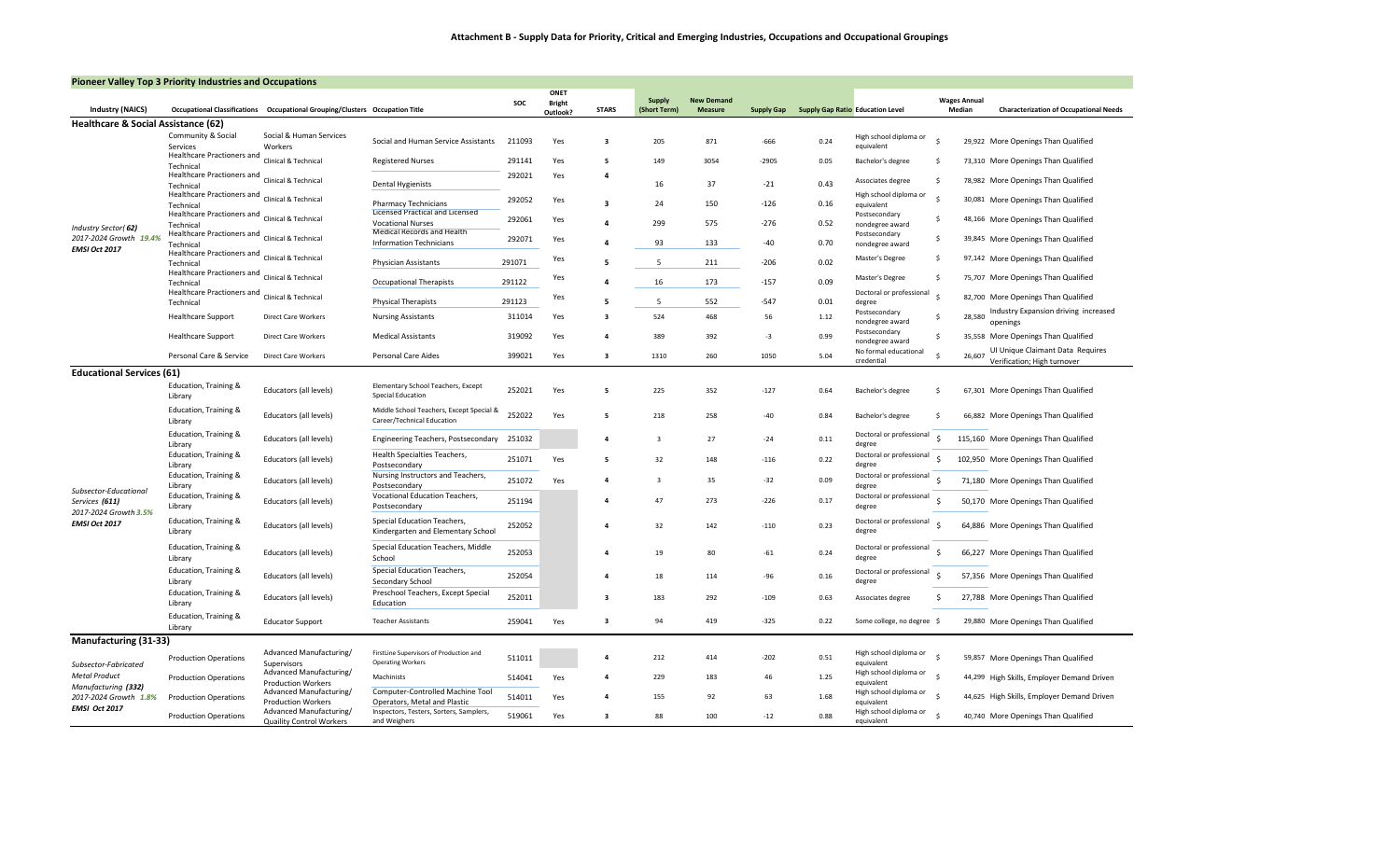| Pioneer Valley - Supporting & Regional Priority Industries and Occupations |                                                               |                                                                            |        |                       |                |                        |                                     |                   |                                         |                                      |                               |                                               |
|----------------------------------------------------------------------------|---------------------------------------------------------------|----------------------------------------------------------------------------|--------|-----------------------|----------------|------------------------|-------------------------------------|-------------------|-----------------------------------------|--------------------------------------|-------------------------------|-----------------------------------------------|
| <b>Industry (NAICS)</b>                                                    | <b>Occupational Classifications Occupation Title</b>          |                                                                            | SOC    | ONET<br><b>Bright</b> | <b>STARS</b>   | Supply (Short<br>Term) | <b>New Demand</b><br><b>Measure</b> | <b>Supply Gap</b> | <b>Supply Gap Ratio Education Level</b> |                                      | <b>Wages Annual</b><br>Median | <b>Characterization of Occupational Needs</b> |
|                                                                            | <b>Professional, Technical &amp; Scientific Services (54)</b> |                                                                            |        | Outlook?              |                |                        |                                     |                   |                                         |                                      |                               |                                               |
|                                                                            | Office and Administrative<br>Support                          | First-Line Supervisors of Office &<br>Administrative Support Workers (4.2) | 431011 | Yes                   | 4              | 112                    | 504                                 | $-392$            | 0.22                                    | High school diploma or<br>equivalent |                               | More Openings Than Qualified                  |
|                                                                            | Office and Administrative<br>Support                          | Bookkeeping, Accounting, and Auditing<br>Clerks                            | 433031 | Yes                   | 3              | 146                    | 367                                 | $-221$            | 0.40                                    | Some college, no degree \$           |                               | 39,749 More Openings Than Qualified           |
| Industry Sector (54)                                                       | Office and Administrative<br>Support                          | <b>Tellers</b>                                                             | 433071 | Yes                   | 3              | 64                     | 190                                 | $-126$            | 0.34                                    | High school diploma or<br>equivalent | -Ś                            | 29,084 More Openings Than Qualified           |
| 2017-2024 Growth 4.1%<br><b>EMSI</b>                                       | Office and Administrative<br>Support                          | <b>Customer Service Representatives</b>                                    | 434051 | Yes                   | 4              | 533                    | 673                                 | $-140$            | 0.79                                    | High school diploma or<br>equivalent | -Ś                            | 34,330 More Openings Than Qualified           |
|                                                                            | Office and Administrative<br>Support                          | Office Clerks, General                                                     | 439061 | Yes                   | 3              | 238                    | 300                                 | $-62$             | 0.79                                    | High school diploma or<br>equivalent | -Ś                            | 30,275 More Openings Than Qualified           |
|                                                                            |                                                               | <b>Computer &amp; Mathematical Computer User Support Technicians (0.5)</b> | 151151 | Yes                   | $\mathbf{a}$   | 127                    | 390                                 | $-263$            | 0.33                                    | Some college, no degree \$           |                               | 49,603 More Openings Than Qualified           |
|                                                                            | <b>Computer &amp; Mathematical Web Developers</b>             |                                                                            | 151134 | Yes                   | $\Delta$       | 17                     | 133                                 | $-116$            | 0.13                                    | Associates degree                    | Ŝ.                            | 62,615 More Openings Than Qualified           |
| <b>Accommodations &amp; Food Services (72)</b>                             |                                                               |                                                                            |        |                       |                |                        |                                     |                   |                                         |                                      |                               |                                               |
|                                                                            | <b>Food Preparation and</b><br>Serving                        | FirstLine Supervisors of Food Preparation<br>and Serving Workers           | 351012 | Yes                   | $\mathbf{a}$   | 169                    | 477                                 | $-308$            | 0.35                                    | High school diploma or<br>equivalent |                               | 33,960 More Openings Than Qualified           |
|                                                                            | Food Preparation and<br>Serving                               | Cooks, Restaurant                                                          | 352014 | Yes                   | 3              | 168                    | 238                                 | $-70$             | 0.71                                    | No formal educational<br>credential  | -S                            | 22,566 More Openings Than Qualified           |
| Industry Sector (72)<br>2017-2024 Growth - 0.3%                            | Food Preparation and<br>Serving                               | Bartenders                                                                 | 353011 | Yes                   | 3              | 87                     | 120                                 | $-33$             | 0.73                                    | No formal educational<br>credential  | -S                            | 19,550 More Openings Than Qualified           |
| <b>EMSI</b>                                                                | Food Preparation and<br>Serving                               | Combined Food Preparation and Serving<br>Workers, Including Fast Food      | 353021 | Yes                   | 3              | 243                    | 494                                 | $-251$            | 0.49                                    | No formal educational<br>credential  |                               | 19,701 only UI Claimant data available        |
|                                                                            | Food Preparation and<br>Serving                               | <b>Waiters and Waitresses</b>                                              | 353031 | Yes                   | 3              | 169                    | 318                                 | $-149$            | 0.53                                    | No formal educational<br>credential  | \$                            | 19,455 only UI Claimant data available        |
|                                                                            | <b>Agriculture &amp; Sustainable Food Systems (81)</b>        |                                                                            |        |                       |                |                        |                                     |                   |                                         |                                      |                               |                                               |
| Industry Sub-Sectors<br>(TBD)                                              | Farm, Fishing & Forestry                                      | Farmworkers and Laborers, Crop,<br>Nursery, and Greenhouse                 | 452092 | Yes                   | 3              | 90                     | 51                                  | 35                | 1.76                                    | No formal educational<br>credential  |                               | 21,501                                        |
|                                                                            | <b>Healthcare Practioners and</b><br>Technical                | Veterinary Technologists and Technicians                                   | 292056 | Yes                   | 3              | 60                     | 23                                  | 38                | 2.61                                    | Associate's degree                   | Ŝ.                            | 40,300                                        |
|                                                                            | <b>Transportation and</b><br><b>Material Moving</b>           | Heavy and TractorTrailer Truck Drivers                                     | 533032 | Yes                   | 4              | 590                    | 1702                                | $-1112$           | 0.35                                    | Postsecondary<br>nondegree award     | Ś                             | 43,879 More Openings Than Qualified           |
|                                                                            | <b>Production Operations</b>                                  | Packaging and Filling Machine<br><b>Operators and Tenders</b>              | 519111 | Yes                   | $\overline{2}$ | 137                    | 85                                  | 52                | 1.61                                    | High school diploma or<br>equivalent |                               | 25,274                                        |
|                                                                            | <b>Production Operations</b>                                  | FirstLine Supervisors of Production<br>and Operating Workers               | 511011 |                       | 4              | 212                    | 414                                 | $-202$            | 0.51                                    | High school diploma or<br>equivalent | -Ś                            | 59,857 More Openings Than Qualified           |
|                                                                            | <b>Production Operations</b>                                  | <b>Food Batchmakers</b>                                                    | 513092 |                       | $\mathbf{2}$   | $\overline{7}$         | 11                                  | -4                | 0.64                                    | High school diploma or<br>equivalent |                               | 21,244 More Openings Than Qualified           |
|                                                                            | <b>Food Preparation and</b><br><b>Serving</b>                 | Combined Food Preparation and Serving<br>Workers, Including Fast Food      | 353021 | Yes                   | 3              | 243                    | 494                                 | $-251$            | 0.49                                    | No formal educational<br>credential  | -Ś                            | 19,701 only UI Claimant data available        |
|                                                                            | Management                                                    | Farmers, Ranchers, and Other<br><b>Agricultural Managers</b>               | 119013 | Yes                   | $\Delta$       | 103                    | 24                                  | 79                | 4.29                                    | High school diploma or<br>equivalent |                               | 48,920                                        |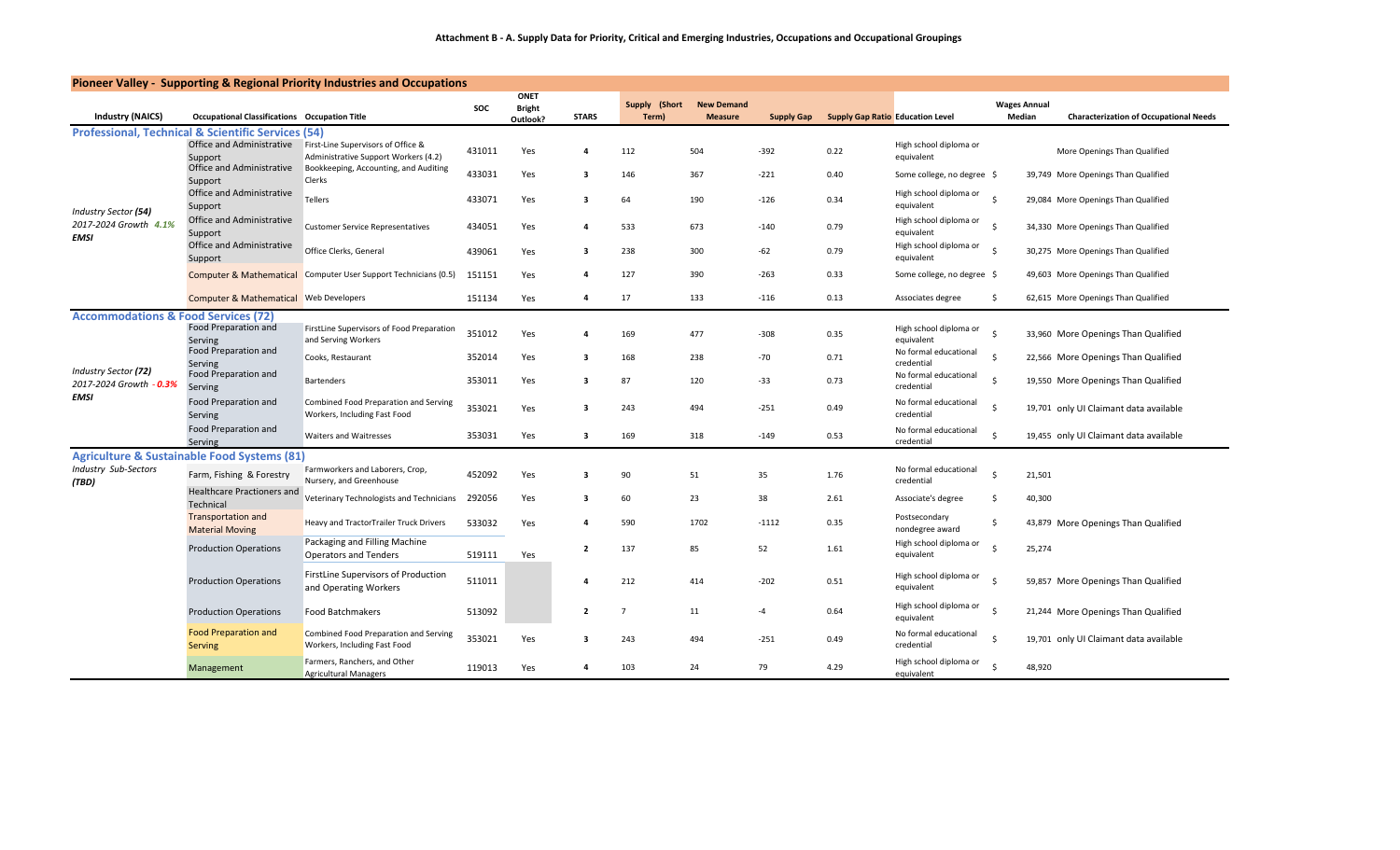#### **Pioneer Valley ‐ New and Emerging Industries and Occupations**

#### **Arts, Entertainment and Recreation (71) New and Emerging September 2018 ‐ MGM Resorts**

| <b>NAICS 721120</b>     | <b>CASINO</b>                                               | <b>HOTEL OPERATIONS</b>                                | <b>FOOD &amp; BEVERAGE</b>                                                                    | <b>GENERAL &amp; ADMIN</b>                                                      |                        |                                        |
|-------------------------|-------------------------------------------------------------|--------------------------------------------------------|-----------------------------------------------------------------------------------------------|---------------------------------------------------------------------------------|------------------------|----------------------------------------|
|                         | · Shift Manager<br>· Pit Manager                            | · Front Desk Manager<br>· Front Desk Representative    | · Restaurant General Manager<br>· Assistant Beverage Manager<br>· Sommelier                   | · HR Business Partner<br>· Talent Acquisition Specialist<br>· Financial Analyst | <b>TABLE 1:</b>        | High Demand Positions (Head Count 50+) |
|                         | · Floor Supervisor                                          | · Concierge                                            | · Food Server                                                                                 | - Accountant                                                                    | <b>POSITION</b>        | <b>ESTIMATED HIRES</b>                 |
|                         | · Dealer                                                    | • Training Development Manager                         | · Bartender                                                                                   | · Uniform Control Attendant                                                     | <b>Utility Porter</b>  | 145                                    |
|                         | · Poker Room Dealer                                         | • Front Services Supervisor                            | · Bartender Apprentice                                                                        | - Accounting Manager                                                            |                        |                                        |
|                         | · Cage Cashier                                              | • Housekeeping Director                                | · Fountain Worker                                                                             | · Accounting Records Clerk                                                      | Cook                   | 139                                    |
| 2500 to 3000 jobs to be | • Count Team Supervisor                                     | • Housekeeping Supervisor                              | · Banquet Manager                                                                             | • Communications Specialist                                                     | <b>Cocktail Server</b> | 96                                     |
| created                 | • Count Team Attendant                                      | · House person                                         | · Graphic Designer<br>· Banquet Supervisor<br>· Social/Digital Specialist<br>· Banquet Server |                                                                                 | <b>Kitchen Steward</b> | 75                                     |
|                         | · Slot Technician                                           | • Housekeeping Director                                |                                                                                               |                                                                                 |                        |                                        |
|                         | SECURITY / SURVEILLANCE                                     | <b>ENTERTAINMENT</b>                                   | <b>INFORMATION TECHNOLOGY</b>                                                                 | <b>CULINARY</b>                                                                 | Cashier<br>Server      | 71<br>61                               |
|                         | - Security Shift Manager                                    | · Ticket Office Supervisor                             | · Director Information Technology                                                             | · Executive Sous Chef                                                           |                        |                                        |
|                         | - Security Training Manager                                 | · Ticket Office Cashier                                | · Manager Technology Support                                                                  | · Executive Pastry Chef                                                         | <b>Bartender</b>       | 56                                     |
|                         | · Security Assistance Manager                               | · Bowling Technician                                   | · Technical Support Engineer                                                                  | · Pastry Chef<br>· Baker                                                        | <b>Fountain Worker</b> | 50                                     |
|                         | - Lost and Found Clerk<br>- Security Officer<br>- Locksmith | · Bowling Receptionist<br>· Technical Services Manager | • Application Support Analyst                                                                 | · Restaurant Sous Chef<br>· Restaurant Cook                                     | <b>Busser/Runner</b>   | 57                                     |
|                         | · Director Surveillance                                     | - A/V Technicians<br>- Entertainment Coordinator       | • IT Security Analyst                                                                         | · Kitchen Steward                                                               |                        |                                        |
|                         | · Surveillance Technician                                   | - Cashier Ticket Office                                | · Director Technical Svcs                                                                     | · Pantry Worker<br>· Head Butcher                                               |                        |                                        |
|                         |                                                             | · Entertainment Coordinator                            | - Admin IT Security                                                                           | · Butcher                                                                       |                        |                                        |

#### **CRRC**

Projected Year 1 Hires‐ 90 employees

Projected Year 2 Staffing‐ 120 employees

#### **Projected Occupations**

**Manufacturing (31‐33)**

Mechanical Assemblers

Electrical Assemblers

Production Managers

#### **Professional, Technical & Scientific Services (54)**

Engineers First‐Line Supervisors of Office & Administrative Support Workers Bookkeeping, Accounting, and Auditing Clerks Customer Service Representatives

Office Clerks, General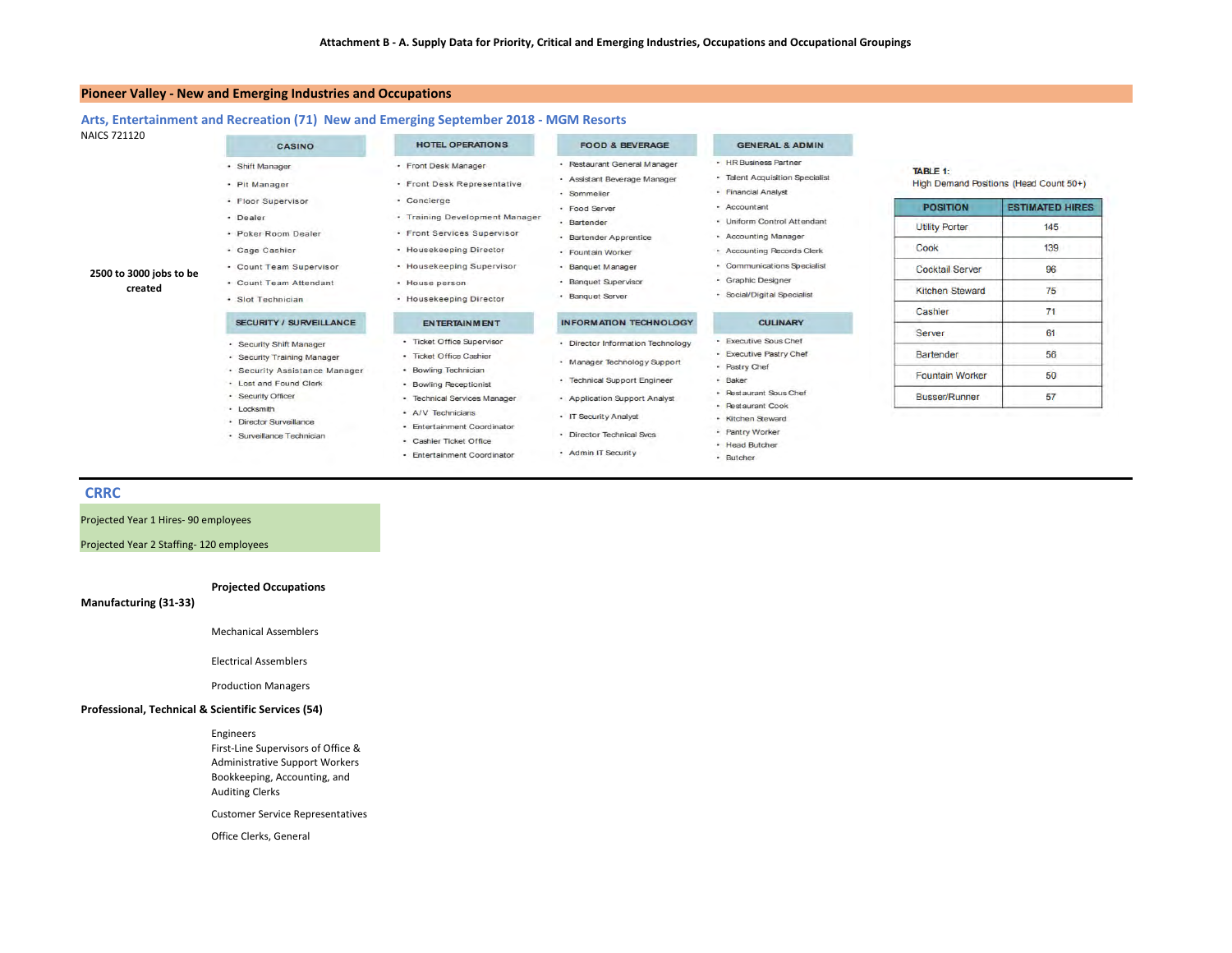## **ATTACHMENT C – SUMMARY OF INDUSTRY/OCCUPATIONAL CHOICES (as presented to the MA Workforce Skills Cabinet, December 11, 2017)**

|    |                                            |                                                                                 |                                                                               |       | <b>Priority Industries</b>                                                       | <b>Priority Occupational Groupings</b>                           |                                  |
|----|--------------------------------------------|---------------------------------------------------------------------------------|-------------------------------------------------------------------------------|-------|----------------------------------------------------------------------------------|------------------------------------------------------------------|----------------------------------|
|    | <b>Statewide</b><br><b>Criteria</b>        | <b>Regional</b><br><b>Industry Criteria</b>                                     | <b>Regional</b><br><b>Occupational</b><br><b>Groupings Criteria</b>           |       | <b>State and Regional</b><br><b>Industry Criteria Met</b><br>(Select Min. Three) | <b>Regional Occupational Criteria Met</b><br>(Select Min. Three) |                                  |
| 1. | High<br><b>Employer</b><br><b>Demand</b>   | Critical Industry<br>A.<br>with <b>High Total</b><br>and Average                | <b>Employment</b><br>1)<br><b>Share</b> $\geq$ Statewide<br>Averages          |       | <b>Health Care and Social</b><br><b>Assistance</b>                               | <b>Social and Human Services</b><br><b>Assistants</b>            | 1, 2, 4, 6                       |
| 2. | High<br>Demand<br>and High<br><b>Wages</b> | <b>Wages</b><br>B.<br>Significant<br>Regional<br><b>Employment</b><br>Share and | Occupation<br>2)<br><b>Growth over Next</b><br>5-10 Years<br>Occupation<br>3) | $1-4$ | $A - E$                                                                          | <b>Direct Care Workers</b><br><b>Technical/Clinical Workers</b>  | 1, 2, 4, 6<br>1, 2, 3, 4)        |
| 3. | <b>Talent Gaps</b>                         | <b>Industry Growth</b><br>$\geq$ Overall                                        | <b>Growth: BA</b><br>Level                                                    |       | <b>Educational Services</b>                                                      | <b>Educators -All Levels</b>                                     | 1), 2), 3), 6)                   |
| 4. | <b>Career</b><br><b>Pathways</b>           | Economy<br><b>Positive Annual</b><br>$\mathcal{C}$ .                            | <b>Occupation</b><br>$\overline{4}$<br><b>Growth: Sub BA</b><br>Level         | $1-4$ | $A - E$                                                                          | <b>Teacher Assistants</b>                                        | 1), 2), 4), 6)                   |
|    |                                            | Openings $-5-10$<br>Years                                                       | Occupation<br>5)                                                              |       | <b>Manufacturing</b>                                                             | <b>Supervisors</b>                                               | 1, 2, 4)                         |
|    |                                            | D. Strong<br><b>Industry Eco-</b><br><b>System</b>                              | Growth: Sub-<br><b>Regional</b><br><b>Occupations</b>                         | $1-4$ | A,B,D,E                                                                          | <b>Production Workers</b><br>Inspectors/Testers/                 | 2), 4), 5), 6)<br>2), 4), 5), 6) |
|    |                                            | $F_{\perp}$<br><b>Career</b><br><b>Pathways</b>                                 | <b>Career Pathways</b><br>6)                                                  |       |                                                                                  | <b>Quality Control</b>                                           |                                  |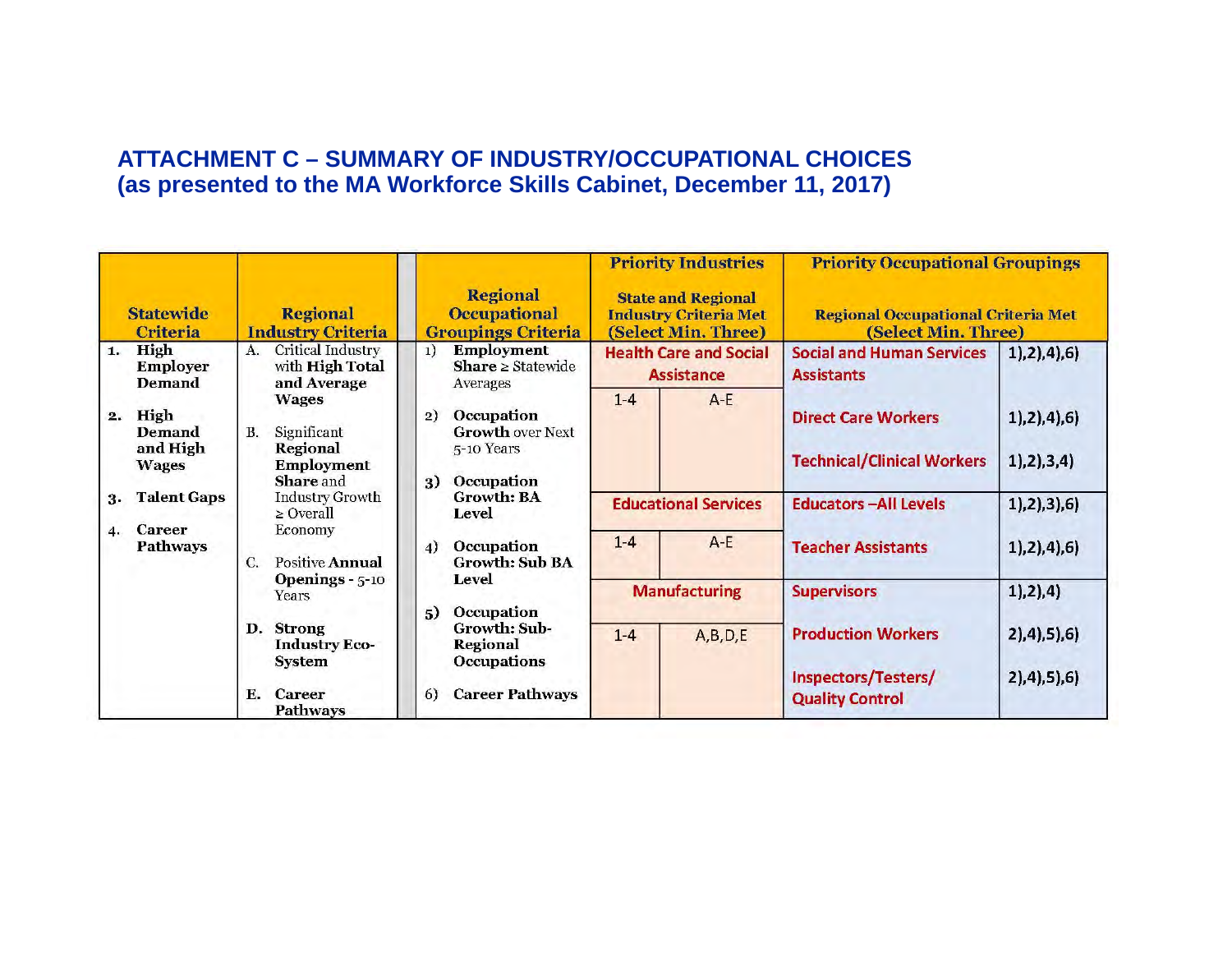## **Attachment D – Completed Credential Asset Mapping Tool**

Completed based on State-supplied Data and Regional Input To be updated during Implementation Phase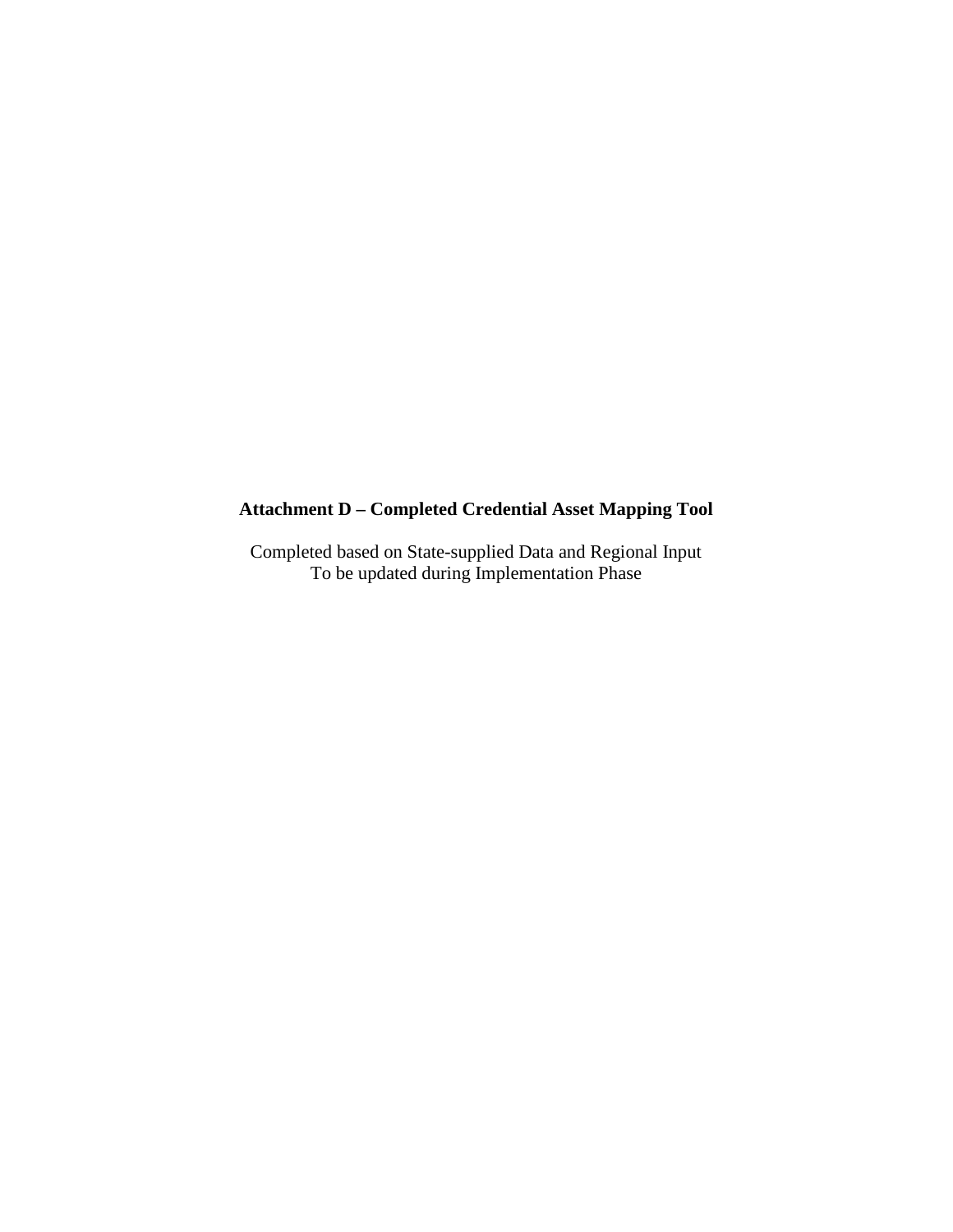| <b>Occupation</b>                                                   | List the occupation the credential is<br>for, including the SOC code.                                                                                                                       | <b>Social and Human Service Assistants</b><br>SOC: 211093                                                                                                                                                                                                                                          |
|---------------------------------------------------------------------|---------------------------------------------------------------------------------------------------------------------------------------------------------------------------------------------|----------------------------------------------------------------------------------------------------------------------------------------------------------------------------------------------------------------------------------------------------------------------------------------------------|
| Type of<br><b>Credential &amp;</b><br>Title of<br><b>Credential</b> | List the type of credential (e.g.<br>Certificate, Degree, Certification,<br>License, or Apprenticeship<br>Certification)                                                                    | <b>Broad Occupational Grouping with</b><br>Multiple Occupations. Most occupations<br>are Associate Degree level, with some<br>Bachelor's degree. Selected occupations<br>at the Sub-Associate degree level. Varying<br>certifications and/or licenses required.                                    |
| <b>Credential</b><br><b>Provider</b>                                | List all training/education providers<br>that provide this credential in your<br>region. For each provider, list the<br>average number of individuals<br>receiving the credential per year. | <b>Springfield Technical Community College</b><br><b>Holyoke Community College</b><br><b>Greenfield Community College</b><br><b>Cambridge College</b><br><b>Westfield State University</b><br>American International College<br>Elms College<br><b>UMass-Amherst</b><br><b>Springfield College</b> |
| Integrated/<br><b>Accelerated</b>                                   | Is the training integrated with work<br>experience and/or accelerated for<br>adult learners? If no, how to basic<br>learners matriculate?                                                   | Clinical integrated into program<br>$\bullet$<br>Apprenticeship MAY have Integrated<br>$\bullet$<br><b>RTI</b><br><b>Training for Adult Learners Supported</b><br>$\bullet$<br>by Cohort Models                                                                                                    |
| Online/<br>Classroom/<br><b>Work-based</b>                          | Describe education environment<br>and instructional methods.                                                                                                                                | 1 <sub>1</sub><br>Classroom<br>Hands-on Laboratory (On Site)<br>2.<br>3.<br>Clinical/Practicum (Off Site)<br>On-Line<br>4.                                                                                                                                                                         |
| Pell-eligible?                                                      | Is the program Pell-eligible?                                                                                                                                                               | <b>YES</b><br><b>Bachelor's Degree</b><br>Associate Degree<br>Certificate of Completion (College Credit)                                                                                                                                                                                           |
| Fee?                                                                | What are the fees?                                                                                                                                                                          | <b>Fees Set by Board of Trustees</b><br><b>Bachelor's Degree</b><br>$\bullet$<br><b>Associate Degree</b><br>$\bullet$<br>Certificate of Completion (One Year<br>Program)                                                                                                                           |
| <b>Employer-</b><br>validated?                                      | Do local employers validate the<br>credential? If so, describe.                                                                                                                             | <b>Employers Align and Validate Curriculum</b><br>and Recognize the Credential (e.g.<br>License, Certification)                                                                                                                                                                                    |
| Stackable?                                                          | Is the credential stackable with<br>other certificates? If so, describe.                                                                                                                    | Credentials are Stackable with<br>progression to Post-Bachelors suggested<br>for select occupations                                                                                                                                                                                                |
| Portable?                                                           | Are the credentials portable to<br>other states/industries? If so,<br>describe.                                                                                                             | <b>Credentials have Portability but</b><br><b>Acceptance</b> may vary by individual State<br>licensure regulations and/or employer<br>policies                                                                                                                                                     |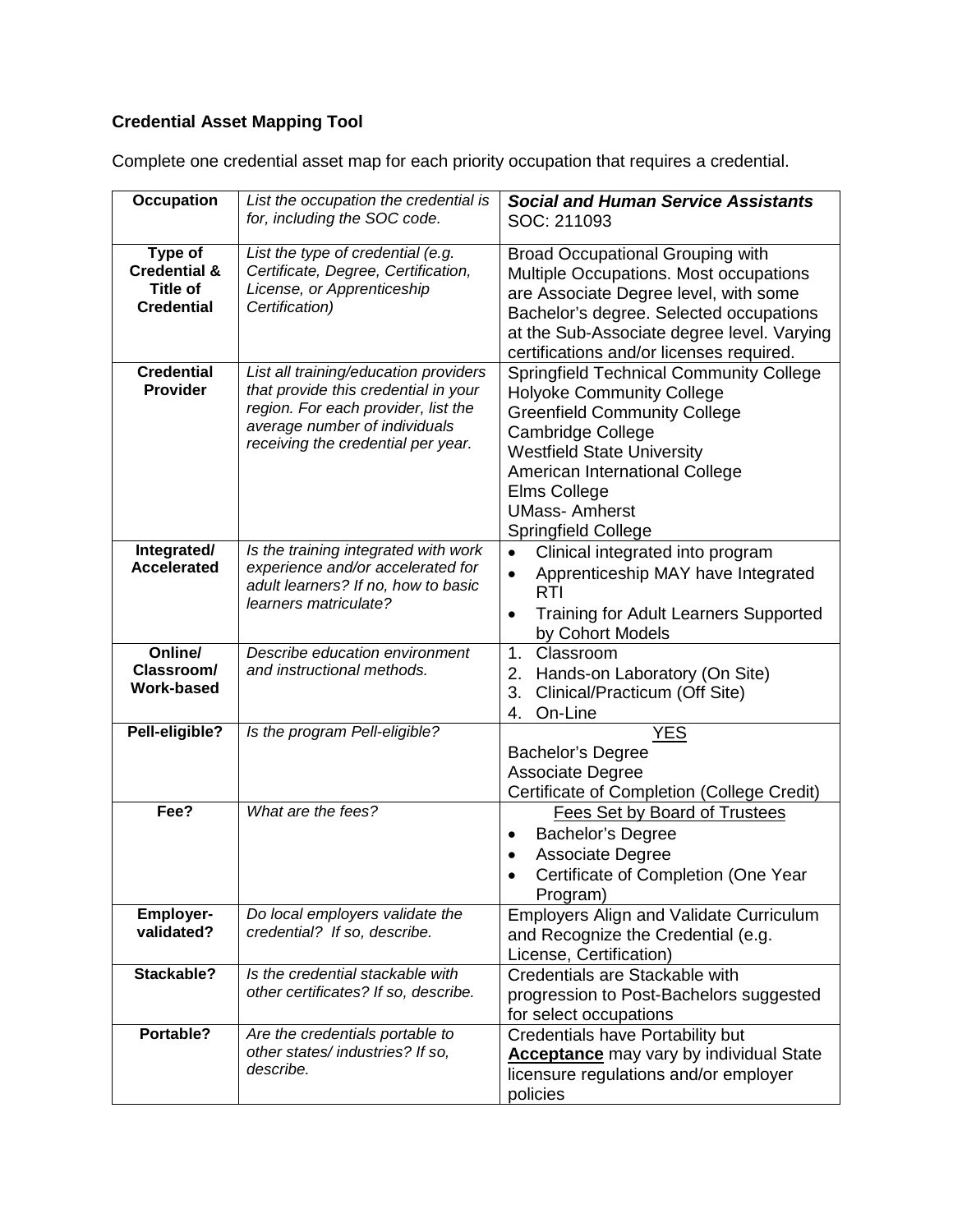| <b>Occupation</b>             | List the occupation the credential is<br>for, including the SOC code.                                  | <b>Social and Human Service Assistants</b><br>SOC: 211093                                                                                                                |
|-------------------------------|--------------------------------------------------------------------------------------------------------|--------------------------------------------------------------------------------------------------------------------------------------------------------------------------|
| <b>Credit/Non-</b><br>Credit? | Are they credit or non-credit?                                                                         | Credit                                                                                                                                                                   |
| Gaps?                         | Are there gaps in the pipeline for<br>this occupation that require new<br>strategies in the blueprint? | Occupational Grouping necessitates on-<br>going research and analysis to reflect<br>changing industry standards and<br>requirements and state certification<br>standards |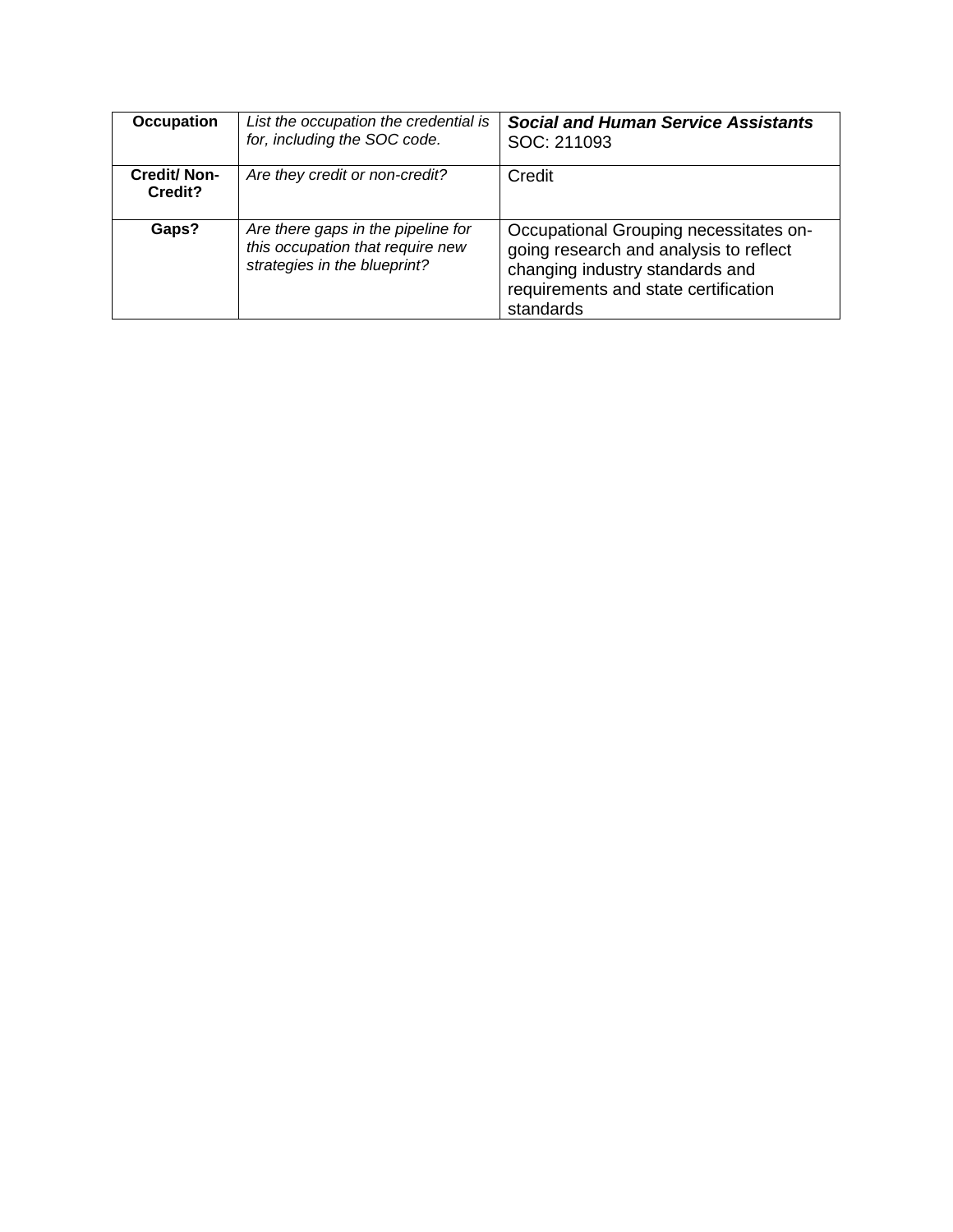| <b>Occupation</b>                                                          | List the occupation the credential is<br>for, including the SOC code.                                                                                                                       | <b>Direct Care Worker (including RN for</b><br>this purpose)                                                                                                                                                                                                                                                                                                  |
|----------------------------------------------------------------------------|---------------------------------------------------------------------------------------------------------------------------------------------------------------------------------------------|---------------------------------------------------------------------------------------------------------------------------------------------------------------------------------------------------------------------------------------------------------------------------------------------------------------------------------------------------------------|
|                                                                            |                                                                                                                                                                                             | SOCs: 399021, 291141, 311014, 319092                                                                                                                                                                                                                                                                                                                          |
| Type of<br><b>Credential &amp;</b><br><b>Title of</b><br><b>Credential</b> | List the type of credential (e.g.<br>Certificate, Degree, Certification,<br>License, or Apprenticeship<br>Certification)                                                                    | <b>Broad Occupational Grouping with</b><br>Multiple Occupations. Most occupations<br>are Sub-Associate Degree level with<br>varying certifications and/or licenses<br>required.                                                                                                                                                                               |
| <b>Credential</b><br>Provider                                              | List all training/education providers<br>that provide this credential in your<br>region. For each provider, list the<br>average number of individuals<br>receiving the credential per year. | <b>Credit and Non-Credit</b><br><b>Springfield Technical Community College</b><br>${100}$<br>Holyoke Community College {100}<br>Greenfield Community College {50}<br><b>Non-Credit</b><br>Workforce Development Boards {50}<br>Secondary Technical Schools TBD}<br>Credential, if required, validated by<br>Certifying Authority and accepted by<br>employers |
| Integrated/<br><b>Accelerated</b>                                          | Is the training integrated with work<br>experience and/or accelerated for<br>adult learners? If no, how to basic<br>learners matriculate?                                                   | Clinical and/or Practicum integrated<br>into program<br>Apprenticeship has Integrated RTI<br>$\bullet$<br>Training may be Contextualized for<br>$\bullet$<br><b>Adult Learners</b>                                                                                                                                                                            |
| Online/<br>Classroom/<br><b>Work-based</b>                                 | Describe education environment<br>and instructional methods.                                                                                                                                | 1.<br>Classroom<br>Hands-on Laboratory (On Site)<br>2.<br>Clinical/Practicum (Off Site)<br>3.<br>On-Line<br>4.                                                                                                                                                                                                                                                |
| Pell-eligible?                                                             | Is the program Pell-eligible?                                                                                                                                                               | <b>YES</b><br>Associate Degree<br>Certificate of Completion (College Credit)<br>NO<br><b>College Non-Credit</b><br><b>Workforce Development Boards</b>                                                                                                                                                                                                        |
| Fee?                                                                       | What are the fees?                                                                                                                                                                          | <b>Fees Set by Board of Trustees</b><br>Associate Degree<br>Certificate of Completion (College<br>Credit)<br>College Non-credit<br><b>Fees Contingent Upon Length of Program</b><br><b>Workforce Development Boards</b>                                                                                                                                       |
| Employer-<br>validated?                                                    | Do local employers validate the<br>credential? If so, describe.                                                                                                                             | Employers Align and Validate Curriculum<br>and Recognize the Credential (e.g.<br>License, certification)                                                                                                                                                                                                                                                      |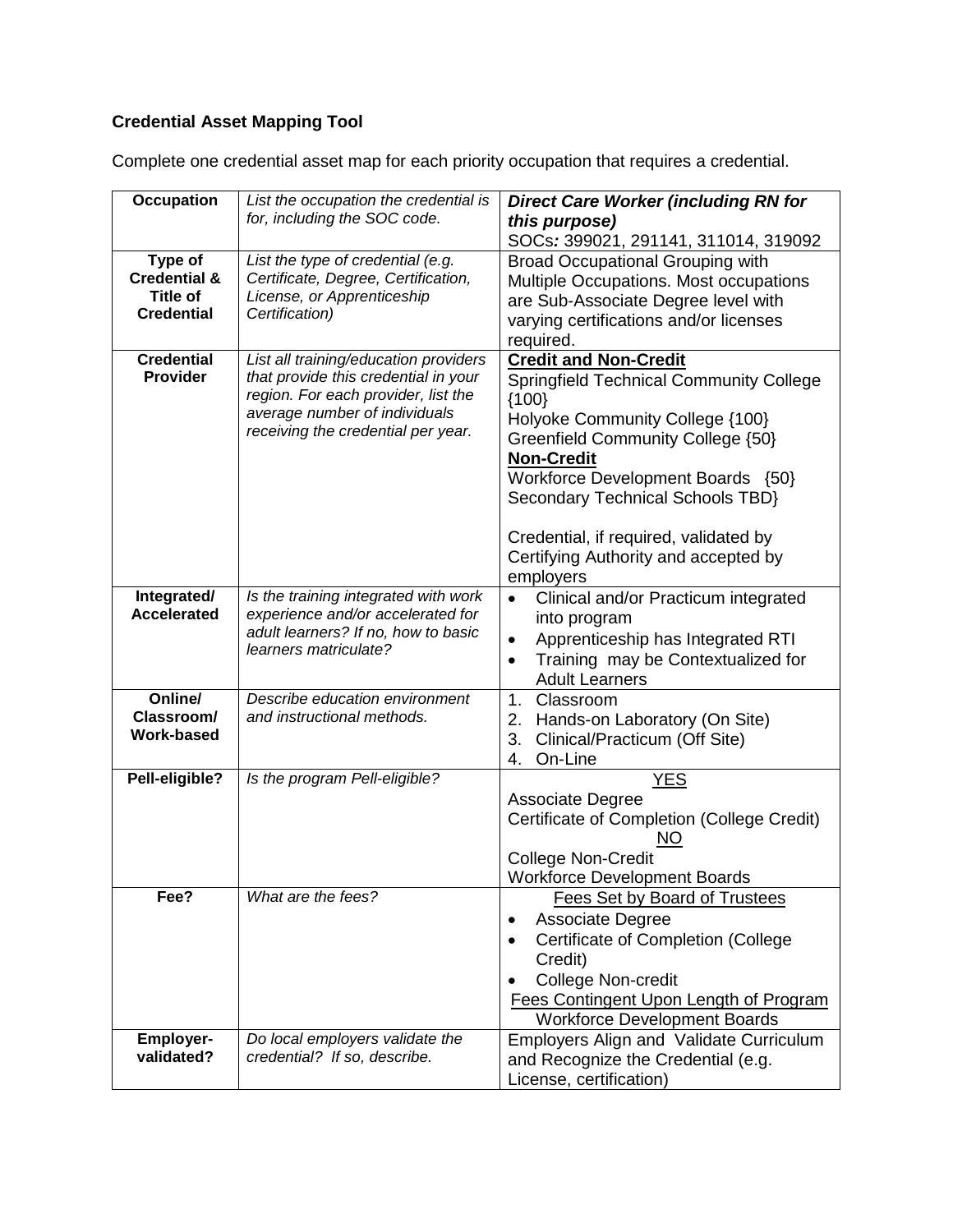| <b>Occupation</b>             | List the occupation the credential is<br>for, including the SOC code.                                  | <b>Direct Care Worker (including RN for</b><br>this purpose)<br>SOCs: 399021, 291141, 311014, 319092                                                                                |
|-------------------------------|--------------------------------------------------------------------------------------------------------|-------------------------------------------------------------------------------------------------------------------------------------------------------------------------------------|
| Stackable?                    | Is the credential stackable with<br>other certificates? If so, describe.                               | Credentials are Stackable - All May Not<br><b>Transfer to College Credit</b>                                                                                                        |
| Portable?                     | Are the credentials portable to<br>other states/industries? If so,<br>describe.                        | Credentials have Portability but<br><b>Acceptance</b> may vary by individual State<br>licensure regulations and/or employer<br>policies                                             |
| <b>Credit/Non-</b><br>Credit? | Are they credit or non-credit?                                                                         | Credit and Non-Credit                                                                                                                                                               |
| Gaps?                         | Are there gaps in the pipeline for<br>this occupation that require new<br>strategies in the blueprint? | Occupational Grouping necessitates<br>significant on-going research and<br>analysis to reflect changing industry<br>standards and requirements and state<br>certification standards |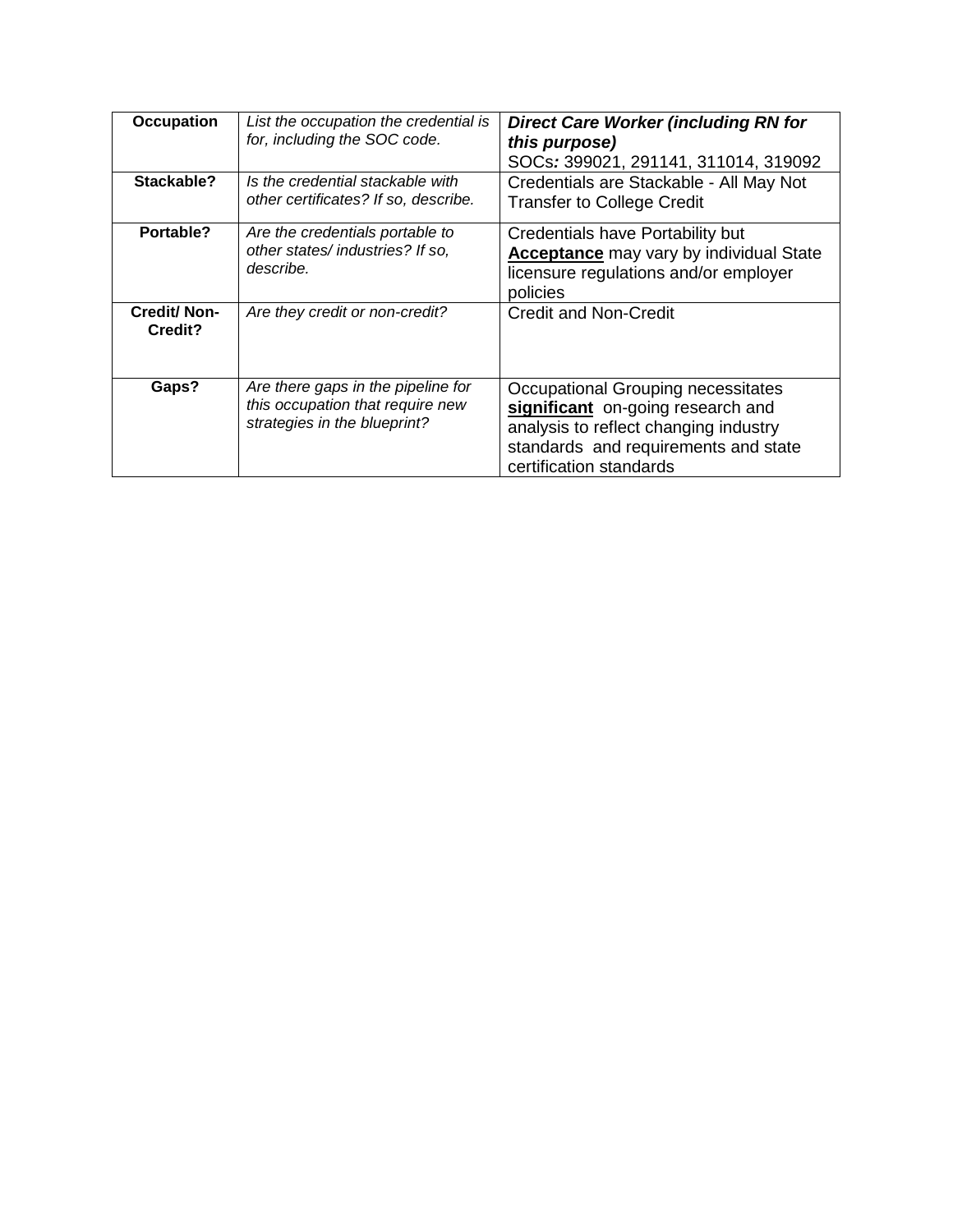| <b>Occupation</b>                          | List the occupation the credential is<br>for, including the SOC code.    | <b>Technical, Clinical Workers</b>                                                  |
|--------------------------------------------|--------------------------------------------------------------------------|-------------------------------------------------------------------------------------|
|                                            |                                                                          | SOC: 29-1141, 29-2021, 29-2052,<br>29-2061, 29-2071, 29-1071, 29-1122,              |
|                                            |                                                                          | 29-1123                                                                             |
| Type of                                    | List the type of credential (e.g.                                        | <b>Broad Occupational Grouping with</b>                                             |
| <b>Credential &amp;</b><br><b>Title of</b> | Certificate, Degree, Certification,<br>License, or Apprenticeship        | Multiple Occupations. Most occupations                                              |
| <b>Credential</b>                          | Certification)                                                           | are Bachelor's degree and Associate                                                 |
|                                            |                                                                          | Degree level, with selected occupations at<br>the Master's and Sub-Associate degree |
|                                            |                                                                          | level. Varying certifications and/or licenses                                       |
|                                            |                                                                          | required.                                                                           |
| <b>Credential</b>                          | List all training/education providers                                    | <b>Westfield State University</b>                                                   |
| <b>Provider</b>                            | that provide this credential in your                                     | American International College                                                      |
|                                            | region. For each provider, list the<br>average number of individuals     | Elms College                                                                        |
|                                            | receiving the credential per year.                                       | <b>UMass-Amherst</b><br><b>Springfield College</b>                                  |
|                                            |                                                                          | <b>Cambridge College</b>                                                            |
|                                            |                                                                          | <b>Springfield Technical Community College</b>                                      |
|                                            |                                                                          | <b>Holyoke Community College</b>                                                    |
|                                            |                                                                          | <b>Greenfield Community College</b>                                                 |
| Integrated/                                | Is the training integrated with work                                     | Clinical integrated into program<br>$\bullet$                                       |
| <b>Accelerated</b>                         | experience and/or accelerated for<br>adult learners? If no, how to basic | Apprenticeship has Integrated RTI<br>$\bullet$                                      |
|                                            | learners matriculate?                                                    | Training for Adult Learners Supported<br>$\bullet$                                  |
| Online/                                    | Describe education environment                                           | by Cohort Models<br>1 <sub>1</sub><br>Classroom                                     |
| Classroom/                                 | and instructional methods.                                               | Hands-on Laboratory (On Site)<br>2.                                                 |
| Work-based                                 |                                                                          | Clinical/Practicum (Off Site)<br>3.                                                 |
|                                            |                                                                          | On-Line<br>4.                                                                       |
| Pell-eligible?                             | Is the program Pell-eligible?                                            | <b>YES</b>                                                                          |
|                                            |                                                                          | Master's Degree                                                                     |
|                                            |                                                                          | <b>Bachelor's Degree</b><br><b>Associate Degree</b>                                 |
|                                            |                                                                          | Certificate of Completion (College Credit)                                          |
| Fee?                                       | What are the fees?                                                       | Fees Set by Board of Trustees                                                       |
|                                            |                                                                          | Master's Degree                                                                     |
|                                            |                                                                          | <b>Bachelor's Degree</b><br>$\bullet$                                               |
|                                            |                                                                          | Associate Degree<br>$\bullet$                                                       |
|                                            |                                                                          | Certificate of Completion (One Year                                                 |
|                                            |                                                                          | Program)                                                                            |
| <b>Employer-</b><br>validated?             | Do local employers validate the<br>credential? If so, describe.          | Employers Align and Validate Curriculum                                             |
|                                            |                                                                          | and Recognize the Credential (e.g.<br>License, Certification)                       |
| Stackable?                                 | Is the credential stackable with                                         | Credentials are Stackable with                                                      |
|                                            | other certificates? If so, describe.                                     | progression to Post- Bachelors suggested                                            |
|                                            |                                                                          | for selected occupations                                                            |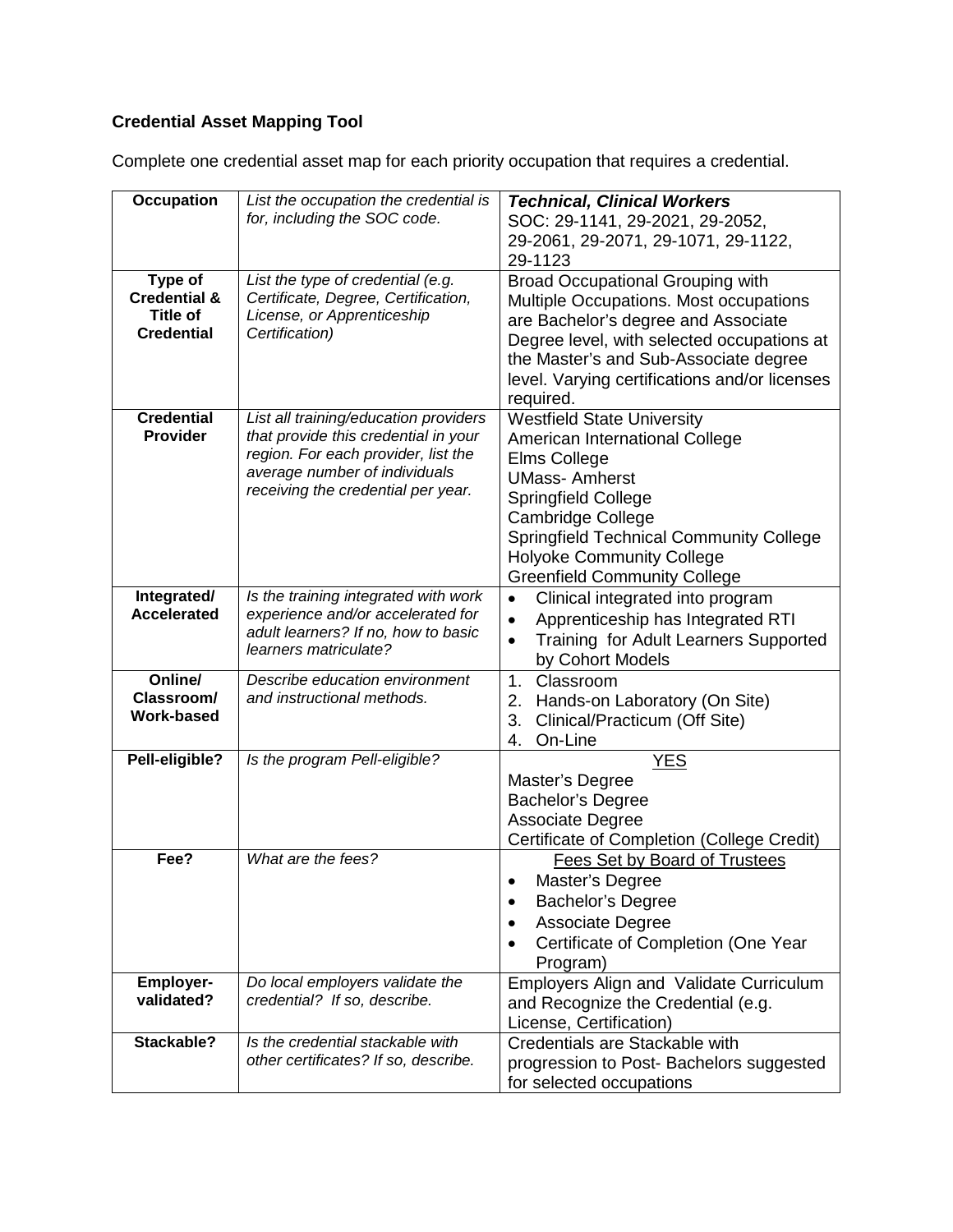| <b>Occupation</b>             | List the occupation the credential is<br>for, including the SOC code.                                  | <b>Technical, Clinical Workers</b><br>SOC: 29-1141, 29-2021, 29-2052,<br>29-2061, 29-2071, 29-1071, 29-1122,<br>29-1123                                                             |
|-------------------------------|--------------------------------------------------------------------------------------------------------|-------------------------------------------------------------------------------------------------------------------------------------------------------------------------------------|
| Portable?                     | Are the credentials portable to<br>other states/industries? If so,<br>describe.                        | Credentials have Portability but<br><b>Acceptance</b> may vary by individual State<br>licensure regulations and/or employer<br>policies                                             |
| <b>Credit/Non-</b><br>Credit? | Are they credit or non-credit?                                                                         | Credit                                                                                                                                                                              |
| Gaps?                         | Are there gaps in the pipeline for<br>this occupation that require new<br>strategies in the blueprint? | Occupational Grouping necessitates<br>significant on-going research and<br>analysis to reflect changing industry<br>standards and requirements and state<br>certification standards |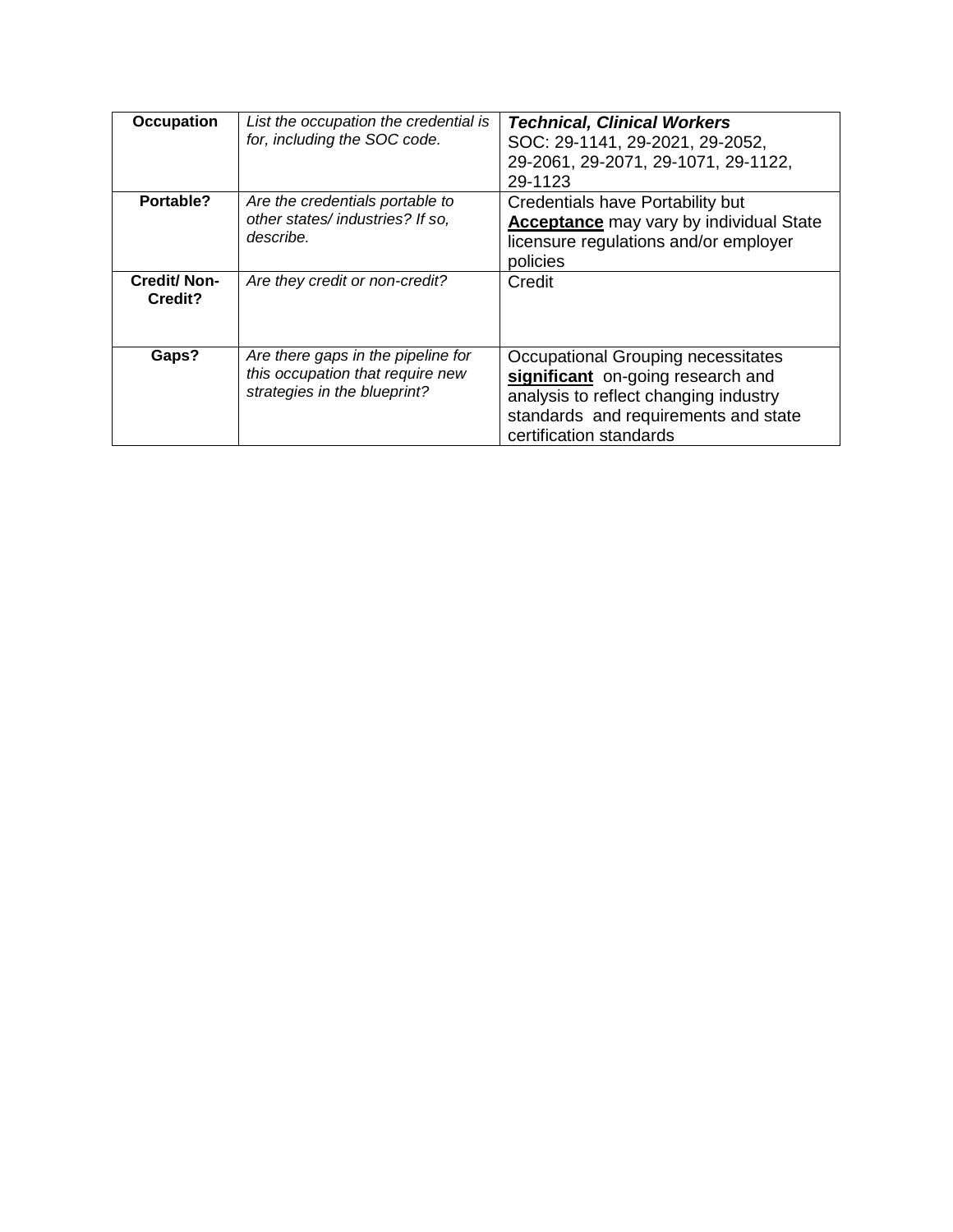| <b>Occupation</b>                                                          | List the occupation the credential is<br>for, including the SOC code.                                                                                                                       | <b>Educators (All Levels and Fields)</b><br>SOCs: 252022, 251032, 251071-2,<br>251194, 252052-4, 252011                                                                                                       |
|----------------------------------------------------------------------------|---------------------------------------------------------------------------------------------------------------------------------------------------------------------------------------------|---------------------------------------------------------------------------------------------------------------------------------------------------------------------------------------------------------------|
| Type of<br><b>Credential &amp;</b><br><b>Title of</b><br><b>Credential</b> | List the type of credential (e.g.<br>Certificate, Degree, Certification,<br>License, or Apprenticeship<br>Certification)                                                                    | Bachelor's Degree (+) and State Educator<br>Licensure                                                                                                                                                         |
| <b>Credential</b><br><b>Provider</b>                                       | List all training/education providers<br>that provide this credential in your<br>region. For each provider, list the<br>average number of individuals<br>receiving the credential per year. | <b>Westfield State University</b><br>American International College<br>Elms College<br><b>UMass-Amherst</b><br>Springfield College<br><b>Cambridge College</b><br>Mt. Holyoke College<br><b>Smith College</b> |
| Integrated/<br><b>Accelerated</b>                                          | Is the training integrated with work<br>experience and/or accelerated for<br>adult learners? If no, how to basic<br>learners matriculate?                                                   | Practicum integrated into licensure<br>$\bullet$<br>preparation program<br>Training Pathways for Adult Learners<br>$\bullet$<br>restricted and/or not available                                               |
| Online/<br>Classroom/<br><b>Work-based</b>                                 | Describe education environment<br>and instructional methods.                                                                                                                                | 1.<br>Classroom<br>Hands-on Laboratory (On Site)<br>2.<br>3.<br>Clinical/Practicum (Off Site)<br>On-Line<br>4.                                                                                                |
| Pell-eligible?                                                             | Is the program Pell-eligible?                                                                                                                                                               | <b>YES</b>                                                                                                                                                                                                    |
| Fee?                                                                       | What are the fees?                                                                                                                                                                          | Fees Set by Board of Trustees and or<br>Governing Body of Educational Institution                                                                                                                             |
| <b>Employer-</b><br>validated?                                             | Do local employers validate the<br>credential? If so, describe.                                                                                                                             | <b>Credential Validated by Certifying</b><br>Authority and accepted by employers                                                                                                                              |
| Stackable?                                                                 | Is the credential stackable with<br>other certificates? If so, describe.                                                                                                                    | Credentials are Stackable                                                                                                                                                                                     |
| Portable?                                                                  | Are the credentials portable to<br>other states/industries? If so,<br>describe.                                                                                                             | <b>Credentials have Portability but</b><br>Acceptance may vary by individual State<br>licensure regulations and/or school district<br>policies                                                                |
| <b>Credit/Non-</b><br>Credit?                                              | Are they credit or non-credit?                                                                                                                                                              | Credit                                                                                                                                                                                                        |
| Gaps?                                                                      | Are there gaps in the pipeline for<br>this occupation that require new<br>strategies in the blueprint?                                                                                      | <b>Massachusetts Tests for Educator</b><br>Licensure (MTEL) impacting sustained<br>employment in selected fields and<br>requires broad research and review with<br><b>MA DESE</b>                             |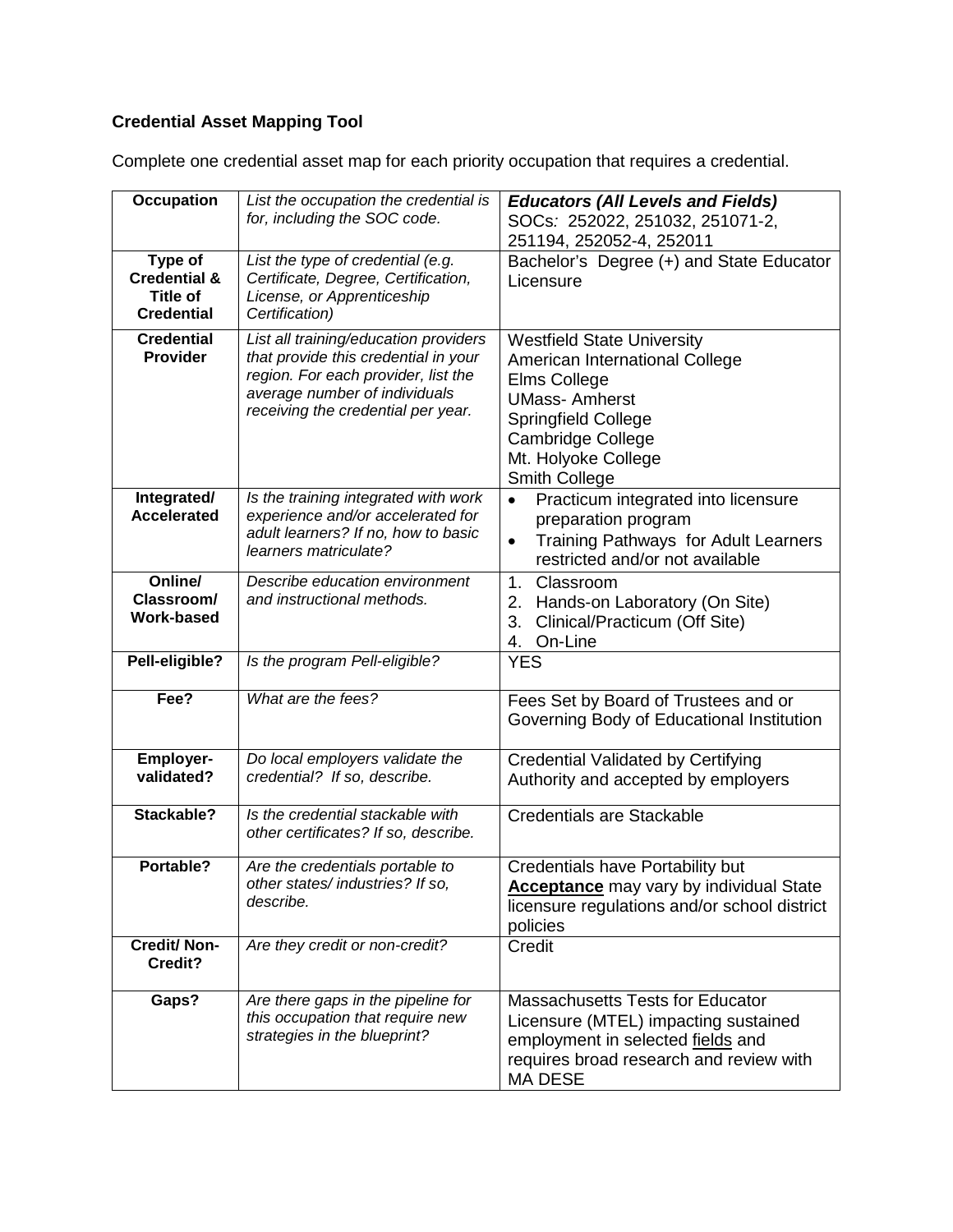| <b>Occupation</b>                                                   | List the occupation the credential is<br>for, including the SOC code.                                                                                                                       | <b>Teacher Assistants</b><br>SOC: 259041                                                                                                                             |
|---------------------------------------------------------------------|---------------------------------------------------------------------------------------------------------------------------------------------------------------------------------------------|----------------------------------------------------------------------------------------------------------------------------------------------------------------------|
|                                                                     |                                                                                                                                                                                             |                                                                                                                                                                      |
| Type of<br><b>Credential &amp;</b><br>Title of<br><b>Credential</b> | List the type of credential (e.g.<br>Certificate, Degree, Certification,<br>License, or Apprenticeship<br>Certification)                                                                    | Associate Degree<br>HS Diploma + # of College Credits<br><b>HS Diploma</b>                                                                                           |
|                                                                     |                                                                                                                                                                                             | Certification MAY be required for selected<br>positions in certain school districts                                                                                  |
| <b>Credential</b><br><b>Provider</b>                                | List all training/education providers<br>that provide this credential in your<br>region. For each provider, list the<br>average number of individuals<br>receiving the credential per year. | <b>Westfield State University</b><br>American International College<br>Elms College<br><b>Springfield College</b><br><b>Cambridge College</b><br>Mt. Holyoke College |
| Integrated/<br><b>Accelerated</b>                                   | Is the training integrated with work<br>experience and/or accelerated for<br>adult learners? If no, how to basic<br>learners matriculate?                                                   | Practicum MAY be part of selected<br>$\bullet$<br>preparation programs.<br>Training Modified and/or<br>$\bullet$<br><b>Contextualized for Adult Learners</b>         |
| Online/<br>Classroom/<br><b>Work-based</b>                          | Describe education environment<br>and instructional methods.                                                                                                                                | Classroom<br>1 <sub>1</sub><br>On-Line<br>2.                                                                                                                         |
| Pell-eligible?                                                      | Is the program Pell-eligible?                                                                                                                                                               | Contingent upon required coursework                                                                                                                                  |
| Fee?                                                                | What are the fees?                                                                                                                                                                          | <b>TBD</b>                                                                                                                                                           |
| <b>Employer-</b><br>validated?                                      | Do local employers validate the<br>credential? If so, describe.                                                                                                                             | Credential Validated by Issuing Authority<br>and accepted by employers                                                                                               |
| Stackable?                                                          | Is the credential stackable with<br>other certificates? If so, describe.                                                                                                                    | <b>Credentials are Stackable</b>                                                                                                                                     |
| Portable?                                                           | Are the credentials portable to<br>other states/industries? If so.<br>describe.                                                                                                             | <b>Credentials have Portability but</b><br><b>Acceptance</b> may vary by individual State<br>and/or school district policies                                         |
| <b>Credit/Non-</b><br>Credit?                                       | Are they credit or non-credit?                                                                                                                                                              | Credit                                                                                                                                                               |
| Gaps?                                                               | Are there gaps in the pipeline for<br>this occupation that require new<br>strategies in the blueprint?                                                                                      | Occupational Grouping necessitates<br>significant on-going research and<br>analysis to reflect school district policies<br>and regulations                           |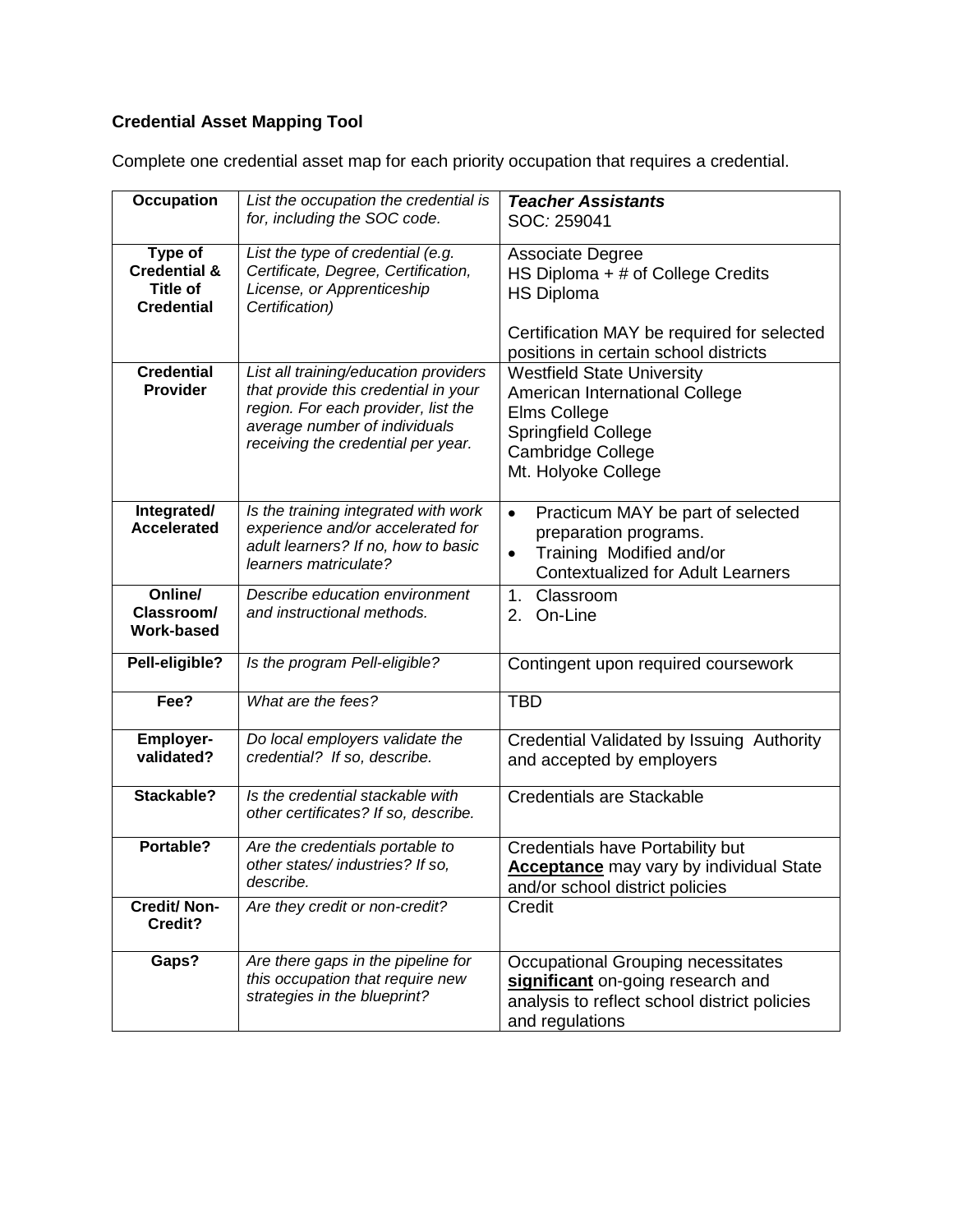| <b>Occupation</b>                                                          | List the occupation the credential is<br>for, including the SOC code.                                                                                                                       | <b>Production Worker (CNC Operator,</b><br>Machinist) SOC: 514011, 514041                                                                                                                                                                      |
|----------------------------------------------------------------------------|---------------------------------------------------------------------------------------------------------------------------------------------------------------------------------------------|------------------------------------------------------------------------------------------------------------------------------------------------------------------------------------------------------------------------------------------------|
| Type of<br><b>Credential &amp;</b><br><b>Title of</b><br><b>Credential</b> | List the type of credential (e.g.<br>Certificate, Degree, Certification,<br>License, or Apprenticeship<br>Certification)                                                                    | Associate Degree (College Credit)<br>1.<br>Certificate of Completion (College<br>2.<br>Credit)<br><b>Locally Recognized Certificate</b><br>3.<br>4. Apprenticeship Certification                                                               |
| <b>Credential</b><br><b>Provider</b>                                       | List all training/education providers<br>that provide this credential in your<br>region. For each provider, list the<br>average number of individuals<br>receiving the credential per year. | <b>Springfield Technical Community College</b><br>+ TWO 1,2,3 $\{35\}$<br><b>Greenfield Community College &amp; FHREB</b><br>(28)<br>WDB (REBHC) 3,4 {30}                                                                                      |
| Integrated/<br><b>Accelerated</b>                                          | Is the training integrated with work<br>experience and/or accelerated for<br>adult learners? If no, how to basic<br>learners matriculate?                                                   | Apprenticeship Has Integrated RTI<br>Associate and Certificate of<br>$\bullet$<br>Completion MAY have Internship<br>Component<br>Training Modified and/or<br>٠<br><b>Contextualized for Adult Learners</b>                                     |
| Online/<br>Classroom/<br><b>Work-based</b>                                 | Describe education environment<br>and instructional methods.                                                                                                                                | 1.<br>Classroom<br>Hands-on Laboratory<br>2.<br>3.<br>On-Line                                                                                                                                                                                  |
| Pell-eligible?                                                             | Is the program Pell-eligible?                                                                                                                                                               | <b>YES</b><br><b>Associate Degree</b><br>Certificate of Completion (College Credit)<br>NO<br><b>Locally Recognized Certificate</b><br><b>Apprenticeship Certification</b>                                                                      |
| Fee?                                                                       | What are the fees?                                                                                                                                                                          | Fees Set by Board of Trustees<br>Associate Degree<br>٠<br>Certificate of Completion (College<br>$\bullet$<br>Credit)<br><b>Fees Contingent Upon Length of Program</b><br><b>Locally Recognized Certificate</b><br>Apprenticeship Certification |
| <b>Employer-</b><br>validated?                                             | Do local employers validate the<br>credential? If so, describe.                                                                                                                             | <b>Employers Align and Validate Curriculum</b><br>and Recognize the Credentials                                                                                                                                                                |
| Stackable?                                                                 | Is the credential stackable with<br>other certificates? If so, describe.                                                                                                                    | Credentials are Stackable- May Not<br><b>Transfer to College Credit</b>                                                                                                                                                                        |
| Portable?                                                                  | Are the credentials portable to                                                                                                                                                             | <b>Credentials have Portability but</b>                                                                                                                                                                                                        |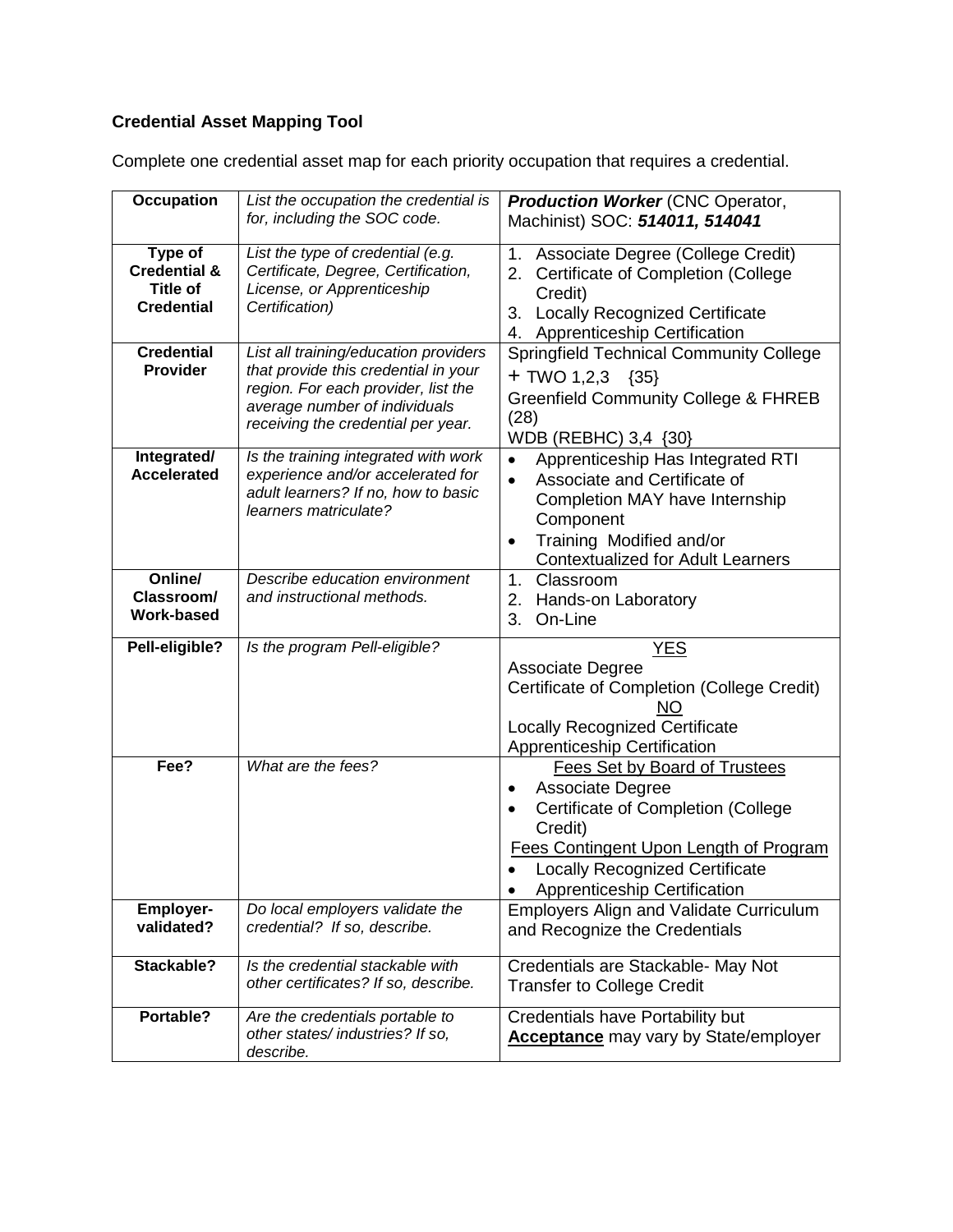| <b>Occupation</b>             | List the occupation the credential is<br>for, including the SOC code.                                  | <b>Production Worker (CNC Operator,</b><br>Machinist) SOC: 514011, 514041                                                                                                                  |
|-------------------------------|--------------------------------------------------------------------------------------------------------|--------------------------------------------------------------------------------------------------------------------------------------------------------------------------------------------|
| <b>Credit/Non-</b><br>Credit? | Are they credit or non-credit?                                                                         | Associate Degree (College Credit)<br>Certificate of Completion (College Credit)<br>Locally Recognized Certificate (Non-<br>Credit)<br>Apprenticeship Certification (Non-<br>Credit/Credit) |
| Gaps?                         | Are there gaps in the pipeline for<br>this occupation that require new<br>strategies in the blueprint? | Occupational Grouping requires on-going<br>alignment to reflect changing industry<br>standards and requirements                                                                            |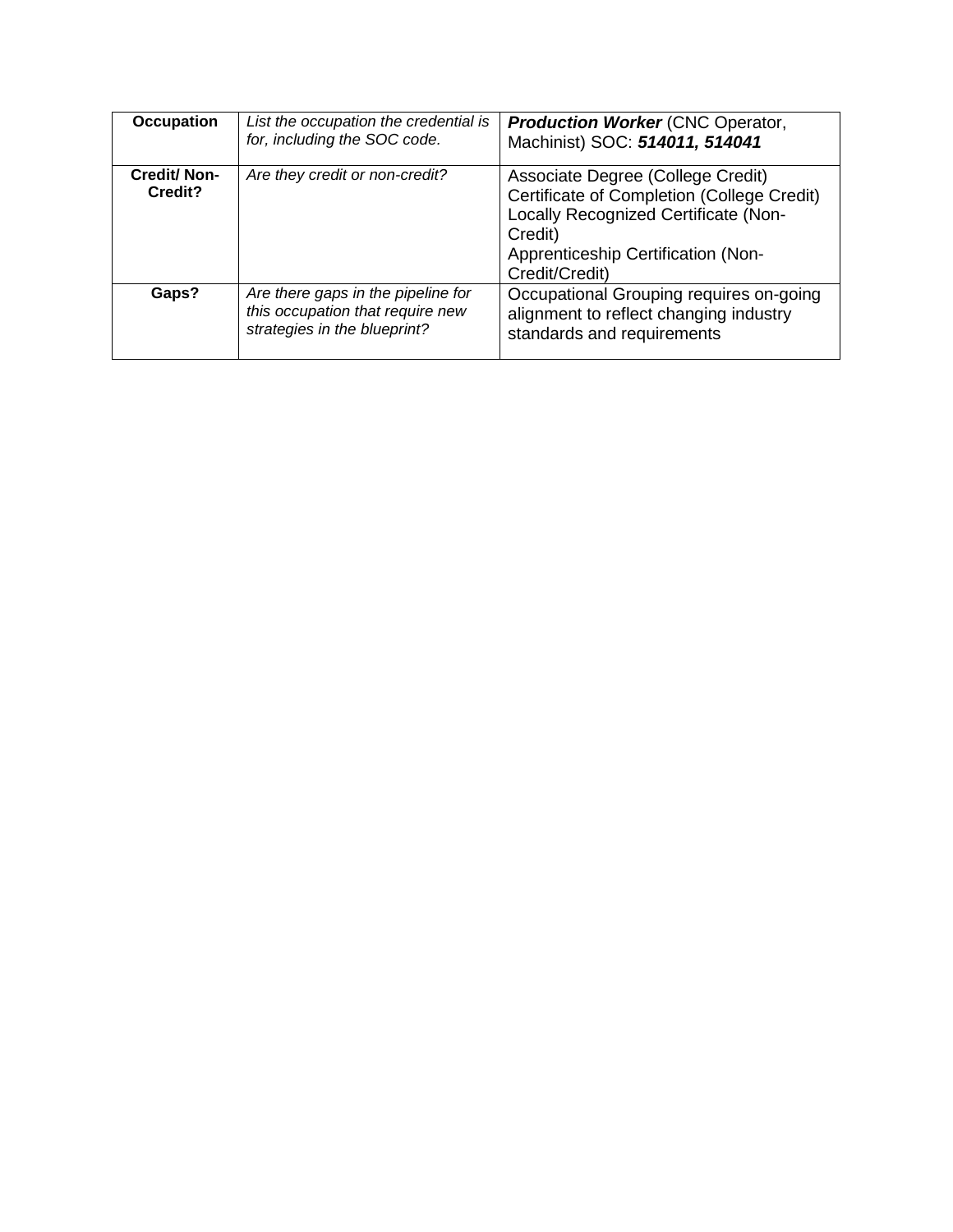| <b>Occupation</b>                                                   | List the occupation the credential is<br>for, including the SOC code.                                                                                                                       | <b>Supervisors</b><br>SOC: 113051, 511011 (Manufacturing-<br>specific)                                                                                                          |
|---------------------------------------------------------------------|---------------------------------------------------------------------------------------------------------------------------------------------------------------------------------------------|---------------------------------------------------------------------------------------------------------------------------------------------------------------------------------|
| Type of<br><b>Credential &amp;</b><br>Title of<br><b>Credential</b> | List the type of credential (e.g.<br>Certificate, Degree, Certification,<br>License, or Apprenticeship<br>Certification)                                                                    | 1. Bachelor's Degree<br>2. Associate Degree                                                                                                                                     |
| <b>Credential</b><br><b>Provider</b>                                | List all training/education providers<br>that provide this credential in your<br>region. For each provider, list the<br>average number of individuals<br>receiving the credential per year. | <b>UMass Amherst</b><br><b>Western New England University</b><br><b>Springfield Technical Community College</b>                                                                 |
| Integrated/<br><b>Accelerated</b>                                   | Is the training integrated with work<br>experience and/or accelerated for<br>adult learners? If no, how to basic<br>learners matriculate?                                                   | Bachelor's degree and Associate<br>$\bullet$<br>Degree MAY have Internship<br>Component<br>Training Pathways for Adult Learners<br>$\bullet$<br>restricted and/or not available |
| Online/<br>Classroom/<br>Work-based                                 | Describe education environment<br>and instructional methods.                                                                                                                                | 1.<br>Classroom<br>2.<br>Hands-on Laboratory<br>3.<br>On-Line                                                                                                                   |
| Pell-eligible?                                                      | Is the program Pell-eligible?                                                                                                                                                               | <u>YES</u><br><b>Bachelor's Degree</b><br><b>Associate Degree</b>                                                                                                               |
| Fee?                                                                | What are the fees?                                                                                                                                                                          | Fees Set by Board of Trustees<br>Bachelor's and Associate Degree                                                                                                                |
| <b>Employer-</b><br>validated?                                      | Do local employers validate the<br>credential? If so, describe.                                                                                                                             | <b>Employers Recognize the Credential</b>                                                                                                                                       |
| Stackable?                                                          | Is the credential stackable with<br>other certificates? If so, describe.                                                                                                                    | <b>Credentials are Stackable</b>                                                                                                                                                |
| Portable?                                                           | Are the credentials portable to<br>other states/industries? If so,<br>describe.                                                                                                             | Credentials have Portability and have<br><b>Acceptance</b> by states/employers                                                                                                  |
| <b>Credit/Non-</b><br>Credit?                                       | Are they credit or non-credit?                                                                                                                                                              | Bachelor's and Associate Degree<br>(College Credit)                                                                                                                             |
| Gaps?                                                               | Are there gaps in the pipeline for<br>this occupation that require new<br>strategies in the blueprint?                                                                                      | Occupational Grouping necessitates on-<br>going research to reflect changing industry<br>standards and requirements                                                             |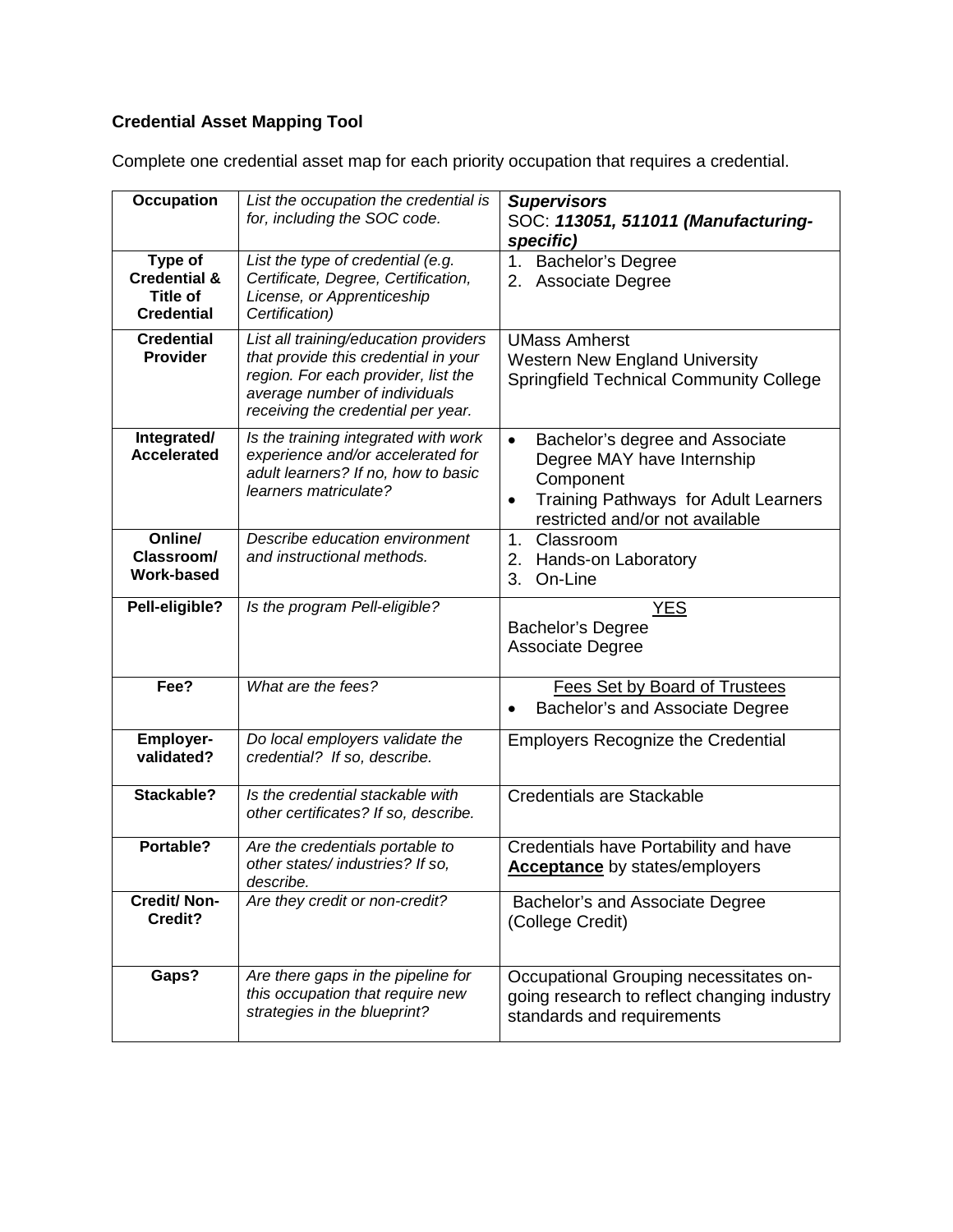|                                                                       |                                                                                                                                                                                                                                                                                                   | <b>Pioneer Valley Regional Plan Goals and Strategies</b>                                                                                                                                                                                                                                                                                                                                                                                                                                                                                                                                                                                                                                                                                                                         |
|-----------------------------------------------------------------------|---------------------------------------------------------------------------------------------------------------------------------------------------------------------------------------------------------------------------------------------------------------------------------------------------|----------------------------------------------------------------------------------------------------------------------------------------------------------------------------------------------------------------------------------------------------------------------------------------------------------------------------------------------------------------------------------------------------------------------------------------------------------------------------------------------------------------------------------------------------------------------------------------------------------------------------------------------------------------------------------------------------------------------------------------------------------------------------------|
| Year                                                                  | <b>Goals</b>                                                                                                                                                                                                                                                                                      | <b>Strategies</b>                                                                                                                                                                                                                                                                                                                                                                                                                                                                                                                                                                                                                                                                                                                                                                |
| By End of<br>2018<br>All<br>Industries,<br>System-<br><b>Building</b> | 1. Align workforce development, education,<br>and economic development activities to<br>ensure successful implementation of<br><b>Blueprint Strategies.</b>                                                                                                                                       | WSC designated Regional Planning workforce development,<br>economic development, and education entities, managed by<br>the two regional workforce boards, form the Regional<br>Planning Team and meet on two (2) occasions (and three<br>times annually thereafter) to review the alignment and<br>implementation of Strategies contained in the Pioneer Valley<br>Labor Market Blueprint.<br>Invite other education (including Adult and Community<br>$\bullet$<br>Learning service providers) and economic development<br>entities, not originally designated as representatives on the<br>WSC Pioneer Valley Regional Team, to attend meetings of<br>the Regional Planning Team.<br>Align existing and future economic development plans with<br>workforce development plans. |
|                                                                       | 2. Identify and align partner and stakeholder<br>assets and resources to support<br>implementation of Blueprint Strategies.                                                                                                                                                                       | Map existing assets and resources within workforce<br>$\bullet$<br>development, economic development, and education<br>systems.<br>Identify research being conducted in advanced technologies<br>at UMass-Amherst with the potential to drive new<br>innovation to regional priority industries and related new<br>venture ecosystems that will inform the Blueprint<br>implementation process.<br>Engage Valley Venture Mentors and similar regional entities<br>$\bullet$<br>to ensure representation of new entrepreneurs and start-ups<br>in the Blueprint implementation process.                                                                                                                                                                                           |
|                                                                       | 3. Adopt a coordinated process to collect,<br>analyze, and disseminate demand-side data<br>on current and future vacancies and skills<br>needs in priority and other critical industries<br>and occupational groupings to better match<br>jobseekers with employer's demands and<br>requirements. | Establish a Regional Planning Data Team that includes<br>$\bullet$<br>representation from the three core partners and meets<br>quarterly to implement a process to collect and analyze<br>regional and local labor market data. Provide updates on<br>such data and any new emerging challenges and<br>opportunities; share information with partners and end-users<br>in easily accessible formats; and enhance coordination<br>among partners.                                                                                                                                                                                                                                                                                                                                 |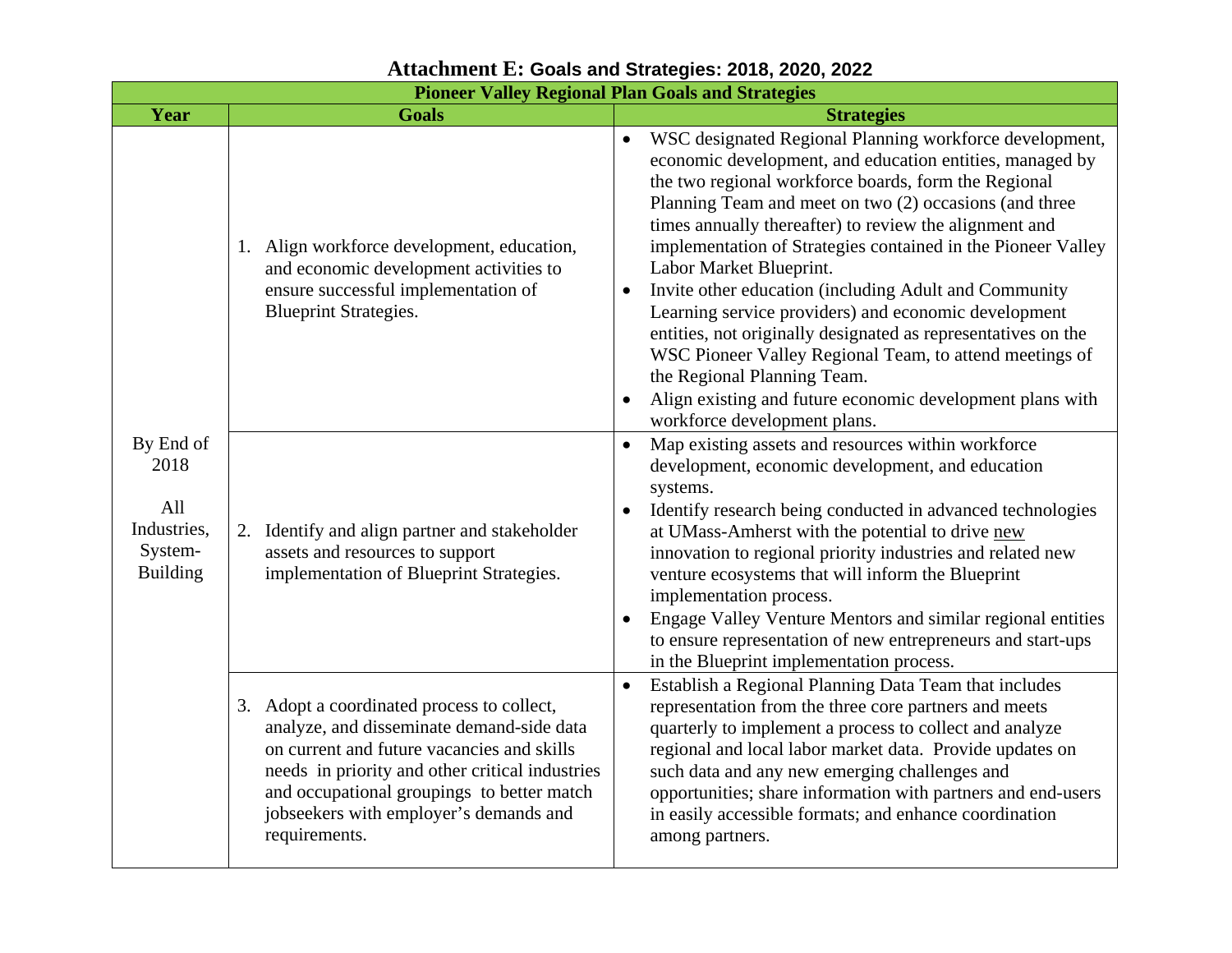|                                                                       | <b>Pioneer Valley Regional Plan Goals and Strategies</b>                                                                                                                                                                                                                                                   |                                                                                                                                                                                                                                                                                                                                                                                                                                                                                                                                                                         |  |  |
|-----------------------------------------------------------------------|------------------------------------------------------------------------------------------------------------------------------------------------------------------------------------------------------------------------------------------------------------------------------------------------------------|-------------------------------------------------------------------------------------------------------------------------------------------------------------------------------------------------------------------------------------------------------------------------------------------------------------------------------------------------------------------------------------------------------------------------------------------------------------------------------------------------------------------------------------------------------------------------|--|--|
| Year                                                                  | <b>Goals</b>                                                                                                                                                                                                                                                                                               | <b>Strategies</b>                                                                                                                                                                                                                                                                                                                                                                                                                                                                                                                                                       |  |  |
| By End of<br>2018<br>All<br>Industries,<br>System-<br><b>Building</b> | 3. Adopt a coordinated process to collect,<br>analyze, and disseminate demand-side data<br>on current and future vacancies and skills<br>needs in priority and other critical industries<br>and occupational groupings to better match<br>jobseekers with employer's demands and<br>requirements. (cont'd) | Use regional labor market information to further refine<br>occupational groupings within other critical regional<br>industries.<br>Conduct a trend analysis in construction/trades related<br>$\bullet$<br>industries to identify projected job growth and opportunities<br>for pre-apprenticeship and registered apprenticeship<br>programs.<br>Work with the State to re-establish the annual business hiring<br>$\bullet$<br>survey and create an annual rotation to survey employers and<br>conduct sector focus groups to identify key hiring and skills<br>needs. |  |  |
|                                                                       | 4. Create and formalize a more coordinated and<br>sustainable process to improve business<br>engagement in implementing Blueprint<br>Strategies.                                                                                                                                                           | Regional employers from each of the three (3) Priority<br>$\bullet$<br>Industries, and other identified in-demand industries meet<br>twice annually to provide guidance and direction to the<br>Regional Planning Team.<br>Identify through the asset mapping strategy above, the<br>$\bullet$<br>Pioneer Valley regional economic and workforce<br>development organizations that regularly outreach to<br>businesses and create a coordinated and streamlined<br>approach to business outreach and engagement.                                                        |  |  |
|                                                                       | 5. Provide job seekers with increased and<br>consistent access to detailed information<br>about priority and other critical occupational<br>groupings and the availability of career<br>pathway educational programs.                                                                                      | Develop on-going professional development opportunities<br>$\bullet$<br>for OSCC staff to develop knowledge of business needs and<br>requirements and strategies to manage business relationships.<br>Work with employers to obtain current job descriptions and<br>$\bullet$<br>information on wages and benefits for priority and other<br>critical occupational groupings and develop method to make<br>information easily available to job seekers.                                                                                                                 |  |  |
|                                                                       | 6. Develop an integrated communication and<br>information-sharing plan that keeps partners,<br>employers, and stakeholders informed on<br>Blueprint implementation progress/resets,<br>goals, and outcomes.                                                                                                | Prepare an annual Pioneer Valley Blueprint Summary Report<br>$\bullet$<br>on Blueprint implementation processes and outcomes.<br>Create a common Dashboard on core partners' web sites to<br>$\bullet$<br>display progress on implementation of the Blueprint goals<br>and strategies.<br>Determine the feasibility of conducting a Regional<br>$\bullet$<br>Workforce Summit on a biannual basis.                                                                                                                                                                      |  |  |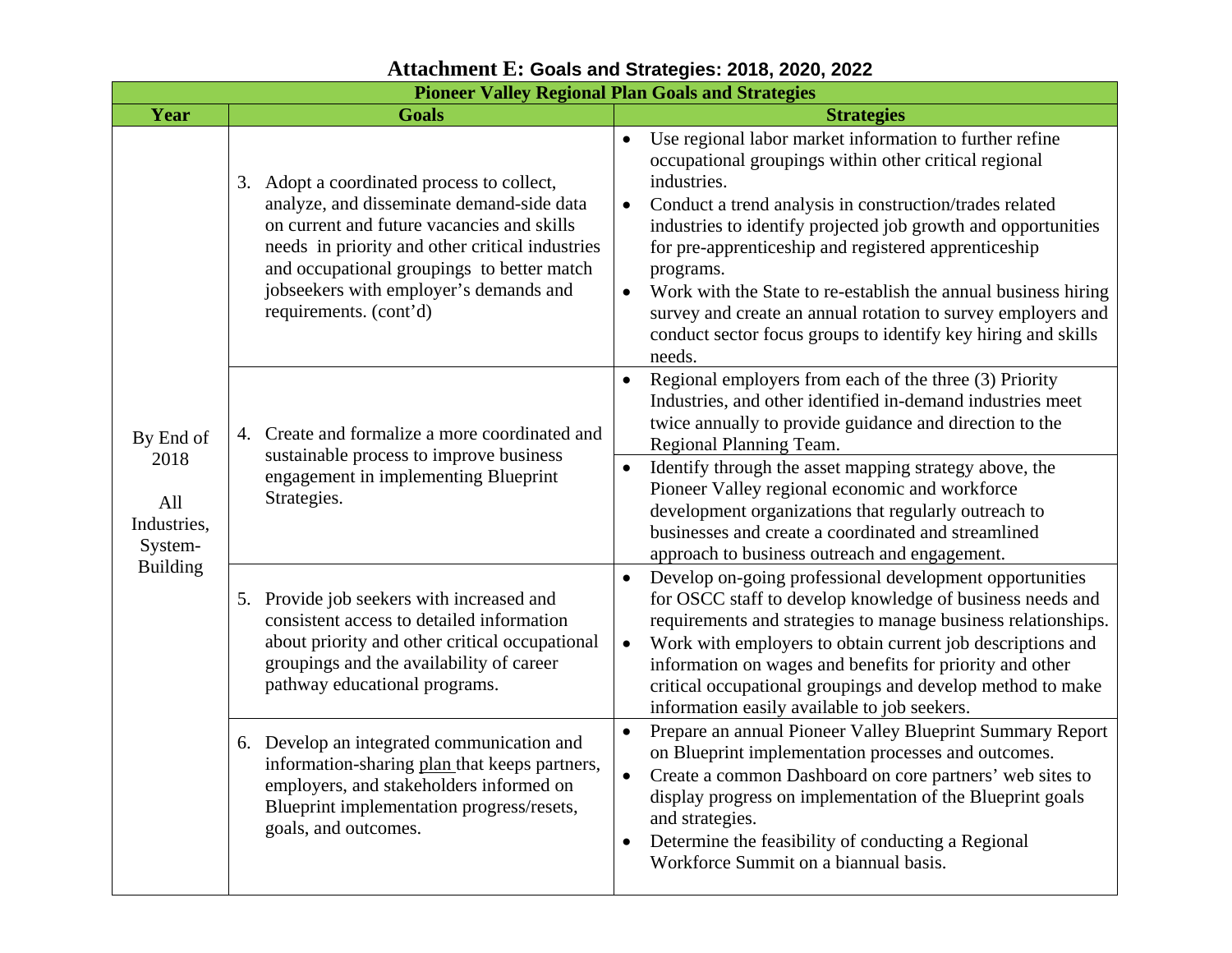|                                                           | <b>Pioneer Valley Regional Plan Goals and Strategies</b>                                                                                                                                                             |                                                                                                                                                                                                                                                                                                                                                                                                                                                                                                                                                                                                                                                                                                                                                                                                 |  |  |
|-----------------------------------------------------------|----------------------------------------------------------------------------------------------------------------------------------------------------------------------------------------------------------------------|-------------------------------------------------------------------------------------------------------------------------------------------------------------------------------------------------------------------------------------------------------------------------------------------------------------------------------------------------------------------------------------------------------------------------------------------------------------------------------------------------------------------------------------------------------------------------------------------------------------------------------------------------------------------------------------------------------------------------------------------------------------------------------------------------|--|--|
| Year                                                      | <b>Goals</b>                                                                                                                                                                                                         | <b>Strategies</b>                                                                                                                                                                                                                                                                                                                                                                                                                                                                                                                                                                                                                                                                                                                                                                               |  |  |
| By End of<br>2018<br>Industry-<br>Occupational<br>Related | 6. Develop an integrated communication and<br>information-sharing plan that keeps partners,<br>employers, and stakeholders informed on<br>Blueprint implementation progress/resets,<br>goals, and outcomes. (cont'd) | Develop/participate in Communities of Practice with<br>Statewide Regional Planning Teams working in similar<br>priority industries and/or occupational groupings.                                                                                                                                                                                                                                                                                                                                                                                                                                                                                                                                                                                                                               |  |  |
|                                                           | 7. DESIGN educational/career pathway<br>programs in specific priority industries.                                                                                                                                    | Identify and categorize existing educational/career pathway<br>programs in prioritized and other in-demand industries<br>across the Pioneer Valley's unified workforce region.<br>Provide technical support to educational institutions/training<br>providers in the use of Regional Planning data to identify<br>future education and training needs and gaps.<br>Expand at least one existing educational/career pathway in<br>$\bullet$<br>one or more priority industries.<br>Increase participation in educational/career pathway<br>programs for incumbent workers, ABE/Second language<br>learners (especially new immigrants), and non-traditional<br>workforce with barriers to employment.<br>Embed employability readiness skills in all educational/<br>career pathway programming. |  |  |
|                                                           | 8. Classify regional secondary level-education<br>career pathway programming being<br>conducted at both the technical and<br>comprehensive high schools.                                                             | Identify current career pathway programs and activities that<br>are preparing secondary level students for college and<br>careers.<br>Utilize new MA DESE Early College and Innovation<br>Pathways program designation process to increase access to<br>college and career programs and services for students in all<br>secondary schools.<br>Align regional core partner assets and resources to assist and<br>$\bullet$<br>support development and implementation of career pathway<br>programming consistent with Blueprint goals and strategies.<br>Assist secondary schools in broadening and deepening<br>business and employer relationships that will support quality<br>teaching and student learning.                                                                                 |  |  |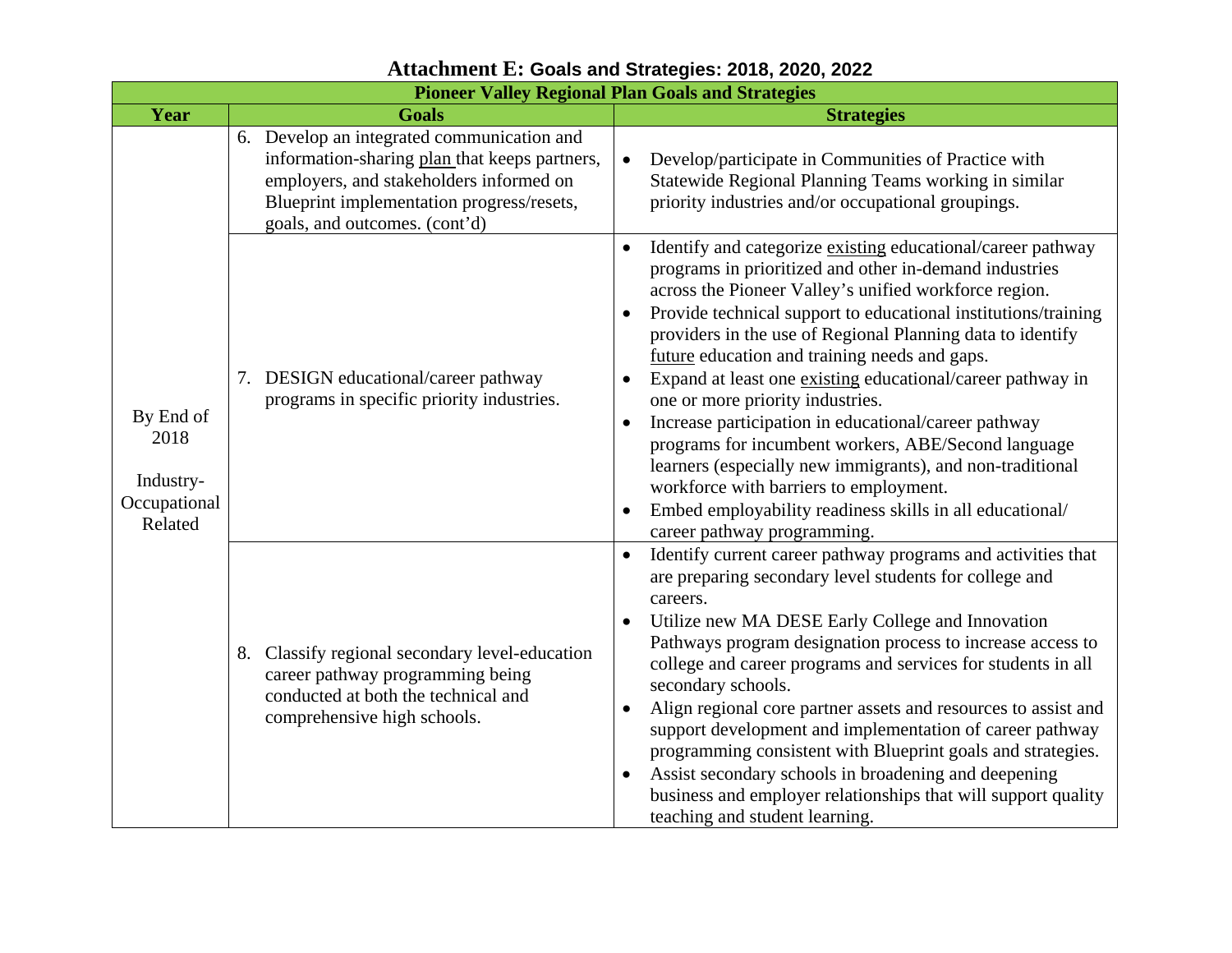|                                                           |                                                                                                                                                                                                                                                                           | <b>Pioneer Valley Regional Plan Goals and Strategies</b>                                                                                                                                                                                                                                                                                                                                                                                                                                                                                                                                                                                                                                                                                                                                                                                                                                                                                                                                                                                                                                                                                                                                                                                                                                                                |  |
|-----------------------------------------------------------|---------------------------------------------------------------------------------------------------------------------------------------------------------------------------------------------------------------------------------------------------------------------------|-------------------------------------------------------------------------------------------------------------------------------------------------------------------------------------------------------------------------------------------------------------------------------------------------------------------------------------------------------------------------------------------------------------------------------------------------------------------------------------------------------------------------------------------------------------------------------------------------------------------------------------------------------------------------------------------------------------------------------------------------------------------------------------------------------------------------------------------------------------------------------------------------------------------------------------------------------------------------------------------------------------------------------------------------------------------------------------------------------------------------------------------------------------------------------------------------------------------------------------------------------------------------------------------------------------------------|--|
| Year                                                      | <b>Goals</b>                                                                                                                                                                                                                                                              | <b>Strategies</b>                                                                                                                                                                                                                                                                                                                                                                                                                                                                                                                                                                                                                                                                                                                                                                                                                                                                                                                                                                                                                                                                                                                                                                                                                                                                                                       |  |
| By End of<br>2020<br>Industry-<br>Occupational<br>Related | 1. <b>IMPLEMENT</b> educational/career programs<br>that increase the supply of trained workers<br>and present clear pathways for credential<br>attainment, quality career mobility, and wage<br>advancement in specific occupational<br>groupings in priority industries. | Conduct two (2) new industry aligned pathway programs<br>that will increase the supply of trained workers in selected<br>priority occupational groupings.<br>Identify existing resources to mitigate implementation gaps,<br>and source new funding opportunities that will supplement<br>or leverage investment from the WSC.<br>Use regional labor market information to identify new and<br>$\bullet$<br>emerging industries with the capacity for development of<br>new career pathways.<br>Use regions One Stop Career Centers as hubs to identify and<br>$\bullet$<br>increase new labor market entrants including non-traditional<br>populations with barriers to participation, and provide job<br>search and placement services in priority occupational<br>groupings.<br>Assist secondary schools in expanding work-based learning<br>$\bullet$<br>programs, paid internships, and pre-apprenticeship programs<br>that provide career awareness and clear educational and<br>career pathway identification.<br>Use WIOA Core Partners and established networks of social<br>service agencies and community-based organizations to<br>provide wrap around and support services in the areas of<br>transportation, childcare, health and social services, and<br>housing to support career pathway progression. |  |
|                                                           | 2. Increase the availability of quality jobs in<br>priority occupations for job seekers at the<br>sub-Bachelor's degree level, and improve<br>upon 10% gap in the region's Bachelor's<br>degree level population as compared to the<br>statewide average.                 | Align existing training system delivery models and identify<br>additional funding resources to increase the number of ESOL<br>programs for immigrants, second language learners, and non-<br>traditional workers with language barriers to labor market<br>participation.                                                                                                                                                                                                                                                                                                                                                                                                                                                                                                                                                                                                                                                                                                                                                                                                                                                                                                                                                                                                                                               |  |
|                                                           | 3. Increase the number of high quality jobs in<br>priority occupational groupings that pay<br>median wages that meet or exceed regional<br>averages and offer competitive employee<br>benefit packages.                                                                   | Develop a unified process to improve demand-driven job<br>$\bullet$<br>development and job matching programs and services at the<br>regions One Stop Career Centers.                                                                                                                                                                                                                                                                                                                                                                                                                                                                                                                                                                                                                                                                                                                                                                                                                                                                                                                                                                                                                                                                                                                                                    |  |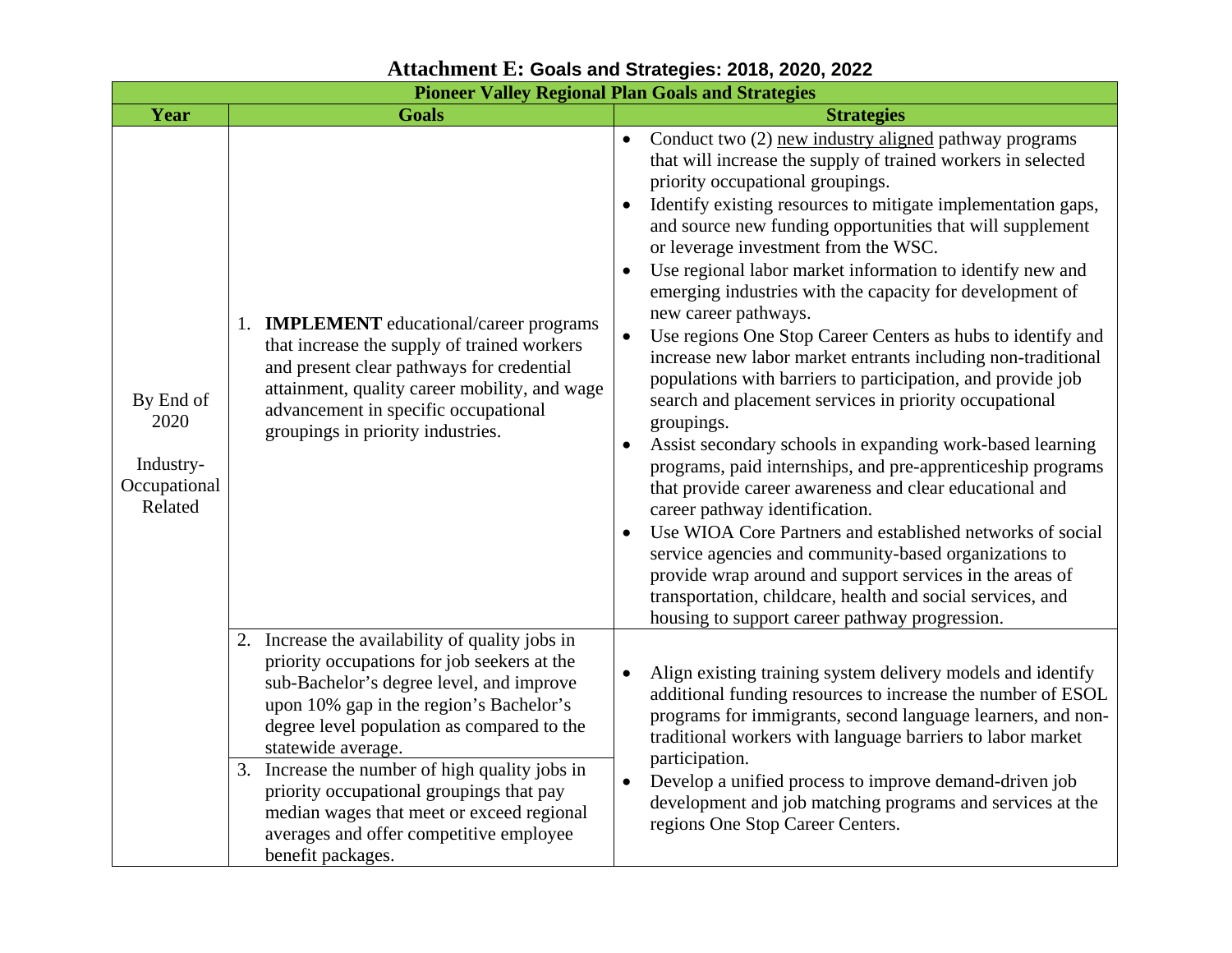| <b>Pioneer Valley Regional Plan Goals and Strategies</b>  |                                                                                                                                            |                                                                                                                                                                                                                                                                                                                                                                                                                                                                                                                                                                                                                                                                                                                                                                                                 |  |
|-----------------------------------------------------------|--------------------------------------------------------------------------------------------------------------------------------------------|-------------------------------------------------------------------------------------------------------------------------------------------------------------------------------------------------------------------------------------------------------------------------------------------------------------------------------------------------------------------------------------------------------------------------------------------------------------------------------------------------------------------------------------------------------------------------------------------------------------------------------------------------------------------------------------------------------------------------------------------------------------------------------------------------|--|
| Year                                                      | <b>Goals</b>                                                                                                                               | <b>Strategies</b>                                                                                                                                                                                                                                                                                                                                                                                                                                                                                                                                                                                                                                                                                                                                                                               |  |
| By End of<br>2020<br>Industry-<br>Occupational<br>Related | 4. Increase employment share in sub-regional<br>industries characterized by small and<br>medium size enterprises (SMEs) and start-<br>ups. | Adopt standardized assessment tools such as Career Ready<br>$\bullet$<br>101 to better identify job seeker strengths, motivation, and<br>potential barriers to successful labor market participation<br>Target WIOA training funds toward priority industries and<br>occupational groupings.<br>Coordinate initiatives across the Pioneer Valley's unified<br>$\bullet$<br>workforce region to build partnerships between SME's and<br>start-ups in selective sub-regional industries and the<br>educational institutions.<br>Explore alternatives for improving and increasing public<br>transportation access to employer sites.<br>Build out internship programs in our educational institutions<br>as a graduate retention strategy to increase the region's<br>supply of workforce talent. |  |

Numerical goals/targets for #2, 3 and 4 to be determined during the Blueprint implementation phase.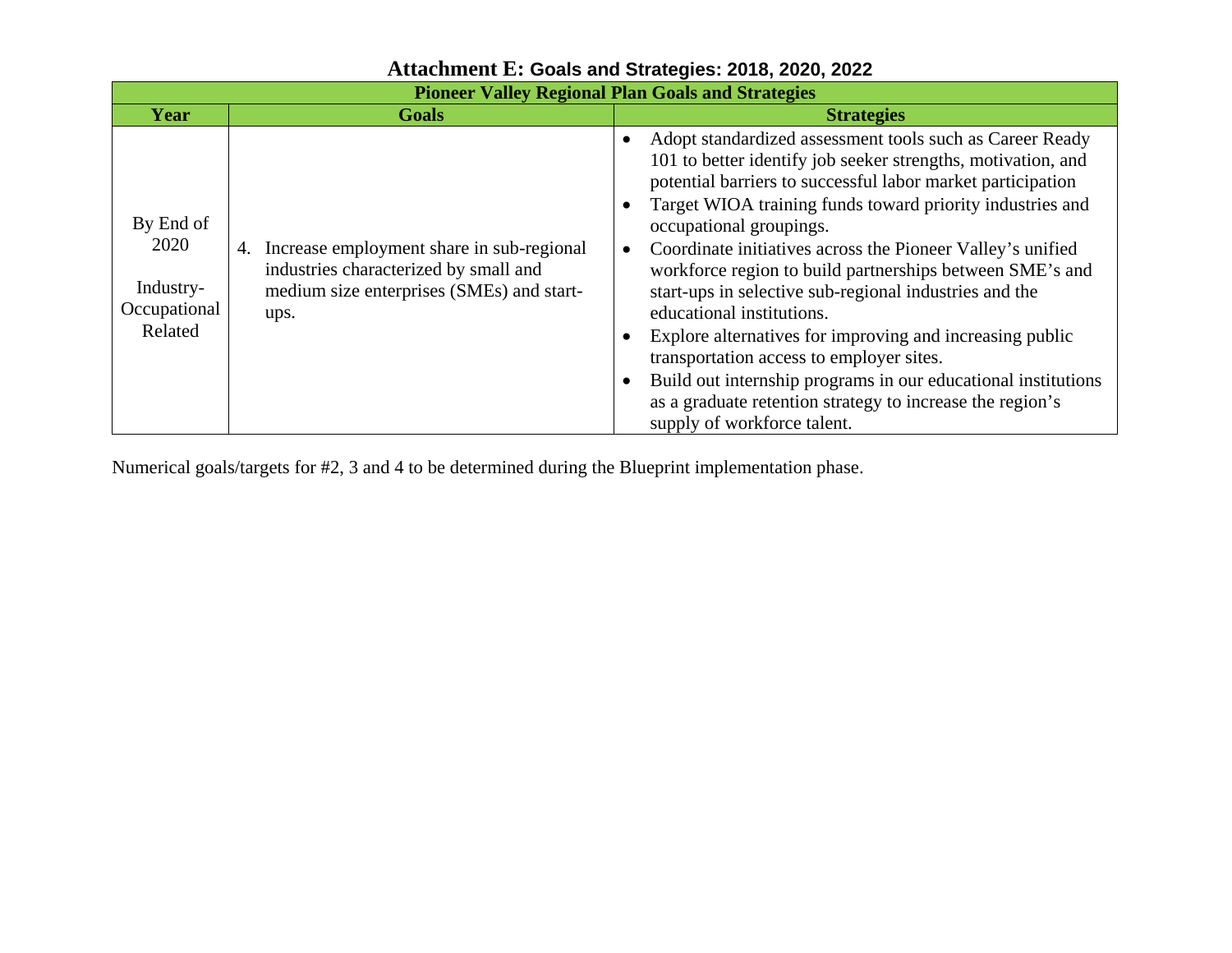| <b>Pioneer Valley Regional Plan Goals and Strategies</b> |    |                                                                                                                                                                                                                                                  |                        |                                                                                                                                                                                                                                                                                                                                              |
|----------------------------------------------------------|----|--------------------------------------------------------------------------------------------------------------------------------------------------------------------------------------------------------------------------------------------------|------------------------|----------------------------------------------------------------------------------------------------------------------------------------------------------------------------------------------------------------------------------------------------------------------------------------------------------------------------------------------|
| Year                                                     |    | <b>Goals</b>                                                                                                                                                                                                                                     |                        | <b>Strategies</b>                                                                                                                                                                                                                                                                                                                            |
|                                                          |    | 1. Improve the Supply Gap Ratio in priority<br>and in-demand occupational groupings by<br>increasing the number of employees working<br>in our prioritized regional industries.                                                                  |                        | Broaden and deepen existing industry partnerships and                                                                                                                                                                                                                                                                                        |
| By End of<br>2022                                        |    | 2. Increase number of high quality jobs for job<br>seekers and incumbent workers in<br>occupations that have an Employment Share<br>$\ge$ statewide averages for those occupations.                                                              | $\bullet$              | identify new occupational groupings with high quality within<br>the priority industries across the Pioneer Valley's unified<br>workforce system.<br>Increase funding from public and private sources to increase                                                                                                                             |
| Industry-<br>Occupational<br>Related                     | 3. | Increase the number of high quality jobs in<br>priority occupational groupings, and other<br>critical regional industries, that pay median<br>wages that meet or exceed regional averages<br>and offer competitive employee benefit<br>packages. | $\bullet$<br>$\bullet$ | programs and services for job seekers and incumbent<br>employees across priority regional industries.<br>Collaborate with employers to implement strategies and<br>activities to improve workforce retention at all levels.<br>Assess the impact of the delivery of wrap around and<br>supportive services being provided to job seekers and |
|                                                          | 4. | Improve the Pioneer Valley Regions annual<br>average labor force participation rate of<br>62.0% to approximate the State's annual<br>average labor force participation rate of<br>65.5%, adjusted over time.                                     |                        | workers to support career pathway progression, and make<br>necessary adjustments to services and/or delivery models.                                                                                                                                                                                                                         |

Numerical goals/targets for #1, 2 and 3 to be determined during the Blueprint implementation phase.